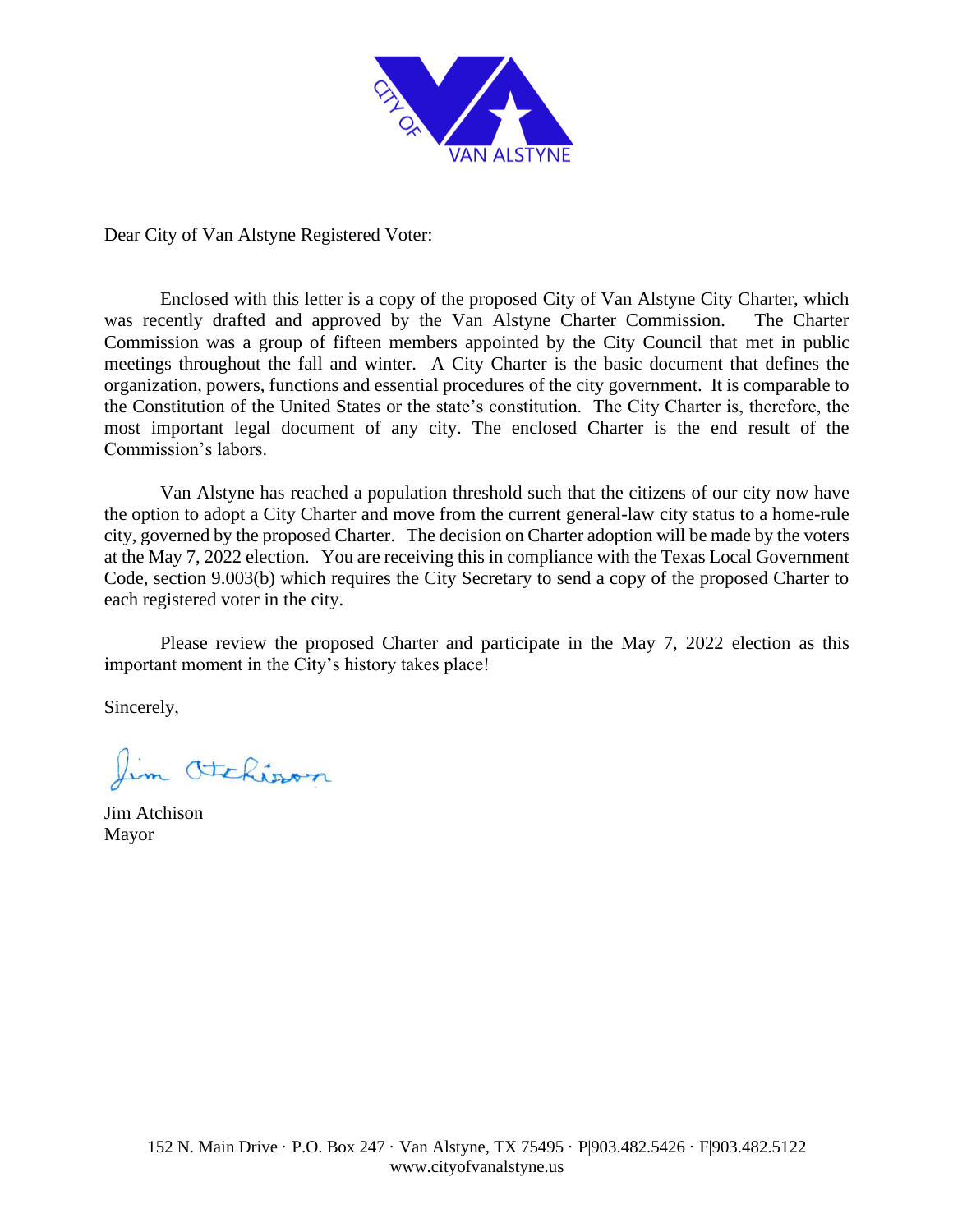# **HOME RULE CHARTER**

# **CITY OF VAN ALSTYNE, TEXAS**

Adopted by Election: \_\_\_\_\_\_

Final Draft submitted to City Council on February 10, 2022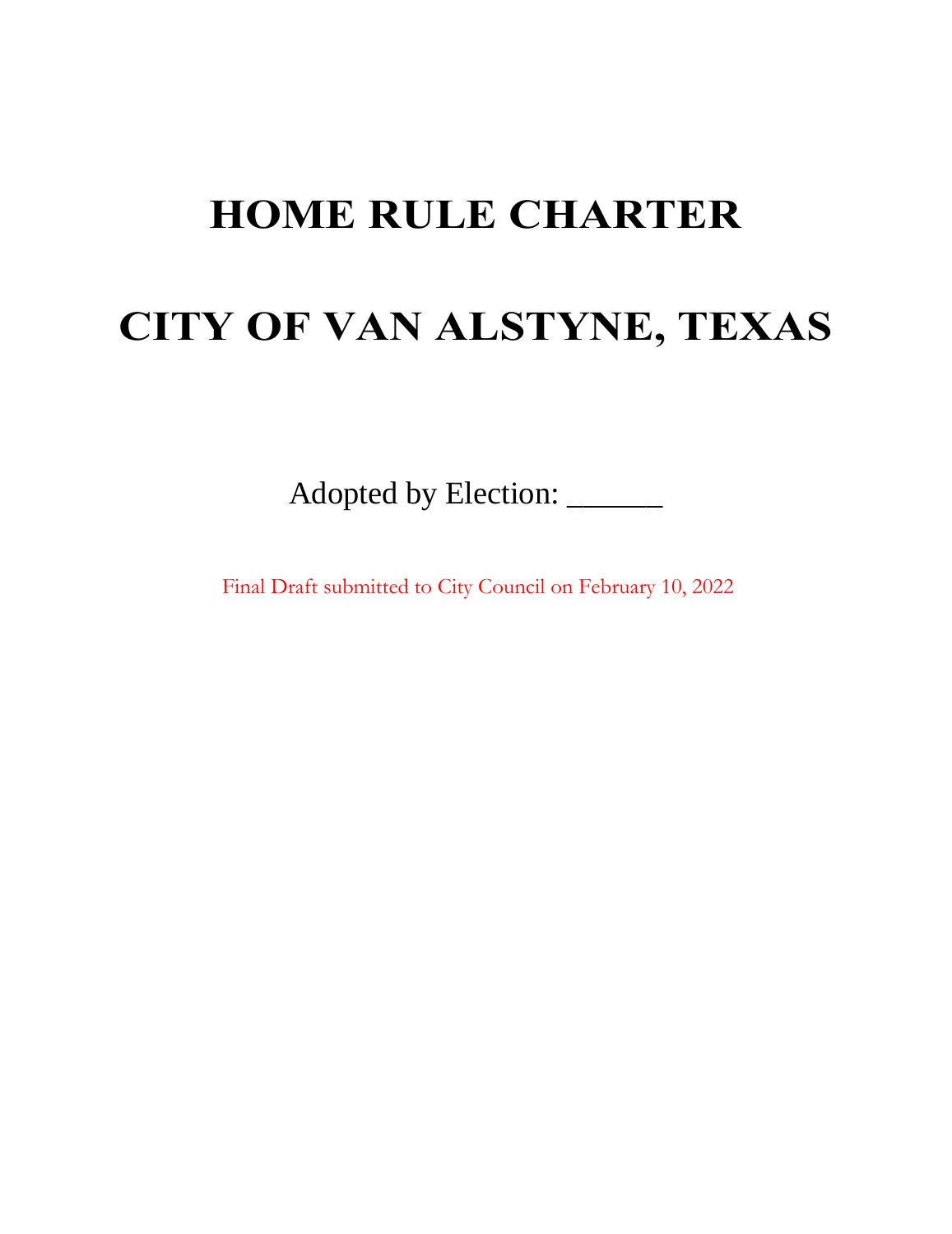# **Home Rule Charter City of Van Alstyne, Texas**

### **Table of Contents**

## **Chapter Page**

| <b>Chapter One</b>   | <b>Incorporation and Boundaries</b>                                                            | $\mathbf{1}$     |
|----------------------|------------------------------------------------------------------------------------------------|------------------|
| 1.01                 | Incorporation                                                                                  | $\mathbf{1}$     |
| 1.02                 | <b>Boundaries and Limits</b>                                                                   | $\mathbf{1}$     |
| 1.03                 | <b>Annexations and Disannexations</b>                                                          | $\mathbf{1}$     |
| <b>Chapter Two</b>   | <b>Form of Government</b>                                                                      | $\boldsymbol{2}$ |
| 2.01                 | Form of Government                                                                             | $\overline{2}$   |
| 2.02                 | Powers of the City                                                                             | $\overline{2}$   |
| 2.03                 | Powers – General                                                                               | $\overline{4}$   |
| <b>Chapter Three</b> | <b>City Council</b>                                                                            | 4                |
| 3.01                 | Mayor                                                                                          | $\overline{4}$   |
| 3.02                 | Qualifications                                                                                 | $\overline{4}$   |
| 3.03                 | <b>Limitation on Successive Terms</b>                                                          | 5                |
| 3.04                 | Reimbursement and Compensation                                                                 | 5                |
| 3.05                 | Vacancies in the City Council; Filling of Vacancies                                            | 5                |
| 3.06                 | Meetings; Quorum                                                                               | 6                |
| 3.07                 | Abstention                                                                                     | 6                |
| 3.08                 | Mayor Pro Tem                                                                                  | 6                |
| <b>Chapter Four</b>  | <b>City Manager</b>                                                                            | 7                |
| 4.01                 | City Manager: Qualifications, Appointment and                                                  | $\overline{7}$   |
| 4.02                 | <b>Removal: Duties: Compensation</b><br>City Manager-Direction and Supervision Of Employees, 7 |                  |
|                      | Non-Interference by Council; Appointments and                                                  |                  |
|                      | <b>Removals of Department Heads</b>                                                            |                  |
| 4.03                 | City Manager- Specific Powers and Duties                                                       | 8                |
| <b>Chapter Five</b>  | <b>City Secretary</b>                                                                          | 9                |
| 5.01                 | Appointment; Removal; Compensation                                                             | 9                |
| 5.02                 | Duties of the City Secretary                                                                   | 9                |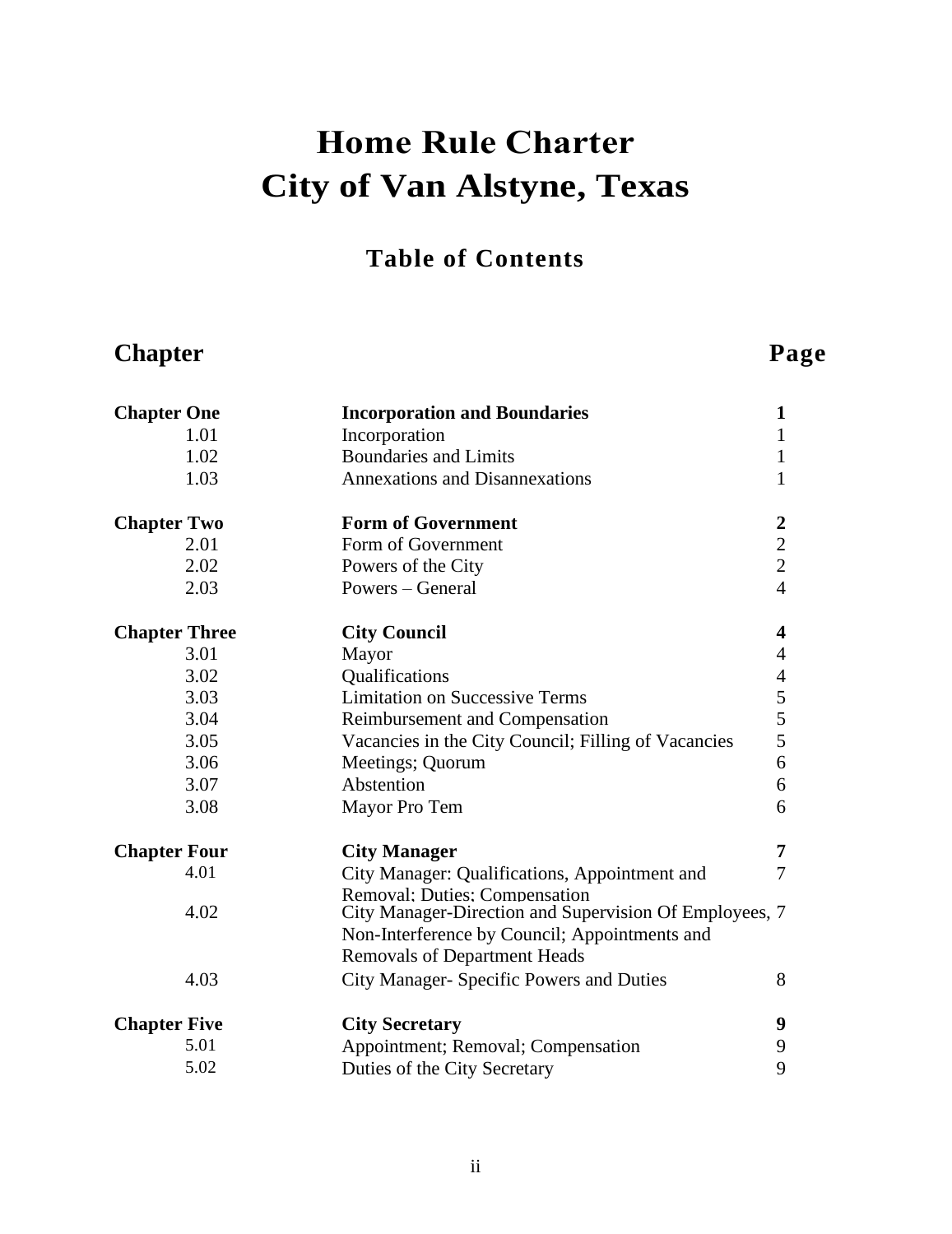| Creation<br>9<br>6.01<br>9<br>6.02<br><b>Municipal Court Judge</b><br>6.03<br>Clerk of the Court<br>10<br>6.04<br>Jurisdiction, Power, and Fines<br>10<br>6.05<br>Cost, Fines, and Penalties<br>10<br>11<br><b>Chapter Seven</b><br><b>City Attorney</b><br>7.01<br>Appointment<br>11<br>7.02<br>11<br>Compensation<br>7.03<br>Duties of City Attorney<br>11<br>11<br><b>Chapter Eight</b><br><b>City Departments and Fiscal Matters</b><br>8.01<br><b>Administrative Departments</b><br>11<br>8.02<br>Police and Fire Departments<br>12<br>8.03<br><b>Tax Administration</b><br>12<br>8.04<br><b>Finance Department</b><br>13<br><b>Fiscal Year</b><br>8.05<br>13<br>8.06<br>13<br><b>Annual Budget</b><br>8.07<br><b>Failure to Adopt Annual Budget</b><br>13<br>Bonds and Other Evidences of Indebtedness<br>8.08<br>14<br>8.09<br>14<br>Purchasing<br><b>Boards and Commissions</b><br>15<br><b>Chapter Nine</b><br>9.01<br>Planning and Zoning Commission<br>15<br>9.02<br><b>Other Boards and Commissions</b><br>15<br>16<br><b>Ordinances</b><br><b>Chapter Ten</b><br>10.01<br>Procedure for Passing Ordinances and Resolutions<br>16<br><b>Publication of Ordinances</b><br>10.02<br>16<br>10.03<br>Code of Ordinances<br>16<br>10.04<br>Ordinances and Resolutions Now in Effect<br>16<br><b>Elections</b><br><b>Chapter Eleven</b><br>17<br>11.01<br><b>City Elections</b><br>17<br><b>Special Elections</b><br>11.02<br>17<br><b>Regulation of Elections</b><br>11.03<br>17<br>11.04<br>Candidates; Filing for Office<br>17<br>11.05<br><b>Official Ballot</b><br>18 | <b>Chapter Six</b> | <b>Municipal Court</b>                 | $\boldsymbol{9}$ |
|----------------------------------------------------------------------------------------------------------------------------------------------------------------------------------------------------------------------------------------------------------------------------------------------------------------------------------------------------------------------------------------------------------------------------------------------------------------------------------------------------------------------------------------------------------------------------------------------------------------------------------------------------------------------------------------------------------------------------------------------------------------------------------------------------------------------------------------------------------------------------------------------------------------------------------------------------------------------------------------------------------------------------------------------------------------------------------------------------------------------------------------------------------------------------------------------------------------------------------------------------------------------------------------------------------------------------------------------------------------------------------------------------------------------------------------------------------------------------------------------------------------------------------------------------------------------------------|--------------------|----------------------------------------|------------------|
|                                                                                                                                                                                                                                                                                                                                                                                                                                                                                                                                                                                                                                                                                                                                                                                                                                                                                                                                                                                                                                                                                                                                                                                                                                                                                                                                                                                                                                                                                                                                                                                  |                    |                                        |                  |
|                                                                                                                                                                                                                                                                                                                                                                                                                                                                                                                                                                                                                                                                                                                                                                                                                                                                                                                                                                                                                                                                                                                                                                                                                                                                                                                                                                                                                                                                                                                                                                                  |                    |                                        |                  |
|                                                                                                                                                                                                                                                                                                                                                                                                                                                                                                                                                                                                                                                                                                                                                                                                                                                                                                                                                                                                                                                                                                                                                                                                                                                                                                                                                                                                                                                                                                                                                                                  |                    |                                        |                  |
|                                                                                                                                                                                                                                                                                                                                                                                                                                                                                                                                                                                                                                                                                                                                                                                                                                                                                                                                                                                                                                                                                                                                                                                                                                                                                                                                                                                                                                                                                                                                                                                  |                    |                                        |                  |
|                                                                                                                                                                                                                                                                                                                                                                                                                                                                                                                                                                                                                                                                                                                                                                                                                                                                                                                                                                                                                                                                                                                                                                                                                                                                                                                                                                                                                                                                                                                                                                                  |                    |                                        |                  |
|                                                                                                                                                                                                                                                                                                                                                                                                                                                                                                                                                                                                                                                                                                                                                                                                                                                                                                                                                                                                                                                                                                                                                                                                                                                                                                                                                                                                                                                                                                                                                                                  |                    |                                        |                  |
|                                                                                                                                                                                                                                                                                                                                                                                                                                                                                                                                                                                                                                                                                                                                                                                                                                                                                                                                                                                                                                                                                                                                                                                                                                                                                                                                                                                                                                                                                                                                                                                  |                    |                                        |                  |
|                                                                                                                                                                                                                                                                                                                                                                                                                                                                                                                                                                                                                                                                                                                                                                                                                                                                                                                                                                                                                                                                                                                                                                                                                                                                                                                                                                                                                                                                                                                                                                                  |                    |                                        |                  |
|                                                                                                                                                                                                                                                                                                                                                                                                                                                                                                                                                                                                                                                                                                                                                                                                                                                                                                                                                                                                                                                                                                                                                                                                                                                                                                                                                                                                                                                                                                                                                                                  |                    |                                        |                  |
|                                                                                                                                                                                                                                                                                                                                                                                                                                                                                                                                                                                                                                                                                                                                                                                                                                                                                                                                                                                                                                                                                                                                                                                                                                                                                                                                                                                                                                                                                                                                                                                  |                    |                                        |                  |
|                                                                                                                                                                                                                                                                                                                                                                                                                                                                                                                                                                                                                                                                                                                                                                                                                                                                                                                                                                                                                                                                                                                                                                                                                                                                                                                                                                                                                                                                                                                                                                                  |                    |                                        |                  |
|                                                                                                                                                                                                                                                                                                                                                                                                                                                                                                                                                                                                                                                                                                                                                                                                                                                                                                                                                                                                                                                                                                                                                                                                                                                                                                                                                                                                                                                                                                                                                                                  |                    |                                        |                  |
|                                                                                                                                                                                                                                                                                                                                                                                                                                                                                                                                                                                                                                                                                                                                                                                                                                                                                                                                                                                                                                                                                                                                                                                                                                                                                                                                                                                                                                                                                                                                                                                  |                    |                                        |                  |
|                                                                                                                                                                                                                                                                                                                                                                                                                                                                                                                                                                                                                                                                                                                                                                                                                                                                                                                                                                                                                                                                                                                                                                                                                                                                                                                                                                                                                                                                                                                                                                                  |                    |                                        |                  |
|                                                                                                                                                                                                                                                                                                                                                                                                                                                                                                                                                                                                                                                                                                                                                                                                                                                                                                                                                                                                                                                                                                                                                                                                                                                                                                                                                                                                                                                                                                                                                                                  |                    |                                        |                  |
|                                                                                                                                                                                                                                                                                                                                                                                                                                                                                                                                                                                                                                                                                                                                                                                                                                                                                                                                                                                                                                                                                                                                                                                                                                                                                                                                                                                                                                                                                                                                                                                  |                    |                                        |                  |
|                                                                                                                                                                                                                                                                                                                                                                                                                                                                                                                                                                                                                                                                                                                                                                                                                                                                                                                                                                                                                                                                                                                                                                                                                                                                                                                                                                                                                                                                                                                                                                                  |                    |                                        |                  |
|                                                                                                                                                                                                                                                                                                                                                                                                                                                                                                                                                                                                                                                                                                                                                                                                                                                                                                                                                                                                                                                                                                                                                                                                                                                                                                                                                                                                                                                                                                                                                                                  |                    |                                        |                  |
|                                                                                                                                                                                                                                                                                                                                                                                                                                                                                                                                                                                                                                                                                                                                                                                                                                                                                                                                                                                                                                                                                                                                                                                                                                                                                                                                                                                                                                                                                                                                                                                  |                    |                                        |                  |
|                                                                                                                                                                                                                                                                                                                                                                                                                                                                                                                                                                                                                                                                                                                                                                                                                                                                                                                                                                                                                                                                                                                                                                                                                                                                                                                                                                                                                                                                                                                                                                                  |                    |                                        |                  |
|                                                                                                                                                                                                                                                                                                                                                                                                                                                                                                                                                                                                                                                                                                                                                                                                                                                                                                                                                                                                                                                                                                                                                                                                                                                                                                                                                                                                                                                                                                                                                                                  |                    |                                        |                  |
|                                                                                                                                                                                                                                                                                                                                                                                                                                                                                                                                                                                                                                                                                                                                                                                                                                                                                                                                                                                                                                                                                                                                                                                                                                                                                                                                                                                                                                                                                                                                                                                  |                    |                                        |                  |
|                                                                                                                                                                                                                                                                                                                                                                                                                                                                                                                                                                                                                                                                                                                                                                                                                                                                                                                                                                                                                                                                                                                                                                                                                                                                                                                                                                                                                                                                                                                                                                                  |                    |                                        |                  |
|                                                                                                                                                                                                                                                                                                                                                                                                                                                                                                                                                                                                                                                                                                                                                                                                                                                                                                                                                                                                                                                                                                                                                                                                                                                                                                                                                                                                                                                                                                                                                                                  |                    |                                        |                  |
|                                                                                                                                                                                                                                                                                                                                                                                                                                                                                                                                                                                                                                                                                                                                                                                                                                                                                                                                                                                                                                                                                                                                                                                                                                                                                                                                                                                                                                                                                                                                                                                  |                    |                                        |                  |
|                                                                                                                                                                                                                                                                                                                                                                                                                                                                                                                                                                                                                                                                                                                                                                                                                                                                                                                                                                                                                                                                                                                                                                                                                                                                                                                                                                                                                                                                                                                                                                                  |                    |                                        |                  |
|                                                                                                                                                                                                                                                                                                                                                                                                                                                                                                                                                                                                                                                                                                                                                                                                                                                                                                                                                                                                                                                                                                                                                                                                                                                                                                                                                                                                                                                                                                                                                                                  |                    |                                        |                  |
|                                                                                                                                                                                                                                                                                                                                                                                                                                                                                                                                                                                                                                                                                                                                                                                                                                                                                                                                                                                                                                                                                                                                                                                                                                                                                                                                                                                                                                                                                                                                                                                  |                    |                                        |                  |
|                                                                                                                                                                                                                                                                                                                                                                                                                                                                                                                                                                                                                                                                                                                                                                                                                                                                                                                                                                                                                                                                                                                                                                                                                                                                                                                                                                                                                                                                                                                                                                                  |                    |                                        |                  |
|                                                                                                                                                                                                                                                                                                                                                                                                                                                                                                                                                                                                                                                                                                                                                                                                                                                                                                                                                                                                                                                                                                                                                                                                                                                                                                                                                                                                                                                                                                                                                                                  |                    |                                        |                  |
|                                                                                                                                                                                                                                                                                                                                                                                                                                                                                                                                                                                                                                                                                                                                                                                                                                                                                                                                                                                                                                                                                                                                                                                                                                                                                                                                                                                                                                                                                                                                                                                  |                    |                                        |                  |
|                                                                                                                                                                                                                                                                                                                                                                                                                                                                                                                                                                                                                                                                                                                                                                                                                                                                                                                                                                                                                                                                                                                                                                                                                                                                                                                                                                                                                                                                                                                                                                                  |                    |                                        |                  |
|                                                                                                                                                                                                                                                                                                                                                                                                                                                                                                                                                                                                                                                                                                                                                                                                                                                                                                                                                                                                                                                                                                                                                                                                                                                                                                                                                                                                                                                                                                                                                                                  |                    |                                        |                  |
|                                                                                                                                                                                                                                                                                                                                                                                                                                                                                                                                                                                                                                                                                                                                                                                                                                                                                                                                                                                                                                                                                                                                                                                                                                                                                                                                                                                                                                                                                                                                                                                  | 11.06              | <b>Canvassing and Election Results</b> | 18               |

11.06 Canvassing and Election Results 18 11.07 Runoff Election 18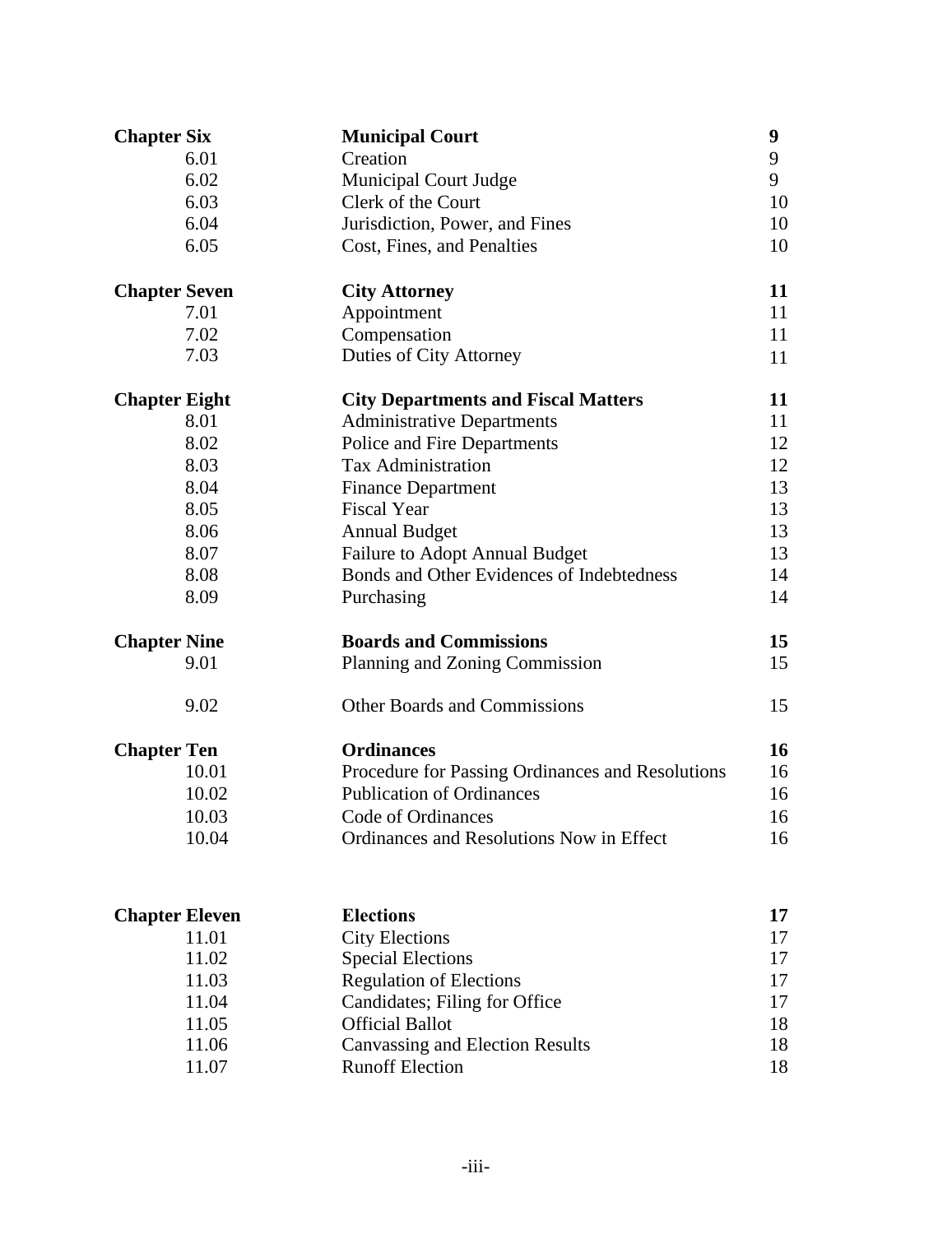| <b>Chapter Twelve</b>   | <b>Franchises</b>                                          | 19 |
|-------------------------|------------------------------------------------------------|----|
| 12.01                   | <b>Power to Grant Franchise</b>                            | 19 |
| 12.02                   | <b>Transfer of Franchise</b>                               | 19 |
| 12.03                   | Ownership, Use and Control of Streets                      | 19 |
| 12.04                   | <b>Right of Regulation</b>                                 | 19 |
| 12.05                   | <b>Compensation for Franchise</b>                          | 20 |
| 12.06                   | Council to Fix and Regulate Charges, Fares, or Rates       | 20 |
| <b>Chapter Thirteen</b> | <b>Initiative, Referendum, and Recall</b>                  | 21 |
| 13.01                   | Scope of Recall                                            | 21 |
| 13.02                   | <b>Petitions for Recall</b>                                | 21 |
| 13.03                   | Form of Recall Petition                                    | 21 |
| 13.04                   | <b>Various Papers Constituting Petition</b>                | 22 |
| 13.05                   | Presentation of Petition to the Council                    | 22 |
| 13.06                   | Public Hearing To Be Held                                  | 22 |
| 13.07                   | Calling of Recall Election                                 | 23 |
| 13.08                   | <b>Ballots of Recall Election</b>                          | 23 |
| 13.09                   | <b>Result of Recall Election</b>                           | 23 |
| 13.10                   | Recall, Restrictions Thereon                               | 23 |
| 13.11                   | Failure of the Council to Call an Election-Recall          | 24 |
| 13.12                   | General Power of Initiative and Referendum                 | 24 |
| 13.13                   | Initiative                                                 | 24 |
| 13.14                   | Referendum                                                 | 25 |
| 13.15                   | Voluntary Submission of Legislation By the Council         | 25 |
| 13.16                   | Form of Ballots                                            | 25 |
| 13.17                   | <b>Publication of Proposed Ordinances</b>                  | 25 |
| 13.18                   | <b>Adoption of Ordinances</b>                              | 26 |
| 13.19                   | <b>Inconsistent Ordinances</b>                             | 26 |
| 13.20                   | Ordinances Passed By Popular Vote, Repeal, or<br>Amendment | 26 |
| 13.21                   | Further Regulations By the Council                         | 26 |
| 13.22                   | <b>Franchise Ordinances</b>                                | 26 |
| 13.23                   | Failure of the Council to Call an Election-Initiative or   | 27 |
|                         | Referendum                                                 |    |
| <b>Chapter Fourteen</b> | <b>General and Transitional Provisions</b>                 | 27 |
| 14.01                   | <b>Effect of Charter on Existing Law</b>                   | 27 |
| 14.02                   | <b>Continuation of Present Offices</b>                     | 27 |
| 14.03                   | Nepotism                                                   | 27 |
| 14.04                   | <b>Official Newspaper</b>                                  | 28 |
| 14.05                   | <b>Judicial Notice</b>                                     | 28 |
| 14.06                   | Claims for Damage or Injury                                | 28 |
| 14.07                   | Property Not Subject to Garnishment and Execution          | 29 |
| 14.08                   | Conflict of Interest                                       | 29 |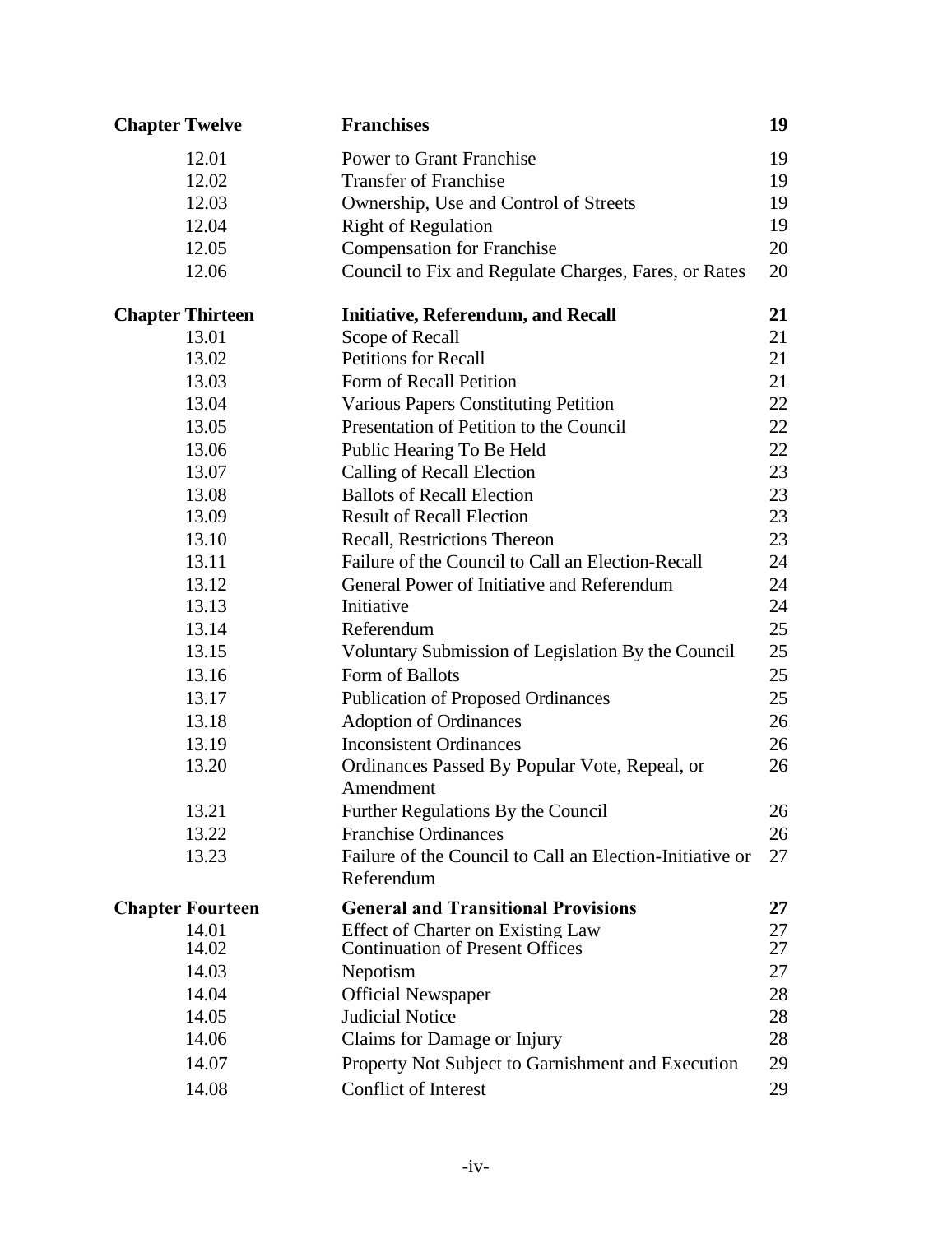| 14.09                  | <b>Public Meetings and Records</b> | 29 |
|------------------------|------------------------------------|----|
| 14.10                  | <b>Indemnification of Officers</b> | 29 |
| 14.11                  | <b>Amendment of Charter</b>        | 30 |
| 14.12                  | Bond or Security Not Required      | 30 |
| 14.13                  | <b>Severability Clause</b>         | 30 |
| 14.14                  | Meaning of Words                   | 30 |
| 14.15                  | <b>Effective Date</b>              | 30 |
| <b>Chapter Fifteen</b> | <b>Adoption of Charter</b>         | 31 |
| 15.01                  | Submission and Election            | 31 |
| 15.02                  | <b>Charter Review Committee</b>    | 31 |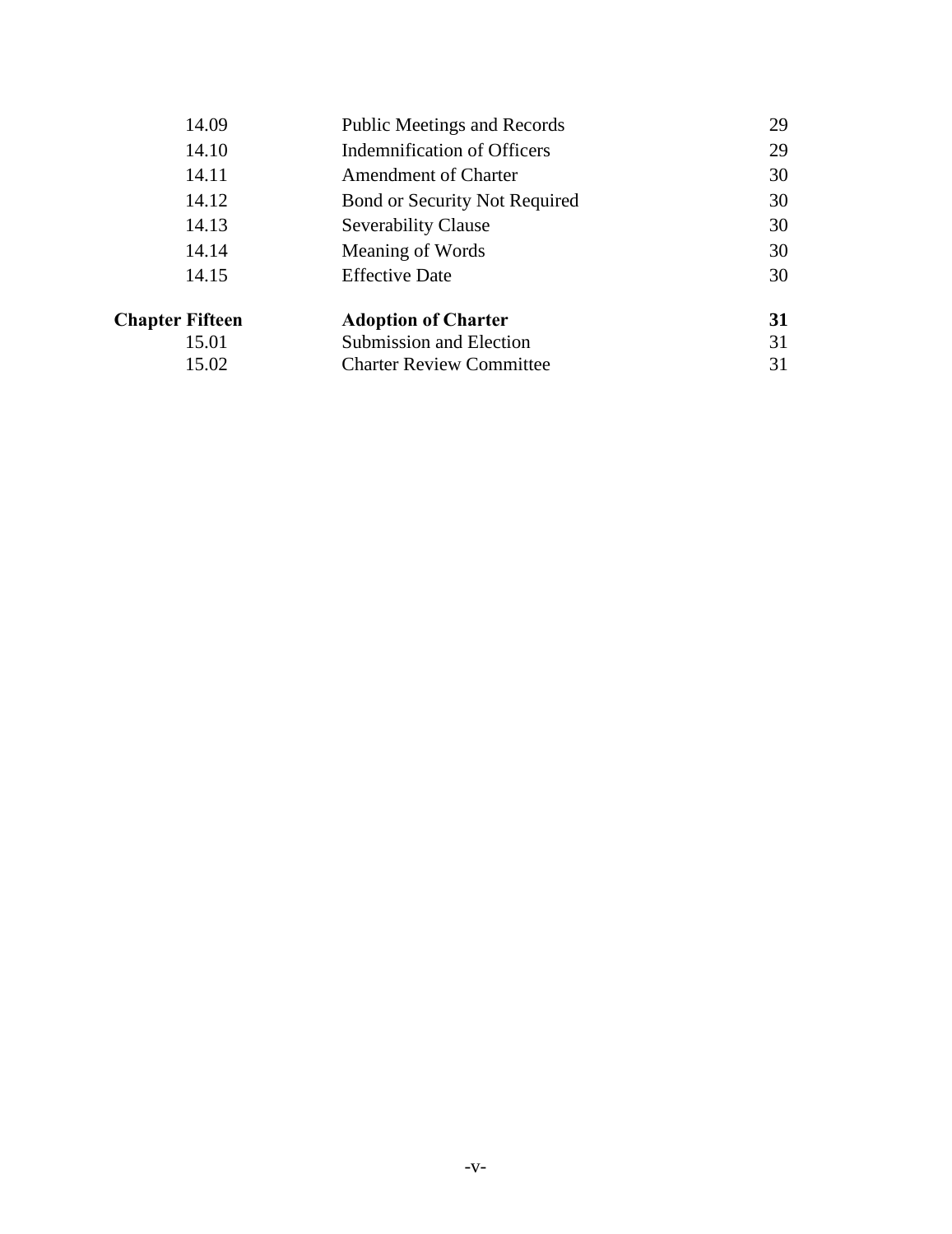#### **CHAPTER ONE**

#### **INCORPORATION AND BOUNDARIES**

#### **SECTION 1.01 INCORPORATION**

All inhabitants of the City of Van Alstyne, Grayson and Collin Counties, Texas, as the boundaries and limits of said City have heretofore been established and now exist, or may hereafter be established, shall constitute a municipal body politic incorporated under and known by the name "City of Van Alstyne" with such powers, rights, duties, privileges, and immunities as are herein provided.

#### **SECTION 1.02 BOUNDARIES AND LIMITS**

The boundaries and limits of the City of Van Alstyne shall be those as established and described in ordinances duly passed by the City Council of the City of Van Alstyne in accordance with state law. The City Secretary shall at all times keep a correct and complete description and official map of the City's boundaries on file, with recent annexations and disannexations being shown on said map.

#### **SECTION 1.03 ANNEXATIONS AND DISANNEXATIONS**

The City may from time to time alter its boundaries by annexing or disannexing territory in any size or shape desired in any manner provided by state law, with or without consent of the owners of such territory or the inhabitants thereof. Any additional territory annexed to the City shall be a part of the City for all purposes, and the property situated therein shall bear its pro rata part of the taxes levied by the City as provided by state law. The inhabitants thereof shall be entitled to all rights and privileges of all citizens and shall be bound by the acts, ordinances, and resolutions of the City. Whenever, in the opinion of the City Council, there exists within the corporate limits of the City any territory, either inhabited or uninhabited, not suitable or necessary for City purposes, or upon a petition signed by a majority of the qualified voters residing in said inhabited territory, the Council may, upon a public hearing and by ordinance duly passed, discontinue said territory as part of the City. The City shall comply with all applicable procedural rules and notice requirements set forth in state law.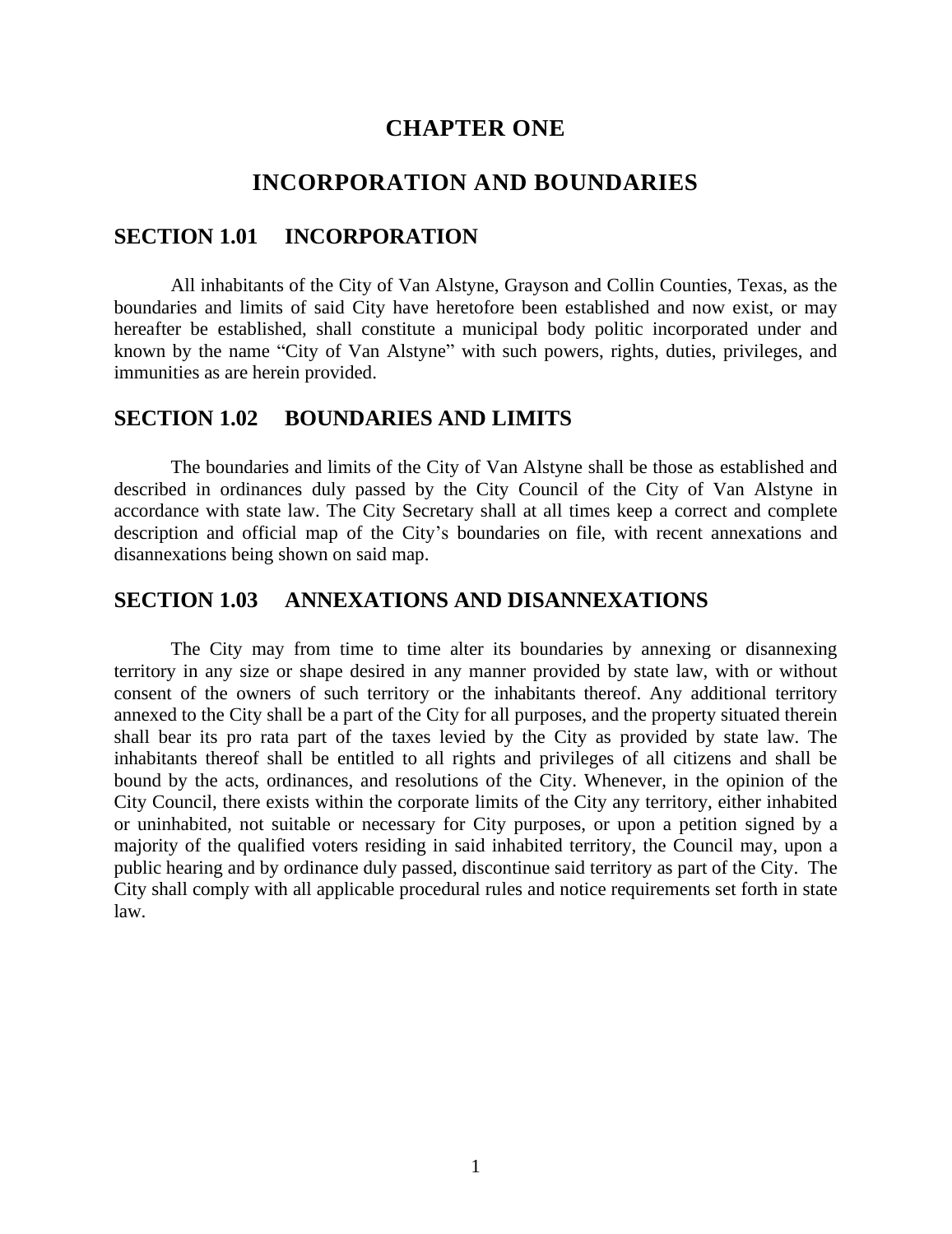#### **CHAPTER TWO**

#### **FORM OF GOVERNMENT AND POWERS**

#### **SECTION 2.01 FORM OF GOVERNMENT**

Municipal government for the City of Van Alstyne shall be a "council-manager government." Except as otherwise provided by this Charter and the Constitution and laws of the State of Texas, all powers conferred on the City shall be exercised by a City Council to be composed of a Mayor and six (6) Council Members in places 1, 2, 3, 4, 5 and 6 elected by qualified voters for a term of three (3) years, unless otherwise specified herein. The Mayor and Council Members in places 1 through 6 shall be elected by the qualified voters of the City atlarge. Beginning with the election in May, 2022, places 1, 2, and 3 shall be for a term of two (2) years until the election in May 2024, after which time places 1, 2 and 3 shall be for a term of three (3) years from that election going forward. Beginning with the election in May, 2023, places 4 and 5 shall be for a term of two (2) years until the election in May, 2025, after which time places 4 and 5 shall be for a term of three (3) years from that election going forward. Place 6 shall remain vacant until the election in May, 2023. Place 6 and the Mayor's position will be up for election in 2023 and shall be for three (3) year terms from that election and going forward.

#### **SECTION 2.02 POWERS OF THE CITY**

The City of Van Alstyne shall be a Home Rule City under the Constitution and laws of the State of Texas and shall have all powers, functions, rights, privileges and immunities of every kind and nature granted to a Home Rule City under Article XI, Section 5, of the Constitution of the State of Texas, known as the Home Rule Amendment, and all other laws passed by the Legislature of the State of Texas relating thereto, or which may hereafter be passed by said Legislature in relation to such matters including, but not limited to, the following powers:

- (1) To assess, levy, and collect taxes for general and special purposes on all lawful subjects of taxation.
- (2) To fix and regulate the rates of gas, water, electricity, and other utilities, and to regulate and fix the fares, tolls, and charges of local telephones and exchanges, public carriers and motor vehicles where they are transporting passengers, freight or baggage, and generally to fix and regulate the rates, tolls, or charges and the kind of service of all public utilities of every kind, unless otherwise required by state law.
- (3) To sue and be sued, to contract and be contracted with, to buy, sell, lease, mortgage, hold, manage, and control such property as its interests require.
- (4) To make and enforce all police, health, sanitary and other regulations, and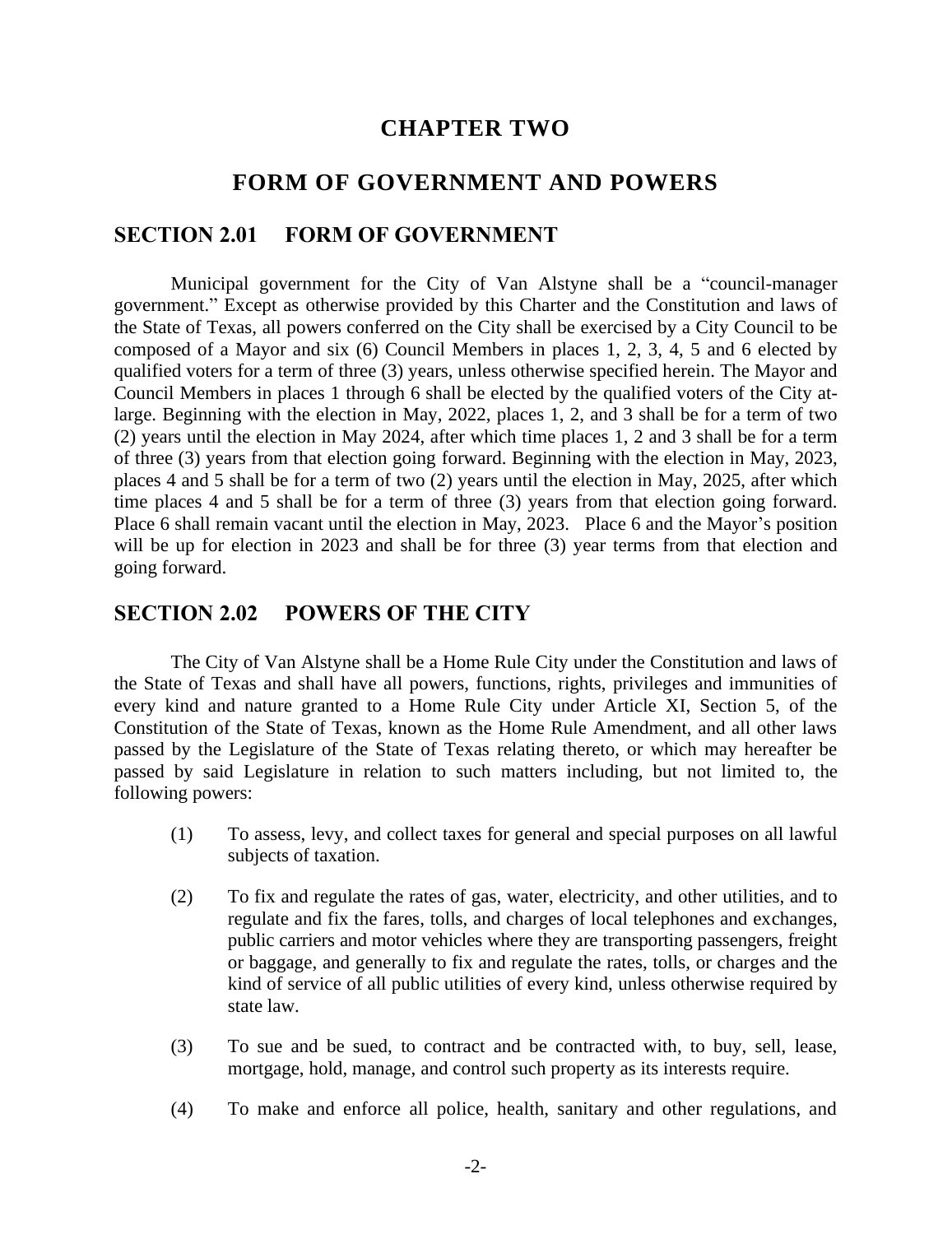pass such ordinances as may be expedient for maintaining and promoting the peace, good government and welfare of the City, for the performance of the functions thereof, for the order and security of its inhabitants, and to protect the peace, lives, health, and property of such inhabitants, and to provide suitable penalties for the violation of any ordinance enacted by the City.

- (5) To borrow money on the faith and credit of the City by the issue or sale of bonds, warrants, certificates of obligation, notes or other securities and instruments authorized by the laws of the State of Texas.
- (6) To acquire, by purchase, gift or devise, or by the exercise of the right of condemnation, and own, in fee simple or otherwise, either public or private property located inside or outside of the corporate limits of the City, for the extension, improvement and enlargement of its waterworks system, including riparian rights, water supply reservoirs, stand pipes, watersheds, dams, the laying, building, maintenance and construction of water mains, rights-of-way in connection therewith, and the laying, erection, establishment or maintenance of any necessary appurtenance or facilities which will furnish to the inhabitants of the City an abundant supply of wholesome water; for sewerage plants and systems; right-of-way for water and sewer lines; parks, playgrounds, fire stations, police stations, incinerators or other garbage disposal plants; streets, boulevards, and alleys or other public ways; municipal buildings, garages and parking facilities, or any rights-of-way needed in connection with any property used for any purpose hereinabove named; for the straightening or improving of the channel of any stream, branch or drain or for any other municipal or public purpose.
- (7) To institute and prosecute suits without giving security therefore, and appeal from judgments of the courts without giving supersedeas or cost bonds, other bonds or security whatever.
- (8) To have the exclusive right to erect, own, maintain and operate a waterworks and sanitary system for the use of said City and its inhabitants and to regulate the same, including the right to prescribe rates for water and sanitary sewer services, and to make such rules and regulations as the City Council may deem expedient, including the power to extend water and sanitary sewer lines and assess a portion or all of the cost therefore and affix a lien against the property and the owner thereof, and do anything whatsoever necessary to operate and maintain said waterworks and to compel the owners of all property and the agents of such owners to pay all charges for water and sanitary sewer services furnished.
- (9) To acquire property within or without its boundaries or within boundaries of other municipalities for any public purpose, in fee simple or lesser interest or estate, by purchase, gift, devise, lease or condemnation when necessary or desirable to carry out any of the powers conferred upon it by this Charter or by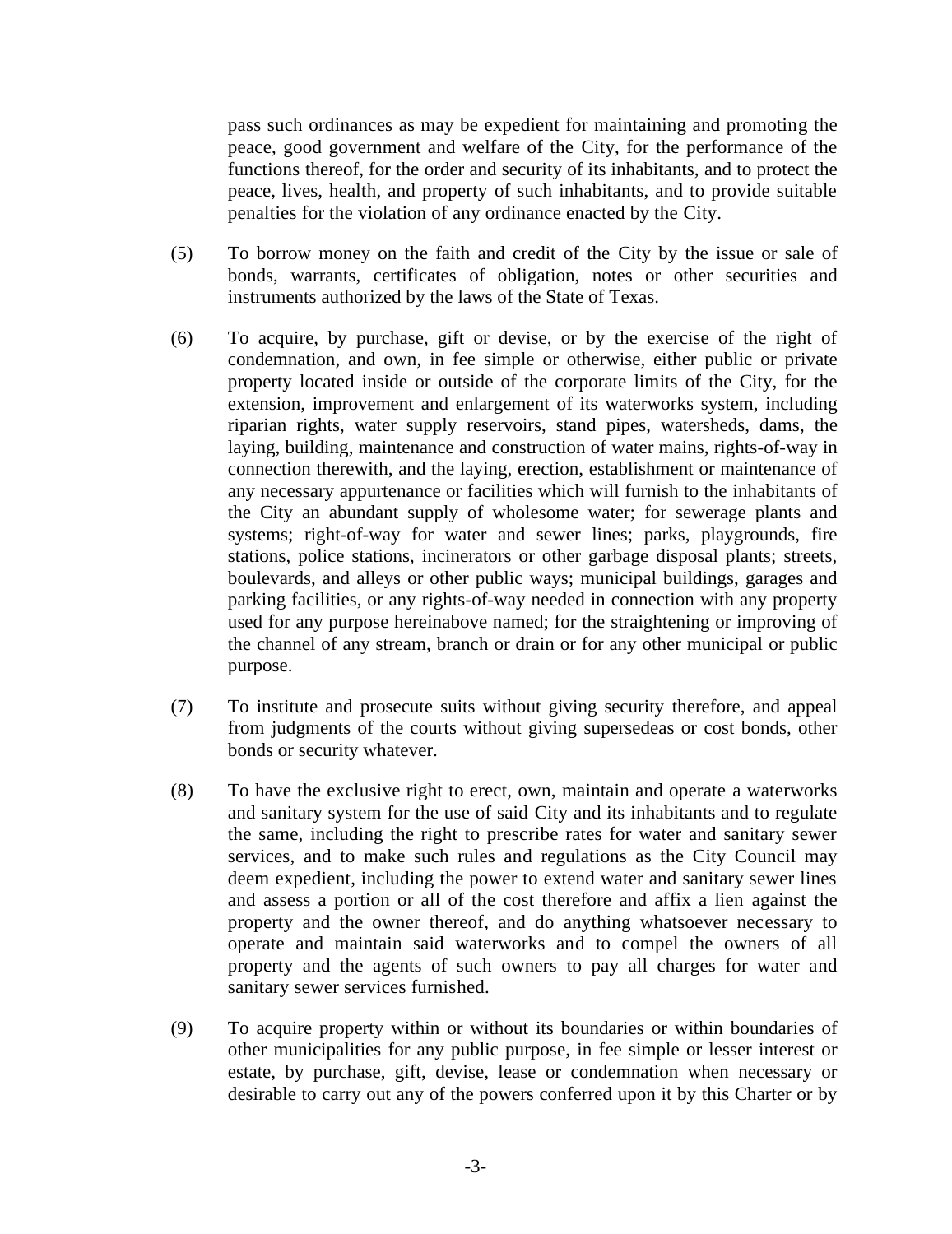the Constitution and the laws of the State of Texas.

- (10) To lay out, open, close, establish, alter, widen, lower, extend, grade, supervise, maintain, and improve streets, alleys, and parks, and to regulate the use thereof and require removal of all obstructions or encroachments of every nature and character upon said public streets, sidewalks or other public property.
- (11) To create offices, determine the method for selection of officers, and prescribe the qualifications, duties, and tenure of office for officers.
- (12) To appropriate the money of the City for all lawful purposes to create, provide for, construct, regulate and maintain public works, public improvements of any nature, economic development and to furnish municipal services as may be provided by resolution or ordinance of the City Council, or as required by law.

#### **SECTION 2.03 POWERS - GENERAL**

The enumeration of particular powers in the Charter shall not be held or deemed to be exclusive, but in addition to the powers enumerated herein, implied thereby or appropriate to the exercise thereof, the City shall have and may exercise all other powers that exist now or may be granted to municipalities by the Constitution and laws of the State of Texas, together with all of the implied powers necessary to carry into execution such powers.

#### **CHAPTER THREE**

#### **CITY COUNCIL**

#### **SECTION 3.01 MAYOR**

The person elected Mayor shall be the presiding officer of all meetings of the City Council. The Mayor shall be the official head of the City government, and beginning at the first regular City Council meeting following the May 2023 election where the Place 6 Councilmember is seated, shall be able to vote on all matters coming before the Council (unless otherwise subject to recusal or disqualification under this Charter or state law), and shall be authorized to sign all contractual agreements and documents approved by the Council. Until the first regular City Council meeting following the May 2023 election where the Place 6 Councilmember is seated, the Mayor shall vote on matters coming before the City Council only in the event of a tie.

#### **SECTION 3.02 QUALIFICATIONS**

Each candidate for election to the City Council or office of Mayor shall be a qualified voter of the City, shall be not less than eighteen (18) years of age, shall have resided in the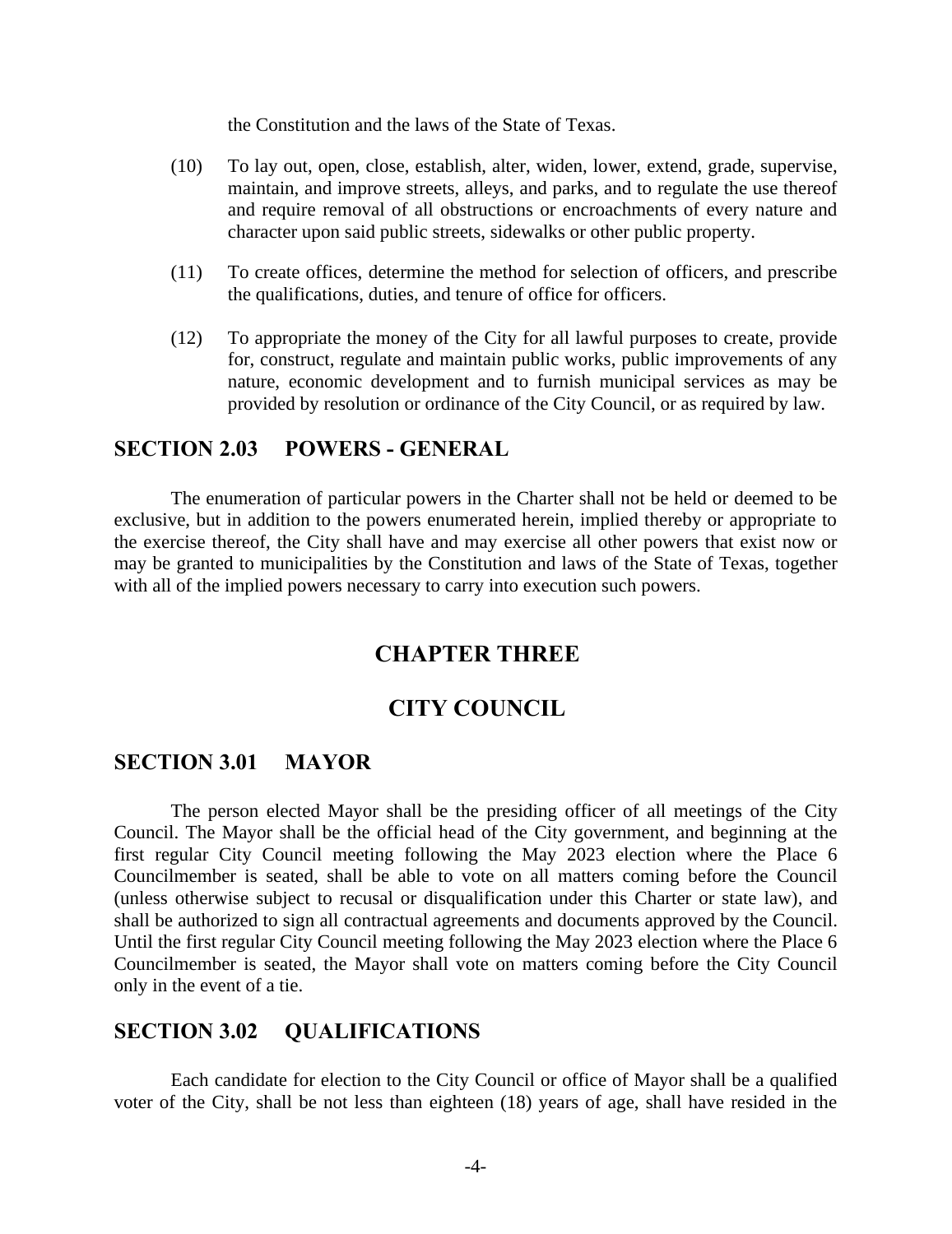City not less than twelve (12) months immediately preceding election day, shall meet the requirements of the Texas Election Code; shall not be within one (1) year of a discharge of an inability to vote by reason of felony and shall not, after notice of any delinquency, be in arrears in the payment of any taxes or other liabilities due the City. Each Council Member and the Mayor must continually reside within the City during such officer's term of office, and any removal of the officer's residence from the City during his or her term of office shall constitute a vacation of his or her office, and such vacancy shall be filled as provided in Section 3.05.

#### **SECTION 3.03 LIMITATION ON CONSECUTIVE TERMS**

No person shall serve as Mayor for more than four (4) consecutive terms, and no person shall serve as Council Member for more than four (4) consecutive terms. A term of office shall be for a period of three (3) years or any portion thereof. Terms of office served prior to the adoption of this Charter shall not count towards the limitation on consecutive terms.

#### **SECTION 3.04 REIMBURSEMENT AND COMPENSATION**

Members of the City Council shall be entitled to reimbursement of all necessary and reasonable expenses incurred in the performance of their official City Council duties as may be authorized by the City Council. No Council Member shall be otherwise compensated for holding office.

#### **SECTION 3.05 VACANCIES IN THE CITY COUNCIL; FILLING OF VACANCIES**

- A. The office of a Council Member or office of the Mayor shall become vacant upon the official's death, resignation, or removal from office in any manner authorized by law, removal of the official's residence from the City of Van Alstyne or forfeiture of the official's office.
- B. A Council Member or the Mayor shall forfeit his or her office if the official lacks at any time during the official's term of office any qualification for the office prescribed by this Charter or by State law, or if the official violates any express prohibition of this section or any other provision of this Charter, or if the official fails to attend three (3) consecutive regular City Council meetings without being excused by the City Council. The City Council shall be the final authority to resolve matters involving forfeiture of office by a Council Member or the Mayor.
- C. If there is a vacancy in the office of Mayor or Council Member, such vacancy shall be filled by special election within one hundred twenty (120) days after such vacancy occurs, in accordance with the Texas Constitution, and the Texas Election Code, as amended.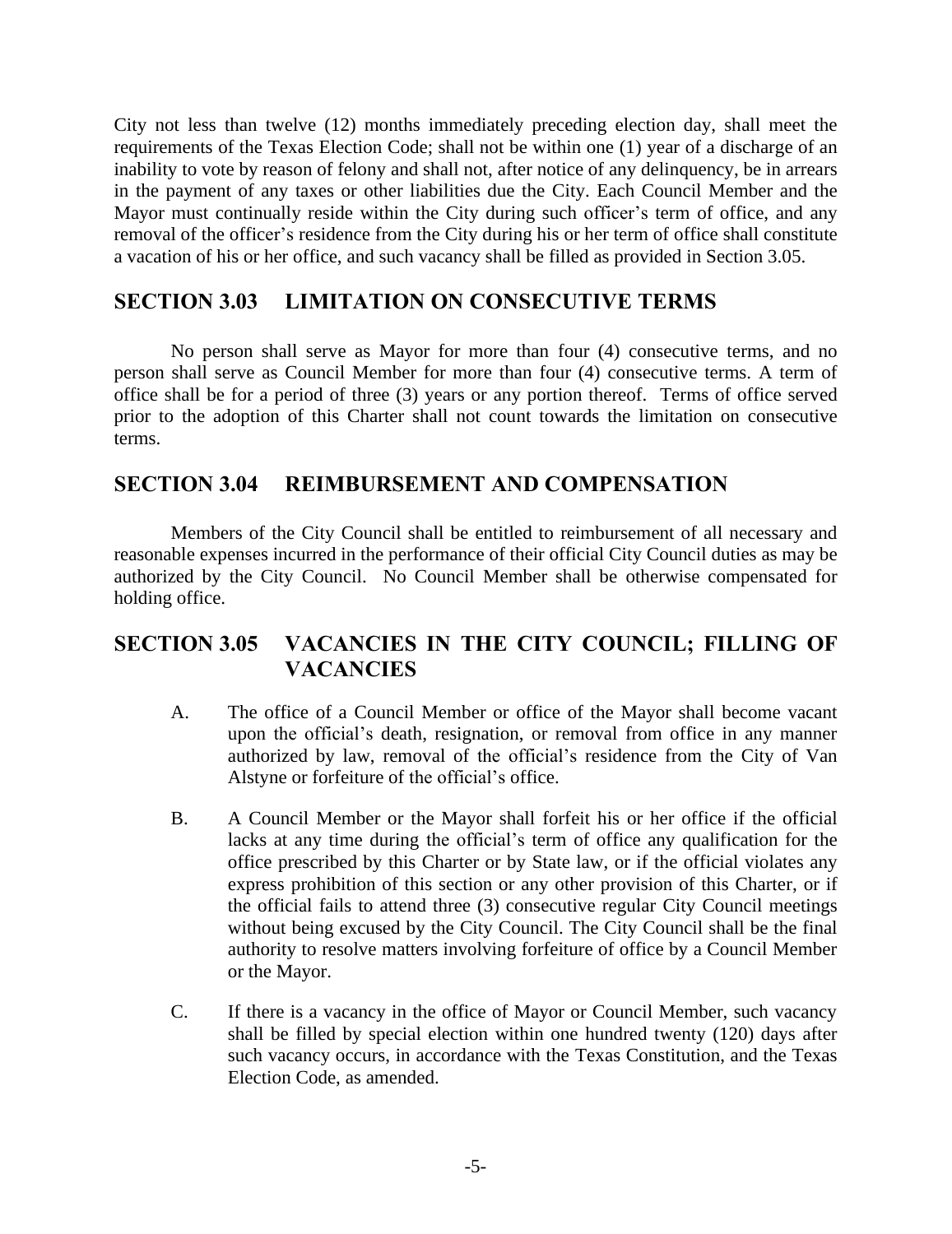#### **SECTION 3.06 MEETINGS; QUORUM**

Regular meetings of the City Council shall be held at such times as may be prescribed from time to time by resolution of the City Council. Special meetings shall be called by the City Secretary upon the written request of the Mayor, the City Manager or two (2) Members of the City Council. Notice of any regular or special meetings of the City Council shall state the subject to be considered at the meeting. All official meetings of the Council and of all committees thereof shall be open to the public except as provided by state law. Those meetings involving an attorney and client relationship, and other matters that state law has provided may be discussed in closed session, need not be open to the public. A majority of the City Council shall constitute a quorum for the purpose of transaction of business. No action of the City Council, except as specifically provided in this Charter, shall be valid or binding unless adopted by the affirmative vote of a majority of the City Council present and qualified to act. The City Council shall determine its own rules of procedure and shall establish and adopt a Mayor and Council Code of Ethics within one (1) year of the adoption of this Charter by election. The City Council may censure its Members for misconduct, and may compel the attendance of absent Members. Should any number of Members of the City Council be recalled pursuant to Chapter 13 of this Charter, and are no longer qualified to act, a majority of the remaining Members of the City Council shall constitute a quorum for the purpose of transaction of business.

#### **SECTION 3.07 ABSTENTION**

Should any person on the City Council choose to abstain from voting on any question before the City Council, where no conflict of interest exists, the person's vote shall be registered as an abstention.

#### **SECTION 3.08 MAYOR PRO TEM**

Annually, at the June regular meeting of the City Council, (or at the next meeting thereafter if the June regular meeting does not occur), the City Council shall elect one of its Members as Mayor Pro Tem, who shall perform the duties of Mayor in the case of the absence, refusal, or inability of the Mayor to perform the duties of the Mayor's office, and who shall, during that time, be vested with all the powers belonging to the Mayor.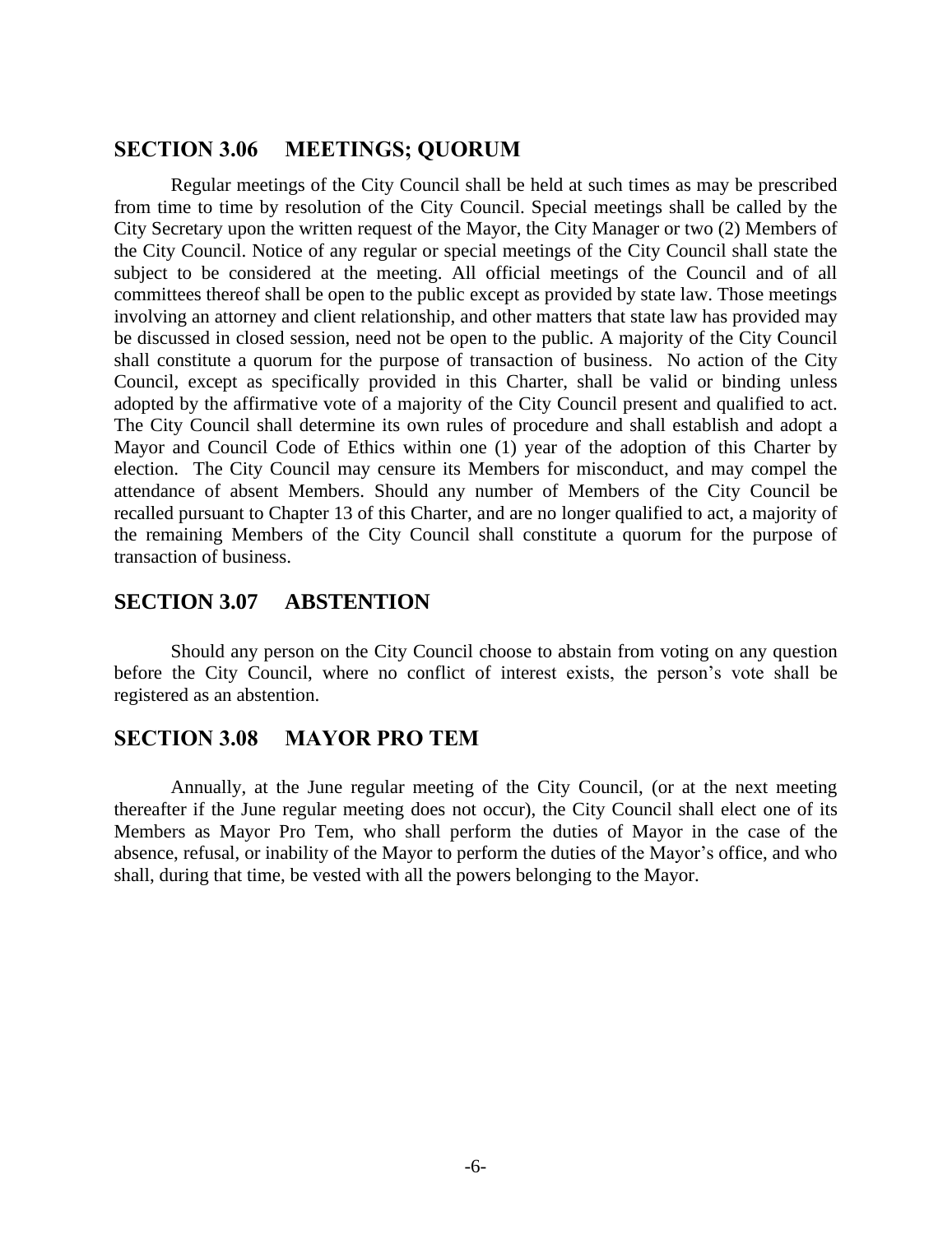#### **CHAPTER FOUR**

#### **CITY MANAGER**

#### **SECTION 4.01 CITY MANAGER - QUALIFICATIONS, APPOINTMENT AND REMOVAL; DUTIES; COMPENSATION**

The City Manager shall be the chief administrative and executive officer of the City. The City Manager is appointed by and serves at the will of the City Council. The City Manager shall be required to have suitable executive management experience (as determined by the City Council), and shall be appointed on the basis of the City Manager's administrative ability, experience, and training. The City Manager shall administer the business of the City, and the City Council shall ensure that such administration is efficient. The City Council may by ordinance delegate to the City Manager any additional powers or duties it considers proper for the efficient administration of City affairs. The City Manager shall execute a bond, paid for by the City, conditioned that the City Manager will faithfully perform the duties of City Manager. The amount of such bond shall be as prescribed by ordinance adopted by the City Council. The City Council shall be authorized to enter into a Contract of Employment with the City Manager and to prescribe such compensation therein as it may fix. The action of the City Council in suspending or removing the City Manager shall require a super-majority vote (2/3) of the City Council, and any such decision shall be final, it being the intention of this Charter to vest all authority and responsibility for such suspension or removal in the City Council.

#### **SECTION 4.02 CITY MANAGER - DIRECTION AND SUPERVISION OF EMPLOYEES, NONINTERFERENCE BY COUNCIL; APPOINTMENTS AND REMOVALS OF DEPARTMENT HEADS**

Except for the purpose of inquiries and investigations as provided by this Charter or otherwise by law, the City Council or its Members shall deal with City officers and employees who are subject to the direction and supervision of the City Manager solely through the City Manager, and no Member of the City Council shall give orders to any subordinate of the City Manager, either publicly or privately. Neither the City Council nor any of its Members shall direct or request the appointment of any person to, or his or her removal from, office by the City Manager or by any of the City Manager's subordinates. Except as otherwise provided for in this Charter, the City Manager shall be responsible for, and have the power to appoint, suspend, and/or remove all or any one of the directors of the departments of the City.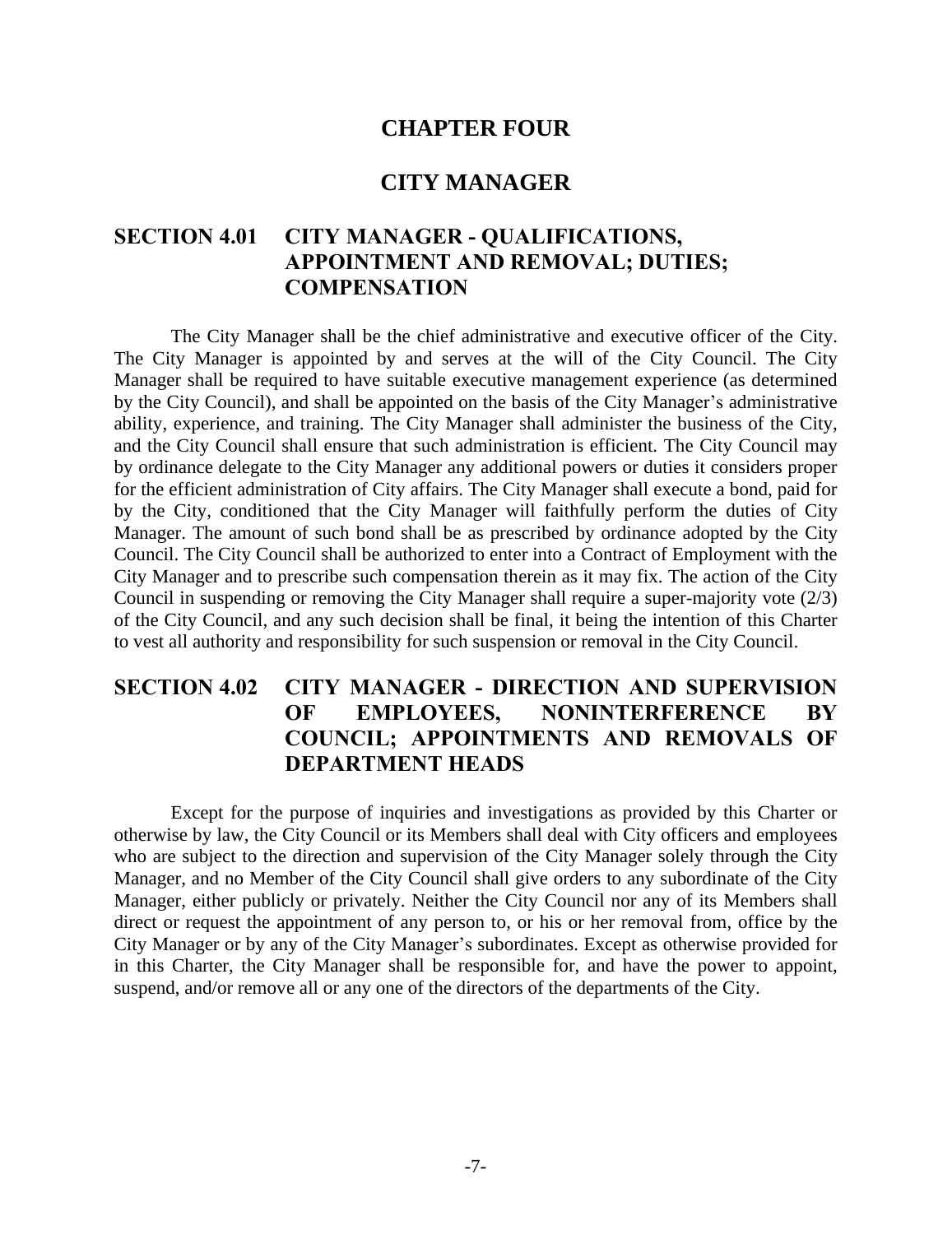#### **SECTION 4.03 CITY MANAGER - SPECIFIC POWERS AND DUTIES**

The City Manager shall be responsible to the City Council for the proper administration of the affairs of the City and shall have the power and duty to:

- 1) Exercise control over all departments and subdivisions thereof created by this Charter or by ordinance.
- 2) Supervise the preparation of and recommend items for inclusion in the official agenda of all City Council meetings and meetings of the Boards and Commissions as established by this Charter or ordinance.
- 3) Prepare and submit to the City Council the annual budget and capital program, and administer the budget as adopted by the City Council. The City Manager shall have the authority to make intra-departmental transfers of budgeted funds as he or she determines; inter-departmental transfer of budgeted funds shall be subject to City Council approval.
- 4) Be responsible for the proper administration of all City affairs placed in his or her hands.
- 5) See that all terms and conditions imposed in favor of the City or its inhabitants in any public utility franchise are faithfully kept and performed.
- 6) See that all laws and ordinances are enforced.
- 7) Keep the City Council at all times fully advised as to the financial condition and needs of the City, and prepare and submit to the City Council an annual report on the finances and administrative activities of the City.
- 8) Appoint, suspend, and/or remove employees not otherwise provided for in this Charter. Appointments made by the City Manager shall be on the basis of executive and administrative experience and ability, and of training fitness and efficiency of such appointees in the work which they are to administer.
- 9) Attend all City Council meetings and take part in the discussion of any City business, except such limited executive session items as the City Council may designate, or unless otherwise excused by City Council.
- 10) Recommend to the City Council for adoption such measures as the City Manager may deem necessary or expedient; to execute deeds, deeds of trust, easements, releases, contracts, and all other legal instruments on behalf of the City when authorized by ordinance or resolution of the City Council.
- 11) Perform such other duties as are specified in this Charter, or as may be required by the City Council by ordinance or resolution, not inconsistent with this Charter.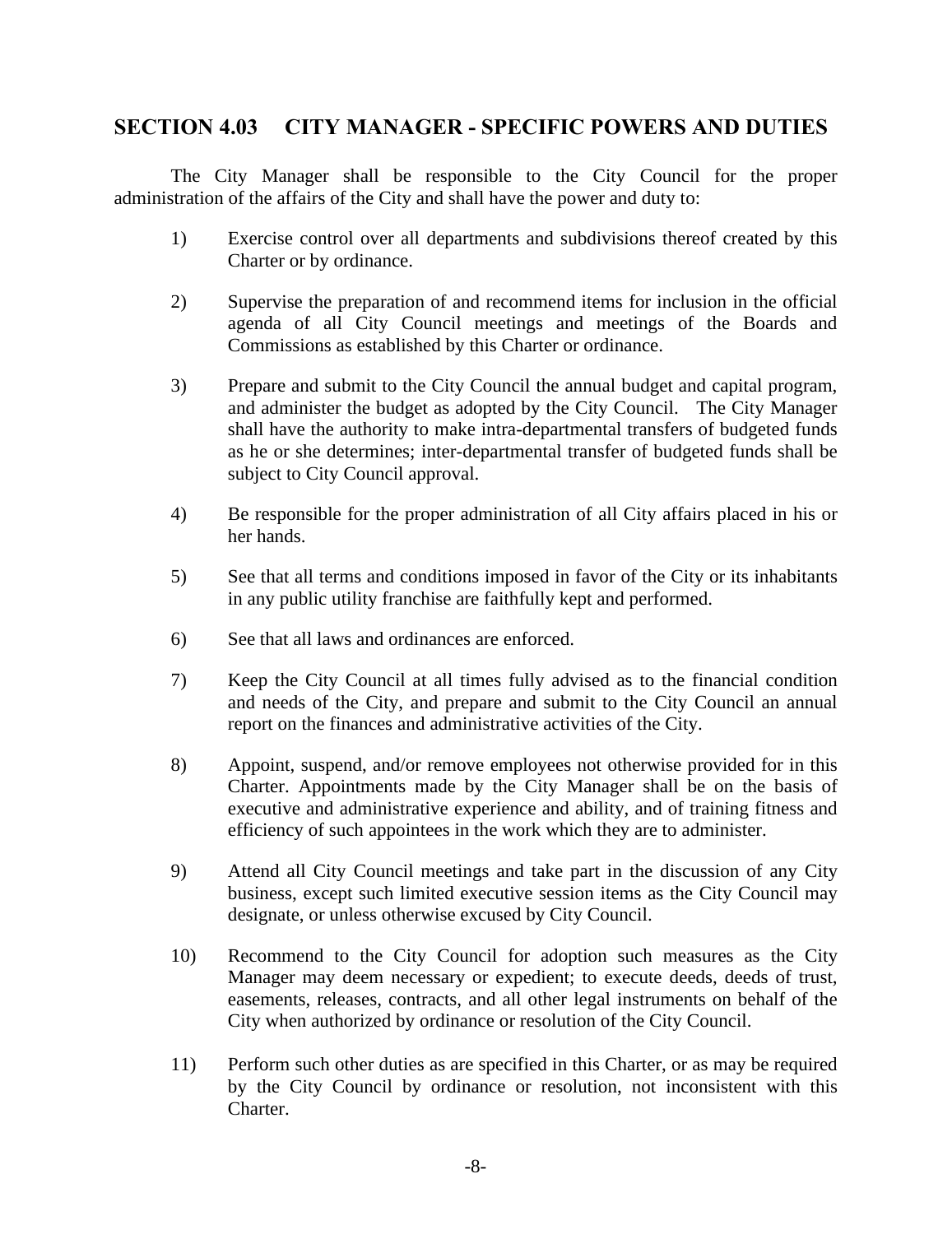#### **CHAPTER FIVE**

#### **CITY SECRETARY**

#### **SECTION 5.01 APPOINTMENT; REMOVAL; COMPENSATION**

The City Manager shall appoint, suspend, and/or remove the City Secretary. The City Secretary shall receive such compensation as shall be fixed by the City Manager.

#### **SECTION 5.02 DUTIES OF THE CITY SECRETARY**

The City Secretary shall:

- 1) Attend all meetings of the City Council and keep accurate records of all actions taken by the Council, unless otherwise excused by City Council;
- 2) Maintain the official records and files of the City;
- 3) Administer oaths as required by law;
- 4) Attest contracts, assessment certificates, ordinances, resolutions, and other legal instruments when executed by the authorized officers of the City;
- 5) Serve as the election official for all City elections;
- 6) Hold and maintain the City Seal and affix it to all appropriate documents as required:
- 7) Perform such other duties as may be required by the City Council, the City Manager, this Charter, or the laws of the State of Texas.

#### **CHAPTER SIX**

#### **MUNICIPAL COURT**

#### **SECTION 6.01 CREATION**

The City Council shall, by ordinance, create and provide for a Municipal Court to be known as the Municipal Court of the City of Van Alstyne, Texas, and may appoint one or more Municipal Judges to serve in such Court. The Court shall have all the powers and duties as are now or as may hereafter be prescribed by the laws of the State of Texas in connection with the trial of misdemeanor offenses within its jurisdiction.

#### **SECTION 6.02 MUNICIPAL COURT JUDGE**

The Judge of the Municipal Court, and all alternates, shall be competent, duly qualified, and licensed attorneys in the State of Texas. The Judge of the Municipal Court shall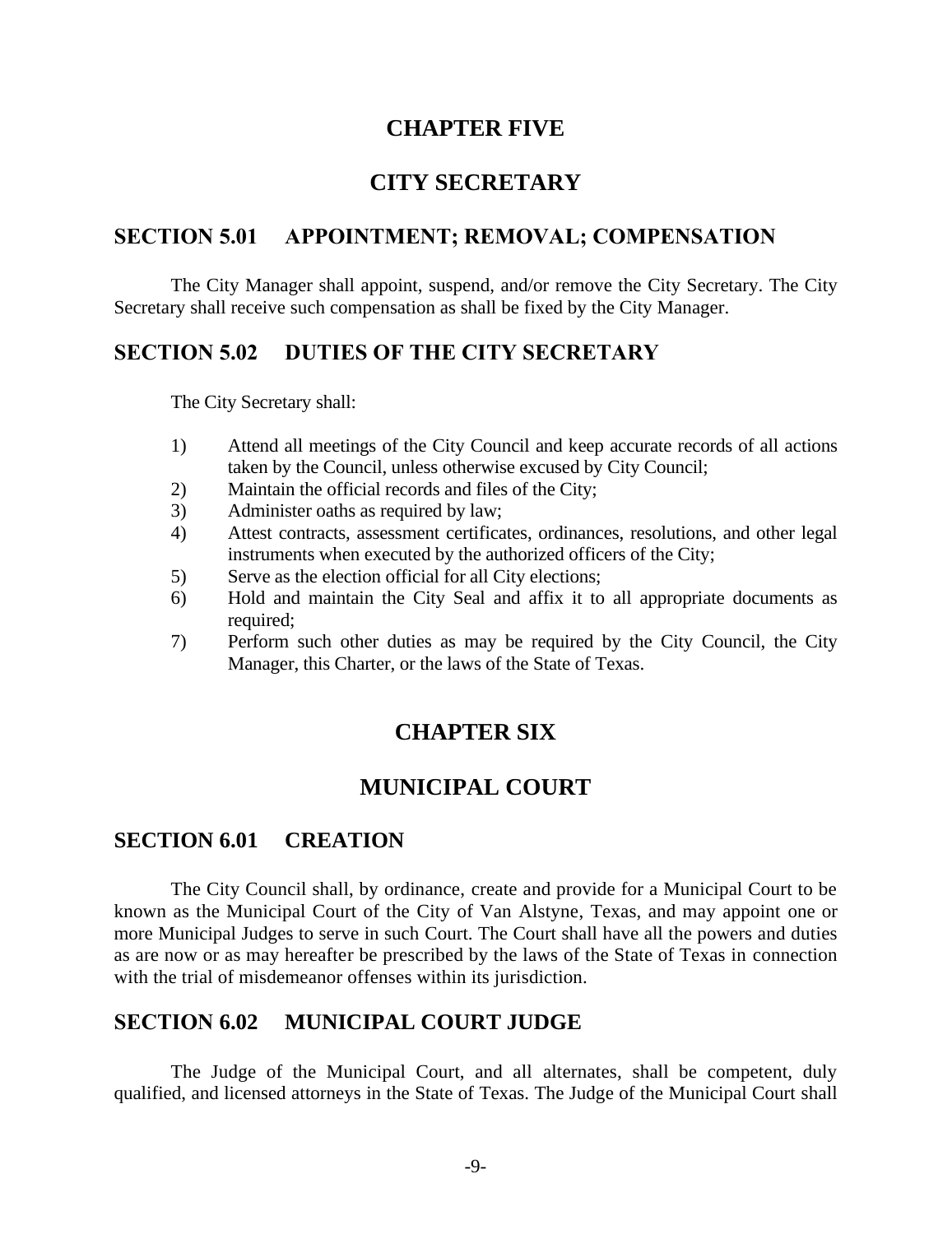be appointed to a term of two (2) years and may be appointed to additional and consecutive terms at the will and pleasure of the City Council. The Judge shall receive such compensation as may be determined by the City Council. This compensation shall be fixed, and be commensurate with the duties performed by the Judge.

#### **SECTION 6.03 CLERK OF THE COURT**

There shall be a Clerk of the Municipal Court appointed by the City Manager. The Clerk of the Court and any Deputies appointed by the City Manager shall have the power to administer oaths and affidavits, make certificates, affix the seal of said Court as necessary and as required by law, and in general, do and perform any and all acts usual and necessary to be performed by clerks and deputy clerks of municipal courts of the State of Texas.

#### **SECTION 6.04 JURISDICTION, POWER, AND FINES**

The Municipal Court shall have jurisdiction:

- 1) Over the forfeiture and collection of bonds given in proceedings therein, and to order the forfeiture of cash acceptance bonds upon the failure of the defendant to appear, and to accept the same in lieu of a fine;
- 2) Concurrent with the appropriate state Court on all criminal cases arising under the criminal laws of the state where the offense is committed within the City limits and the penalty does not exceed that which is established for Municipal Courts by state law;
- 3) Over all criminal cases arising under the ordinances of the City within the City limits and outside the City limits to the extent authorized by state law;
- 4) Punish for contempt, admit to bail, and forfeit bonds under such circumstances and as provided by law;
- 5) Enforce all process of the Courts in accordance with state law and City ordinances, punish witnesses for failing to obey subpoenas, and compel their attendance by process of attachment.
- 6) As otherwise specified by state statues governing municipal courts.

#### **SECTION 6.05 COST, FINES, AND PENALTIES**

All cost, fines, and penalties imposed by the Municipal Court shall be paid into the City Treasury for the use and benefit of the City, as may be consistent with present and future state laws.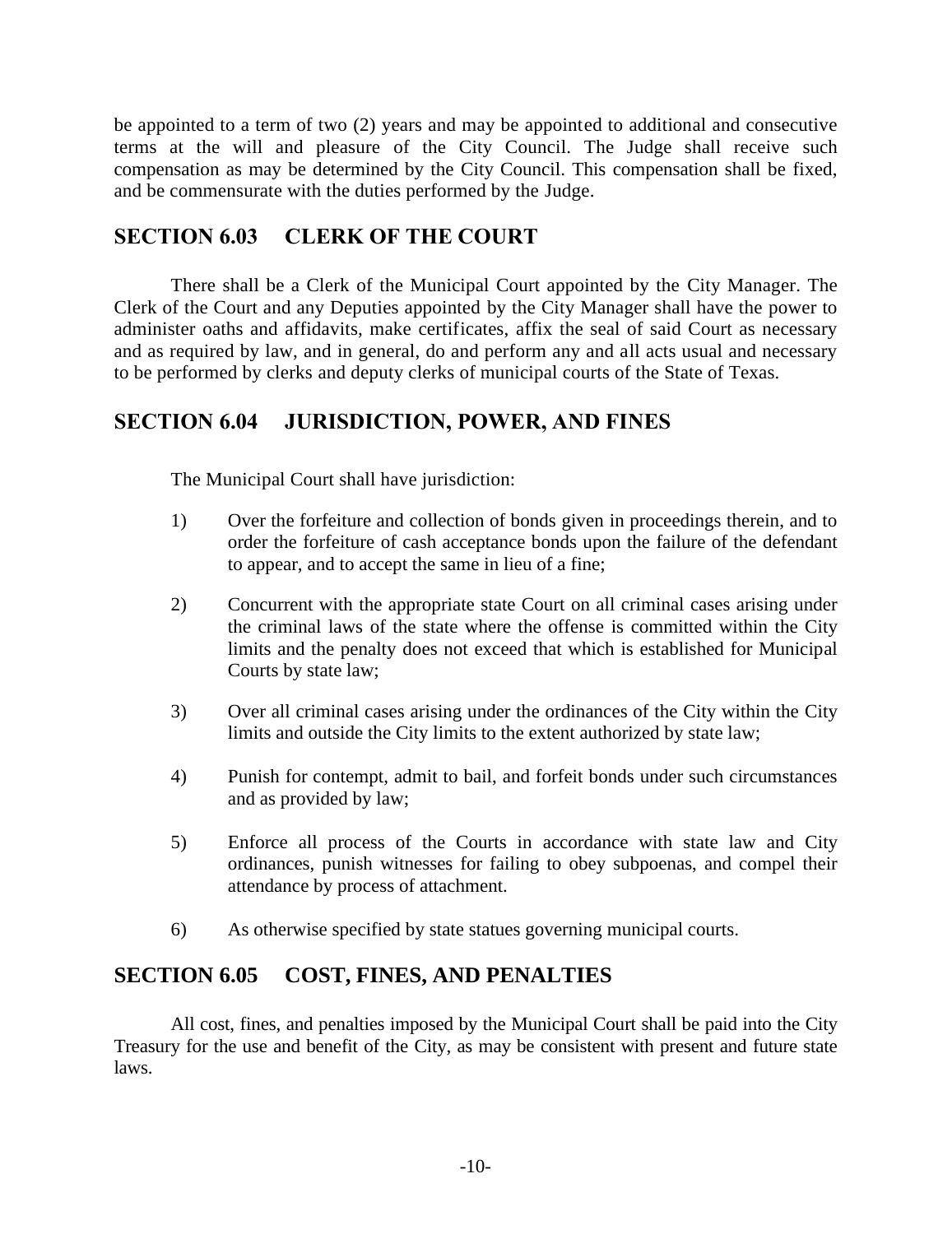#### **CHAPTER SEVEN**

#### **CITY ATTORNEY**

#### **SECTION 7.01 APPOINTMENT**

The City Council shall appoint a competent licensed attorney, practicing law in the State of Texas, of recognized ability who shall be known as the City Attorney. The City Attorney serves at the pleasure of the City Council and may be removed, without cause, by an affirmative vote of a majority of the full membership of the City Council.

#### **SECTION 7.02 COMPENSATION**

The City Attorney shall receive for his or her services such compensation as may be fixed by the City Council at the time of the City Attorney's appointment, and from time to time by appropriate resolution.

#### **SECTION 7.03 DUTIES OF CITY ATTORNEY**

The City Attorney shall be the legal adviser of, and attorney for, all of the offices and departments of the City, and shall represent the City in all litigation and legal proceedings, provided however, that the City Council may retain special counsel at any time it deems appropriate and necessary. The City Attorney shall perform other duties prescribed by the Charter, by ordinance or resolution of the City Council.

#### **CHAPTER EIGHT**

#### **CITY DEPARTMENTS AND FISCAL MATTERS**

#### **SECTION 8.01 ADMINISTRATIVE DEPARTMENTS**

There shall be such administrative departments as are established by this Charter and as may be established by ordinance and, except as otherwise provided in this Charter, such administrative departments shall be under the direction and supervision of the City Manager. The same individual may head two (2) or more departments, and the City Manager may head one (1) or more departments. Where this Charter is silent, the City Manager shall have full authority to create, re-organize, merge, or disband City Departments as he or she determines.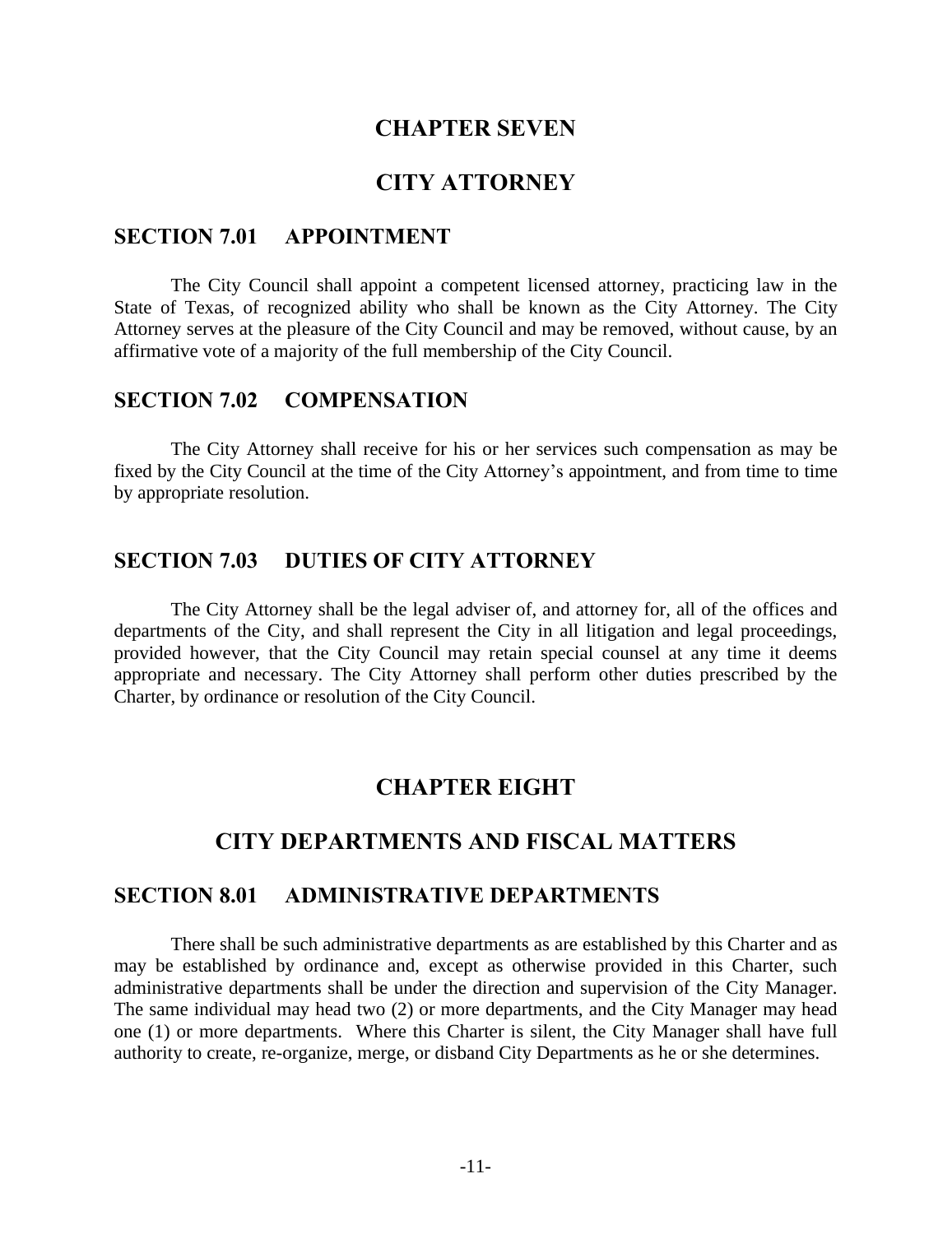#### **SECTION 8.02 POLICE AND FIRE DEPARTMENTS**

There is hereby created a Police Department of the City of Van Alstyne, at the head of which shall be the Chief of Police. There is hereby created a Fire Department of the City of Van Alstyne, at the head of which shall be a Fire Chief. The head of each department shall be a director-level position who shall be appointed by the City Manager, and such director shall have supervision and control over the director's department.

#### **SECTION 8.03 TAX ADMINISTRATION**

- A. The City Council shall have the power, and is hereby authorized to levy, assess, and collect annual taxes not to exceed the maximum limit set by the Constitution and laws of the State of Texas, as they now exist or as they may be amended, on each one hundred dollars (\$100.00) assessed valuation of all property having a location within the corporate limits of the City and not exempt from taxation by the Constitution and laws of the State of Texas.
- B. All taxes due the City shall be payable at the office of the City Assessor and Collector and may be paid at any time after the tax rolls for the year have been completed and approved, which completion and approval shall be not later than October 1. City Assessor duties may be assigned by the City Council to the respective assessors of Grayson and Collin counties, or as the City Council may otherwise designate. Taxes shall be paid before February 1 of each year succeeding the year for which the taxes are levied, and all such taxes not paid prior to such date shall be deemed delinquent and shall be subject to such penalty and interest as may be provided by law. Failure to levy and assess taxes through omission in preparation of the approved tax rolls shall not relieve the person, firm or corporation so omitted from the obligation to pay such current or past due taxes shown to be payable by recheck of the rolls and receipts for the years in questions, unless otherwise provided by law.
- C. All property having its location in the City on the first day of January of each year shall stand charged with a lien in favor of the City from said date for the taxes due thereon. The lien provided hereby shall be superior to all other liens except other tax liens, regardless of when such other liens were created. All persons purchasing any of said property on or after the first day of January in any year shall take the same subject to the lien herein provided. In addition to the lien herein provided on the first day of January of any year, the owner of property subject to taxation by the City shall be personally liable for the taxes due thereon for such year. The City shall have the power to sue for and recover personal judgment for taxes without foreclosure, or to foreclose its lien or liens, or to recover both personal judgment and foreclosure. In such suit where it appears that the description of any property in the City assessment rolls is insufficient to identify such property, the City shall have the right to plead a good description of the property to be assessed, to prove the same, and to have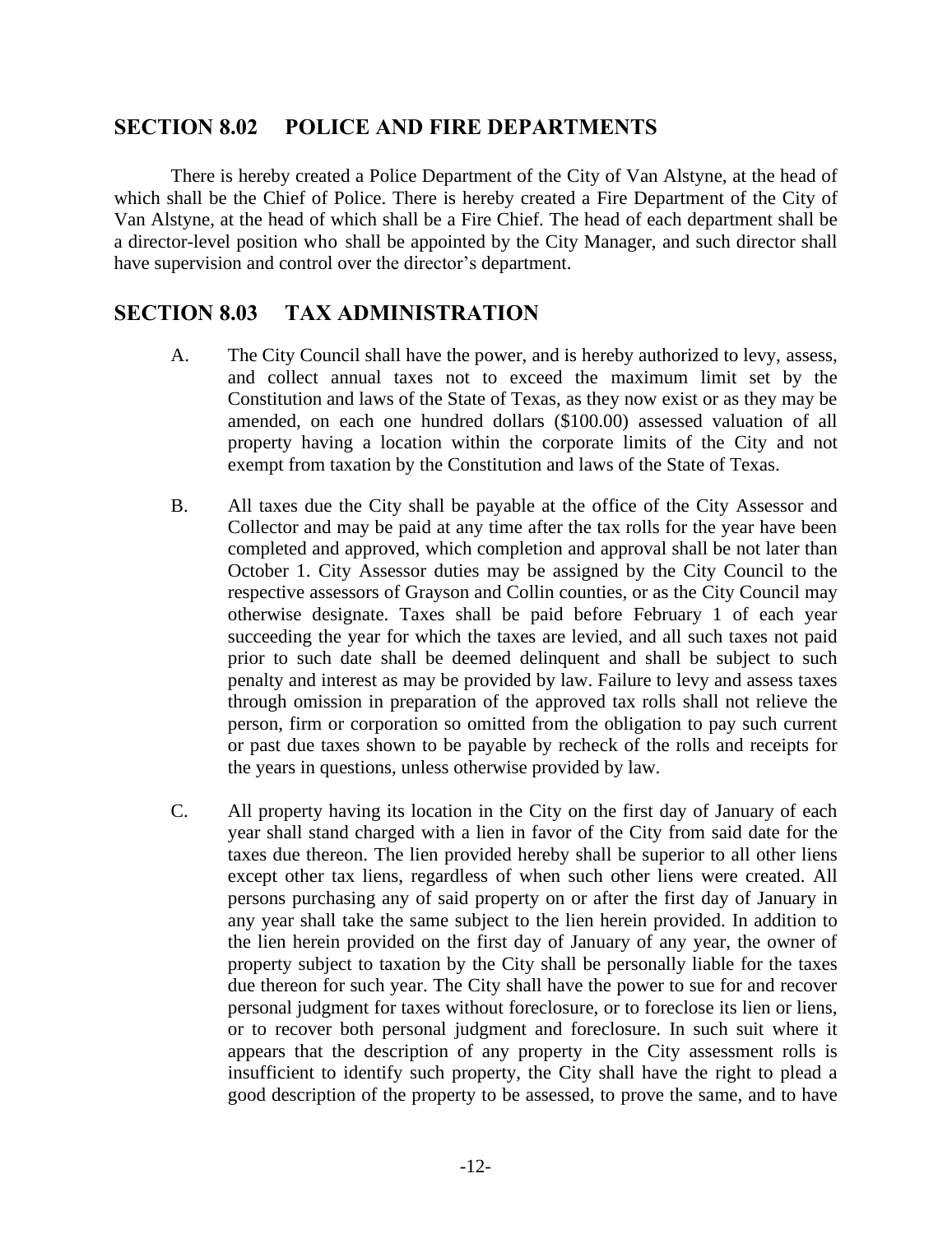its judgment foreclosing the tax lien and/or for personal judgment against the owner for such taxes as such ownership and property appears on the approved tax rolls furnished by the Grayson or Collin Central Appraisal Districts, as appropriate.

#### **SECTION 8.04 FINANCE DEPARTMENT**

There shall be a Department of Finance, the director of which shall be appointed by the City Manager. The head of the Department of Finance shall be known as the Finance Director who shall also be the City Treasurer. The Finance Director shall provide a bond with such surety and in such amount as the Council may require and the premiums on such bond shall be paid by the City. The Finance Director shall have knowledge of municipal accounting and taxation and shall have experience in budgeting and financial control. The Finance Director shall have the custody of all public monies, funds, notes, bonds, and other securities belonging to the City. The Finance Director, under the direction of the City Manager, shall oversee the financial operations and procedures that are implemented in each of the City's departments. The Finance Director shall make payments out of City funds upon order of the City Council or other authorized City Officer as provided herein. The Finance Director shall render a full and accurate statement to the City Manager and the City Council of his or her receipts and payments at such times as the City Manager or City Council may require. The Finance Director shall perform other such acts and duties as the City Manager may prescribe.

#### **SECTION 8.05 FISCAL YEAR**

The fiscal year of the City shall begin on the first day of October and end on the following September  $30<sup>th</sup>$ , but the fiscal year may be changed by the City Council by ordinance.

#### **SECTION 8.06 ANNUAL BUDGET**

It shall be the duty of the City Manager to submit an annual budget not later than thirty (30) days prior to the end of the current fiscal year to the City Council for its review, consideration and revision. The City Council shall call a public hearing or hearings on the budget in accordance with state law. The City Council may adopt a budget with or without amendments. The City Council may increase or decrease amounts or programs and may delete any programs or amounts except expenditures required by law or for a debt service. At the close of each fiscal year, the unencumbered balance of each appropriation shall revert to the fund from which it was appropriated and shall be subject to future appropriations, but appropriations may be made in furtherance of improvements or other objects of work of the City which will not be completed within the current year.

#### **SECTION 8.07 FAILURE TO ADOPT ANNUAL BUDGET**

If the City Council fails to adopt the budget by the  $30<sup>th</sup>$  of September, the amounts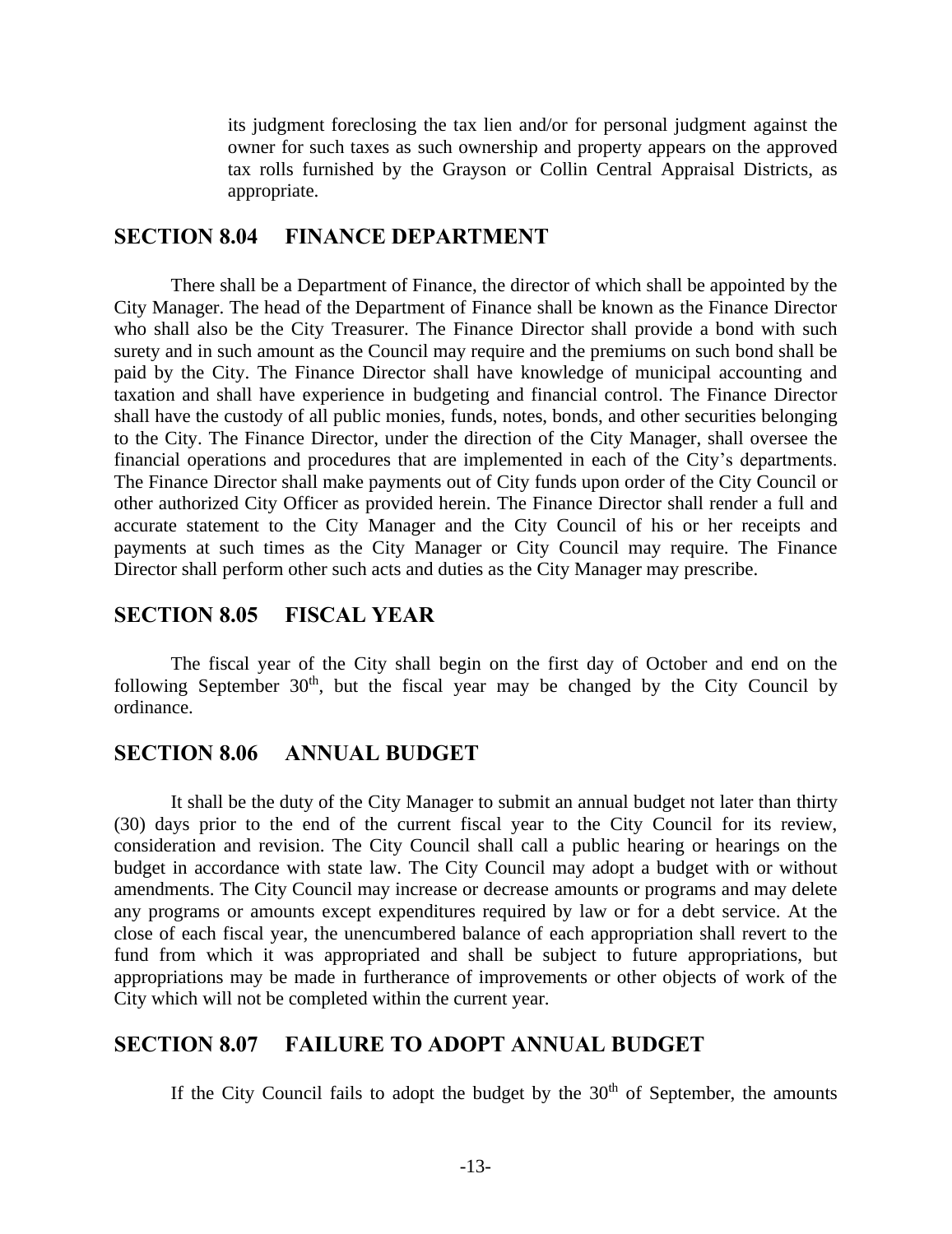appropriated for the current fiscal year shall he deemed adopted for the ensuing fiscal year on a month-to-month basis with all items in it prorated accordingly until such time as the City Council adopts a budget for the ensuing fiscal year. The property tax levy will be set to equal the total current fiscal year tax receipts, unless the ensuing fiscal year budget is approved by September 30<sup>th</sup> of the current fiscal year.

#### **SECTION 8.08 BONDS AND OTHER EVIDENCES OF INDEBTEDNESS**

The City shall have the right and power to borrow money on the credit of the City for public purposes by whatsoever method it may deem to be in the public interest. The City shall further have the power to borrow money on the credit of the City and to issue general obligation bonds and other evidences of indebtedness for permanent public improvements or for any other public purpose not prohibited by the Constitution and laws of the State of Texas and to issue refunding bonds to refund outstanding bonds and other evidences of indebtedness of the City previously issued. All such bonds shall be issued in conformity with the laws of the State of Texas. The City shall further have the power to borrow money for the purpose of constructing, acquiring, improving, extending or repairing or public utilities, recreational facilities or any other self-liquidating municipal functions not prohibited by the Constitution and laws of the State of Texas, and to issue revenue bonds to evidence the obligations created thereby. Such bonds shall be a charge upon and payable from the properties, or interest therein pledged, or the income therefrom, or both. The holders of the revenue bonds of the City shall never have the right to demand payment thereof out of monies raised or to be raised by taxation. All such bonds shall be issued in conformity with the laws of the State of Texas. The City shall have the power to borrow money for public improvements or any public purpose in any other manner provided by law, including certificates of obligation as authorized by Chapter 271 of the Texas Local Government Code or other applicable laws. All bonds and evidences of indebtedness of the City having been approved by the Attorney General and registered by the Comptroller of Public Accounts shall thereafter be incontestable in any court or other forum for any reason, and shall be valid and binding obligations of the City in accordance with their terms for all purposes.

#### **SECTION 8.09 PURCHASING**

- A. The City Council may by ordinance give the City Manager general authority to contract for expenditures without further approval of the City Council for all budgeted items not exceeding limits set by the City Council within the ordinance.
- B. All contracts for expenditures or purchases involving more than the limits must be expressly approved in advance by the City Council. All contracts or purchases involving more than the limits set by the City Council shall be awarded by the City Council, in accordance with state law.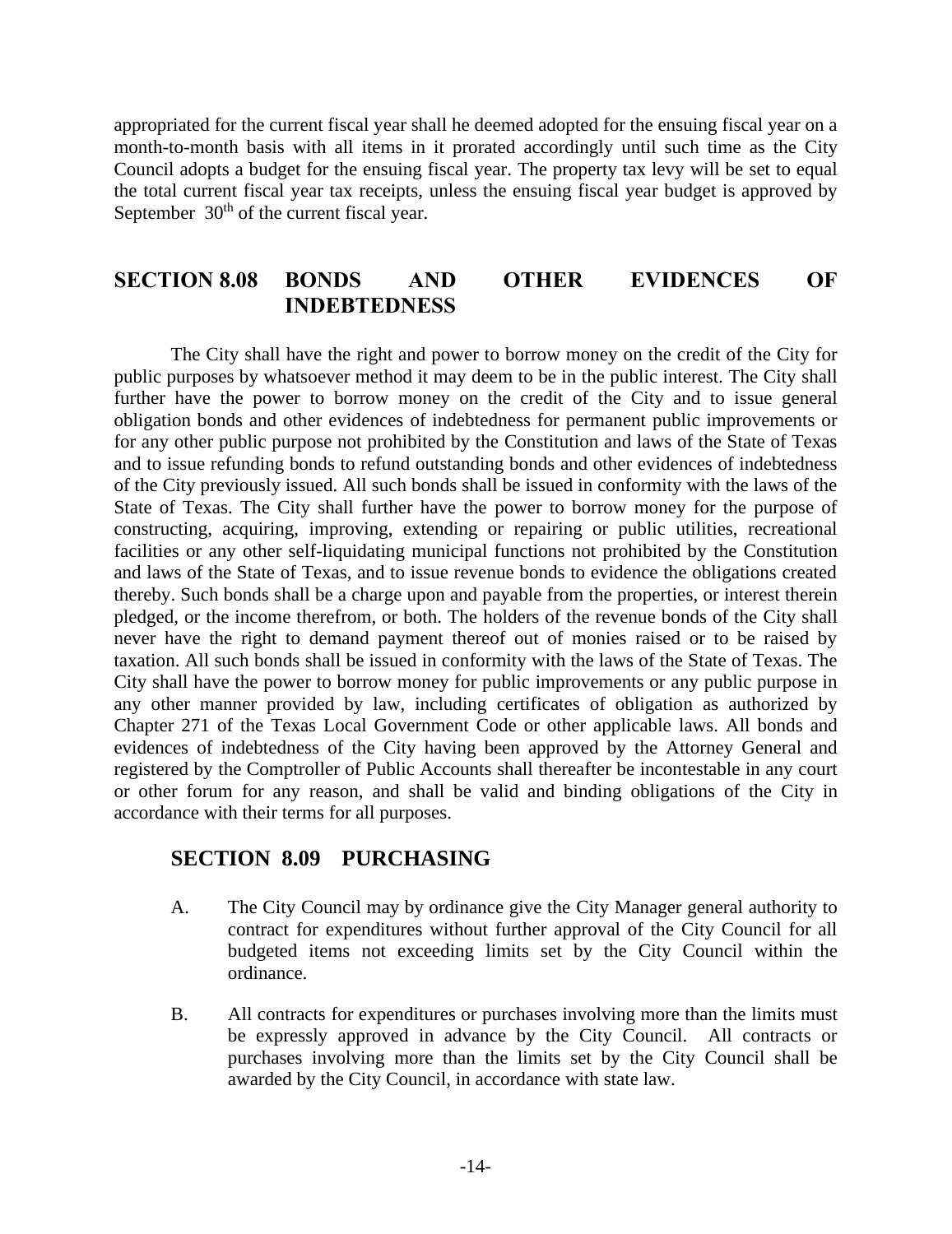C. Emergency contracts as authorized by law and this Charter may be negotiated by the City Council or City Manager if given authority by the City Council, without competitive bidding, and in accordance with state law. Such emergency shall be declared by the City Manager and approved by the City Council, or may be declared by the City Council.

#### **CHAPTER NINE**

#### **BOARDS AND COMMISSIONS**

#### **SECTION 9.01 PLANNING AND ZONING COMMISSION**

The City Council shall create a Planning and Zoning Commission of the City of Van Alstyne and shall appoint such members as it shall deem suitable by ordinance, each member of the Planning and Zoning Commission shall be a citizen of City of Van Alstyne unless otherwise provided for by ordinance. Members shall be appointed for such terms as may be set forth for the Planning & Zoning Commission by ordinance; provided, however, that members of the Planning and Zoning Commission serve at the pleasure of the City Council and may be removed, without cause, by an affirmative vote of the majority of the full membership of the City Council. Such appointees shall serve without compensation and may not hold any elective office of the State of Texas or any other political subdivision thereof during their terms. A vacancy in an unexpired term shall be filled by the City Council for the remainder of the term. The majority of the appointed members shall constitute a quorum, and decisions may only be made with the affirmative vote of a majority of these members present and voting. The Planning and Zoning Commission shall select from any of its members a Chairman and Vice Chairman.

#### **SECTION 9.02 OTHER BOARDS AND COMMISSIONS**

The City Council shall have the power and is hereby authorized to create, abolish, establish, and appoint such other City and corporate boards, commissions and committees, which shall be composed of the citizens of the City of Van Alstyne except as otherwise required by law, or provided for by ordinance, as the City Council deems necessary to carry out the functions of the City, and to prescribe the purpose, functions, and tenure of each board, commission, or committee. Unless otherwise provided for by ordinance, each such Board and Commission shall elect its Chairman, Vice-Chairman, and such other officers as each Board may designate.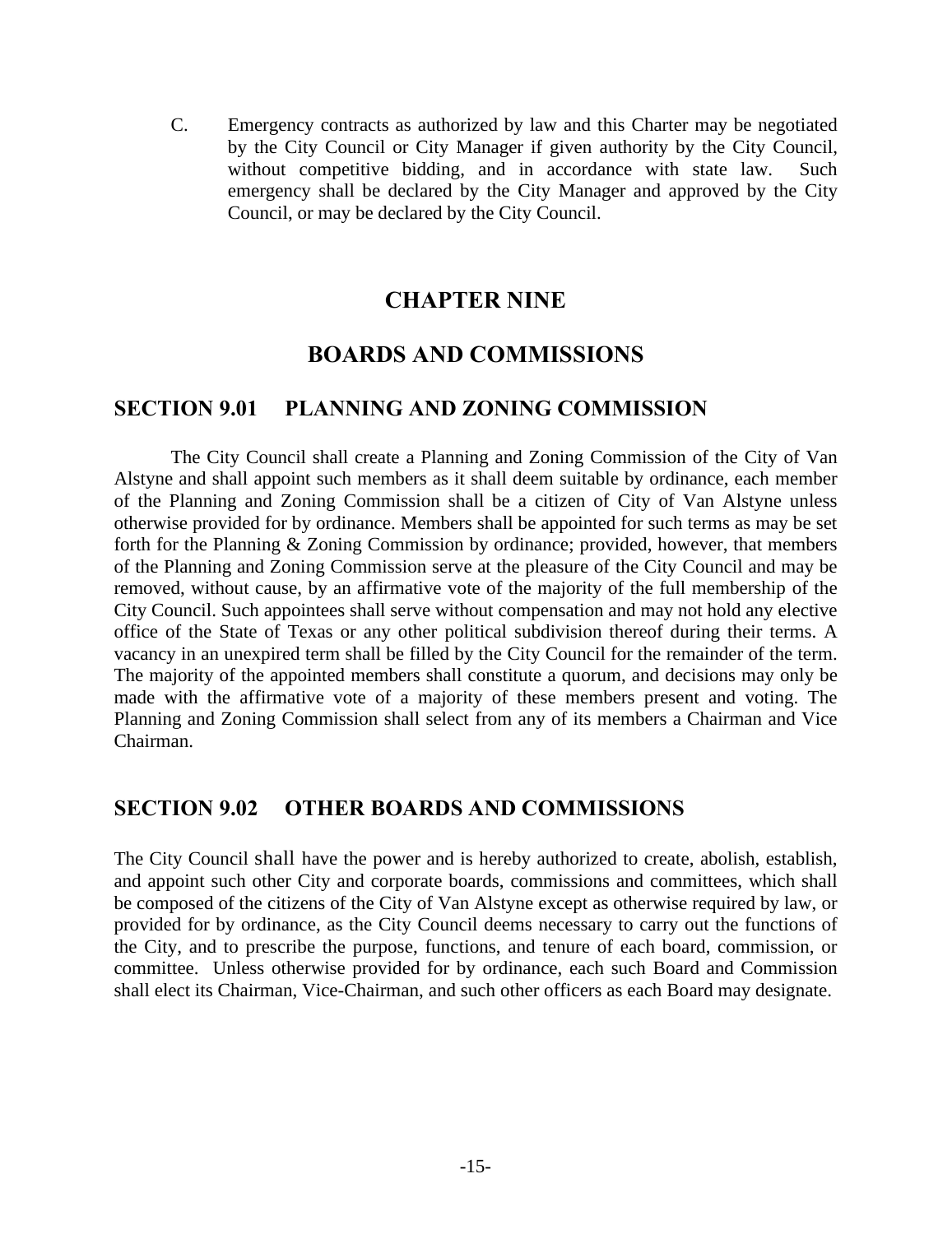#### **CHAPTER TEN**

#### **ORDINANCES**

#### **SECTION 10.01 PROCEDURE FOR PASSING ORDINANCES AND RESOLUTIONS**

The City Council shall evidence its official actions by written ordinances, resolutions, or oral motions. The style of all ordinances shall be: "Be it ordained by the City Council of The City of Van Alstyne, Texas" and the style of all resolutions shall be "Be it resolved by the City Council of the City of Van Alstyne, Texas." Each proposed ordinance shall not be amended or repealed except by adoption of another ordinance. All ordinances and resolutions passed by the City Council shall become effective immediately from and after passage except where publication of a caption is required or where the ordinance, state law, or other provisions of this Charter provide otherwise, in which case the effective date shall be as prescribed in the ordinances.

#### **SECTION 10.02 PUBLICATION OF ORDINANCES**

The descriptive caption or title of each ordinance containing a penalty shall be published at least once in the official newspaper of the City, unless otherwise provided by state law or this Charter.

#### **SECTION 10.03 CODE OF ORDINANCES**

The City Council shall have the power to cause the ordinances of the City to be printed, in code form, and shall have the same arranged and digested as often as the City Council may deem advisable, provided that failure to print the ordinances as herein provided shall not affect the validity of the same.

#### **SECTION 10.04 ORDINANCES AND RESOLUTIONS NOW IN EFFECT**

All ordinances, portions thereof, resolutions, contracts, bonds, obligations, rules and regulations now in force under the City government of the City of Van Alstyne, and not in conflict with the provisions of this Charter, shall remain in force under this Charter until altered, amended, or repealed by the City Council in the manner required by law.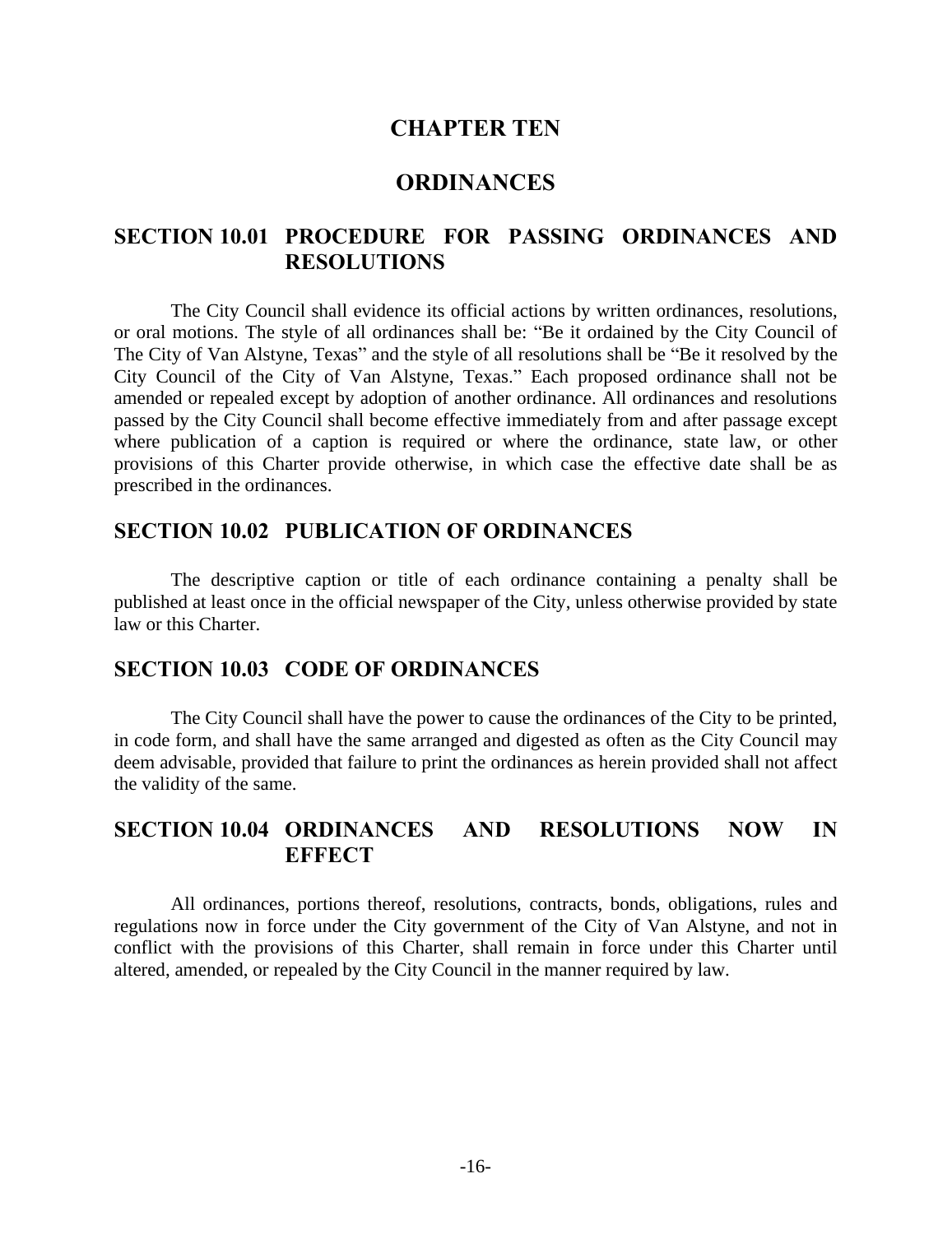#### **CHAPTER ELEVEN**

#### **ELECTIONS**

#### **SECTION 11.01 CITY ELECTIONS**

At the election held on the 1st Saturday in May, 2022, each qualified voter shall be entitled to vote for the offices of Council Members for Places 1, 2, and 3. The Council Members elected in Places 1, 2, and 3 shall serve for an initial term of two (2) years, or until the regular election in May, 2024. The Council Members for Places 4, 5, and 6, and the Mayor shall be elected in May, 2023. The Council Members for Places 4 and 5 shall serve for an initial term of two (2) years, and the Council Member for Place 6 and the Mayor shall serve for a term of three (3) years. Thereafter, all Council Members shall be elected for a term of three (3) years, starting with the election of Places 1, 2, and 3 in 2024, Places 4 and 5 in 2025, and Place 6 and the Mayor in 2026. All qualified voters of the state who reside within the City of Van Alstyne shall have the right to vote in the City elections.

#### **SECTION 11.02 SPECIAL ELECTIONS**

The City Council, by ordinance or resolution, may call such special elections as are authorized by the state law or this Charter, fix the time and place of holding the same, and provide all means for holding such special elections, provided that every special election shall be called and held as nearly as practicable according to the provisions governing regular elections.

#### **SECTION 11.03 REGULATION OF ELECTIONS**

All City elections shall be governed by the Constitution of the State of Texas, general laws of the state, this Charter, and by ordinance of the City regulating the holding of municipal elections. The City Council shall appoint the election judges and other election officials and shall provide for the compensation of all election officials in City elections and for all other expenses in holding said elections.

#### **SECTION 11.04 CANDIDATES: FILING FOR OFFICE**

Any qualified person as prescribed by Section 3.02 may make application to have his/her name placed on the official ballot for the position of Council Member or Mayor. The application shall be made in accordance with all applicable laws and shall state that the candidate agrees to serve if qualified and elected. Each candidate shall execute such oath and other official form of affidavit as may be required by the City Secretary pursuant to Texas Election Code. The City Secretary shall review the application and notify the candidate whether or not the application satisfies the requirements of this Charter and the Texas Election Code. If an application is insufficient, the City Secretary shall deliver to the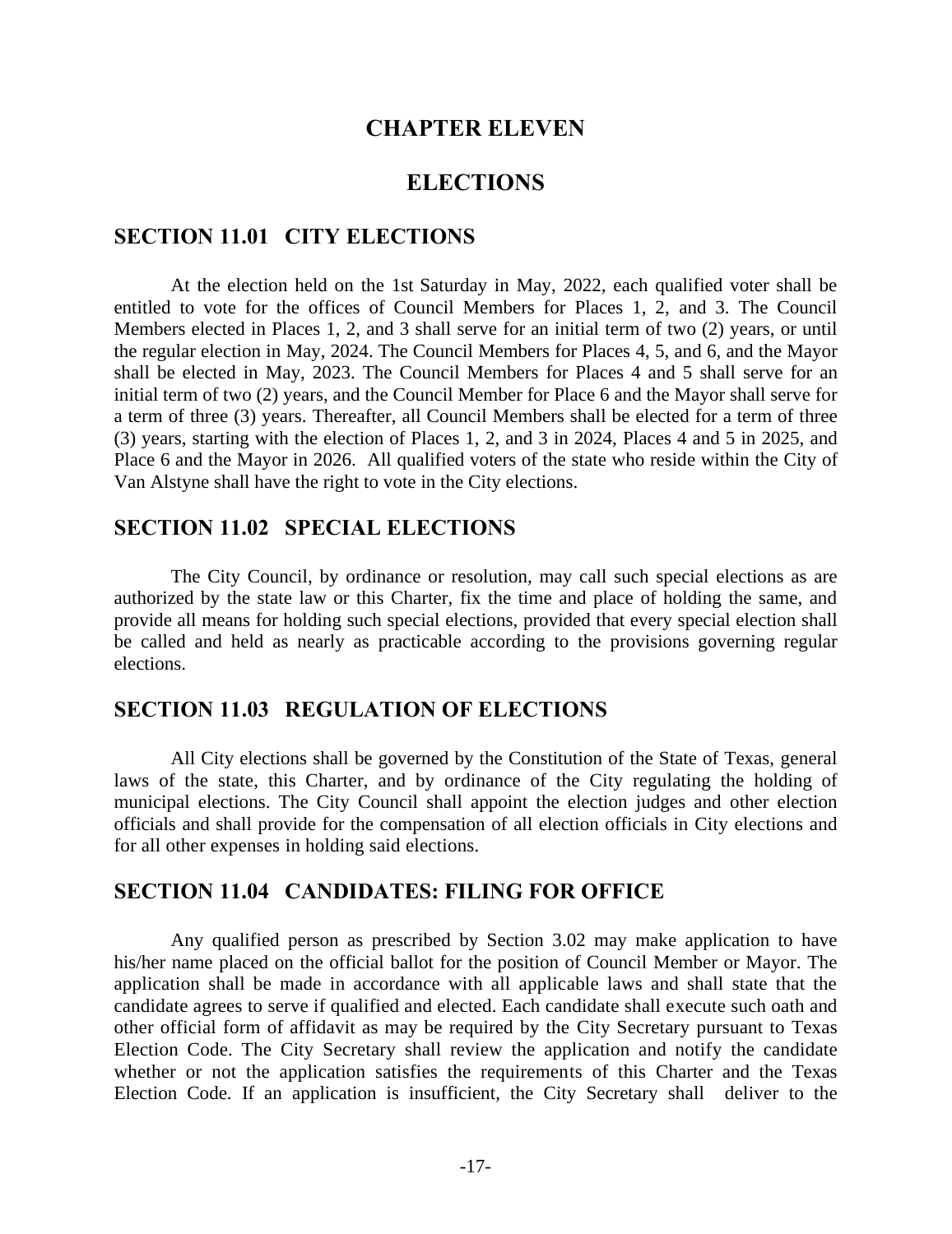candidate within two (2) business days of receipt, a statement of such insufficiency. The candidate may file a new application within the regular time for filing applications. The City Secretary shall keep on file all applications at least until the expiration of the term of office for which such candidates filed.

#### **SECTION 11.05 OFFICIAL BALLOT**

The order on the ballot of the names of the candidates shall be determined by the City Secretary in accordance with the procedures set out in the Texas Election Code. The name of each candidate seeking an elective office, except those who have withdrawn, died, or become ineligible prior to the time permitted for withdrawal, shall be printed on the official ballot in the name designated by the candidate in accordance with the Texas Election Code. Provision for early and absentee voting shall be made as provided by the Texas Election Code.

#### **SECTION 11.06 CANVASSING AND ELECTION RESULTS**

Returns of every municipal election shall be delivered forthwith by the Election Judges to the City Secretary, with a copy of the returns being sent to the Mayor. The City Council shall canvass the returns, investigate the qualifications of the candidates and declare the official results of the election not less than two (2) days nor more than six (6) days after the date of the election, or as may be otherwise provided by the Texas Election Code.

#### **SECTION 11.07 RUNOFF ELECTION**

- A. The candidates for Mayor and Council Members in Places 1, 2, 3, 4, 5 and 6 receiving a majority of all votes cast for the office of Mayor and Council Members for Places 1, 2, 3, 4, 5 and 6 shall be declared elected.
- B. In the event a candidate for the office of Mayor or Council Member in Places 1, 2, 3, 4, 5 or 6 fails to receive a majority of all votes cast for that office, a runoff election for that office shall be conducted. If more than two (2) candidates tie for the highest number of votes for either the office of the Mayor or Council Members, the tied candidates shall draw by lots (or such other method as to which they may otherwise agree to in writing) to determine which two (2) are to be in a run-off election. The City Secretary shall supervise the drawing of lots under this section.
- C. Not later than the fifth (5) day after the date of counting of the returns, the City Council shall order a runoff election to be held consistent with the Texas Election Code.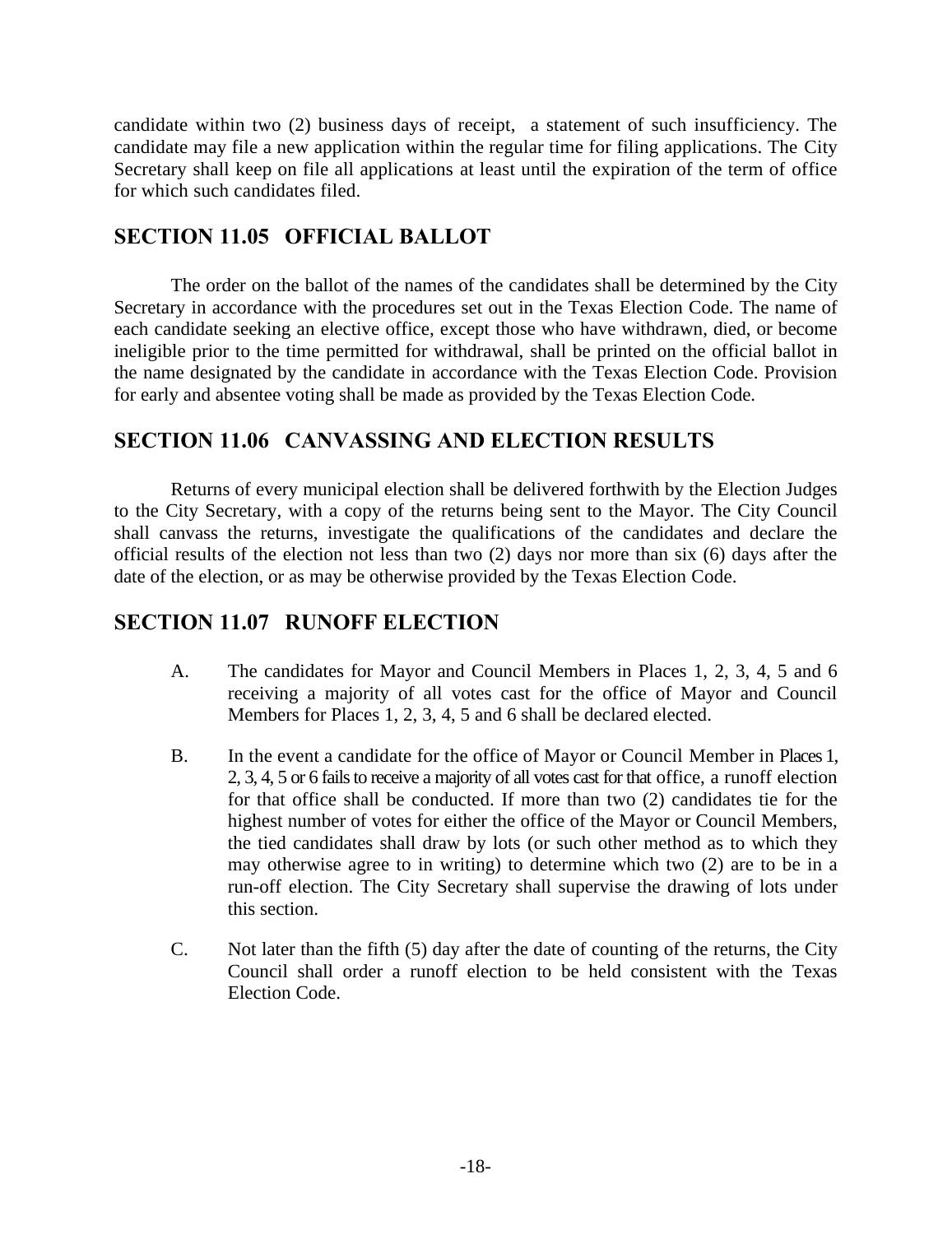#### **CHAPTER TWELVE**

#### **FRANCHISES**

#### **SECTION 12.01 POWER TO GRANT FRANCHISE**

The City Council shall have the power, subject to the provisions hereof, by ordinance to confer upon any person, firm, corporation, or other legal entity the franchise or right to use the public property of the City for the purpose of furnishing to the public any general public service or benefit, including, but not limited to, heat, light, power, telephone service, transportation, or other telecommunication providers for compensation or hire. No franchise shall be granted by the City to any person, firm, corporation, or other legal entity to own, control or operate a waterworks therein. The City shall have the power by ordinance to grant, renew, and extend all franchises of all public utilities of every character operating within the City. No such franchise shall be granted until after a public meeting shall have been called and held and until such ordinance shall have been passed and accepted by the franchisee. No such ordinance shall become effective until thirty (30) days after its passage.

#### **SECTION 12.02 TRANSFER OF FRANCHISE**

No public utility or other franchise shall be transferable except with the approval of the City Council, expressed by ordinance. This restriction shall not be construed to prevent the franchise holder from pledging the franchise as security for a valid debt.

#### **SECTION 12.03 OWNERSHIP, USE AND CONTROL OF STREETS**

No franchise or easement involving the right to use the same either along, over, across, under, or upon the streets, alleys, highways, parks, and public ways shall be valid unless granted in compliance with the terms of this chapter. No granting of a franchise by ordinance pursuant to this chapter shall convey any ownership or interest in any property of the City other than the right to use the public property for purposes of such franchisee's operations as expressed in the ordinance granting such franchise.

#### **SECTION 12.04 RIGHT OF REGULATION**

In granting, amending, renewing and extending public service and utility franchises, the City shall retain the right to:

- (1) Repeal such franchise by ordinance for failure to comply with the terms thereof, such power to be exercised only after due notice and hearing;
- (2) Require an adequate extension of plant and service as is necessary to provide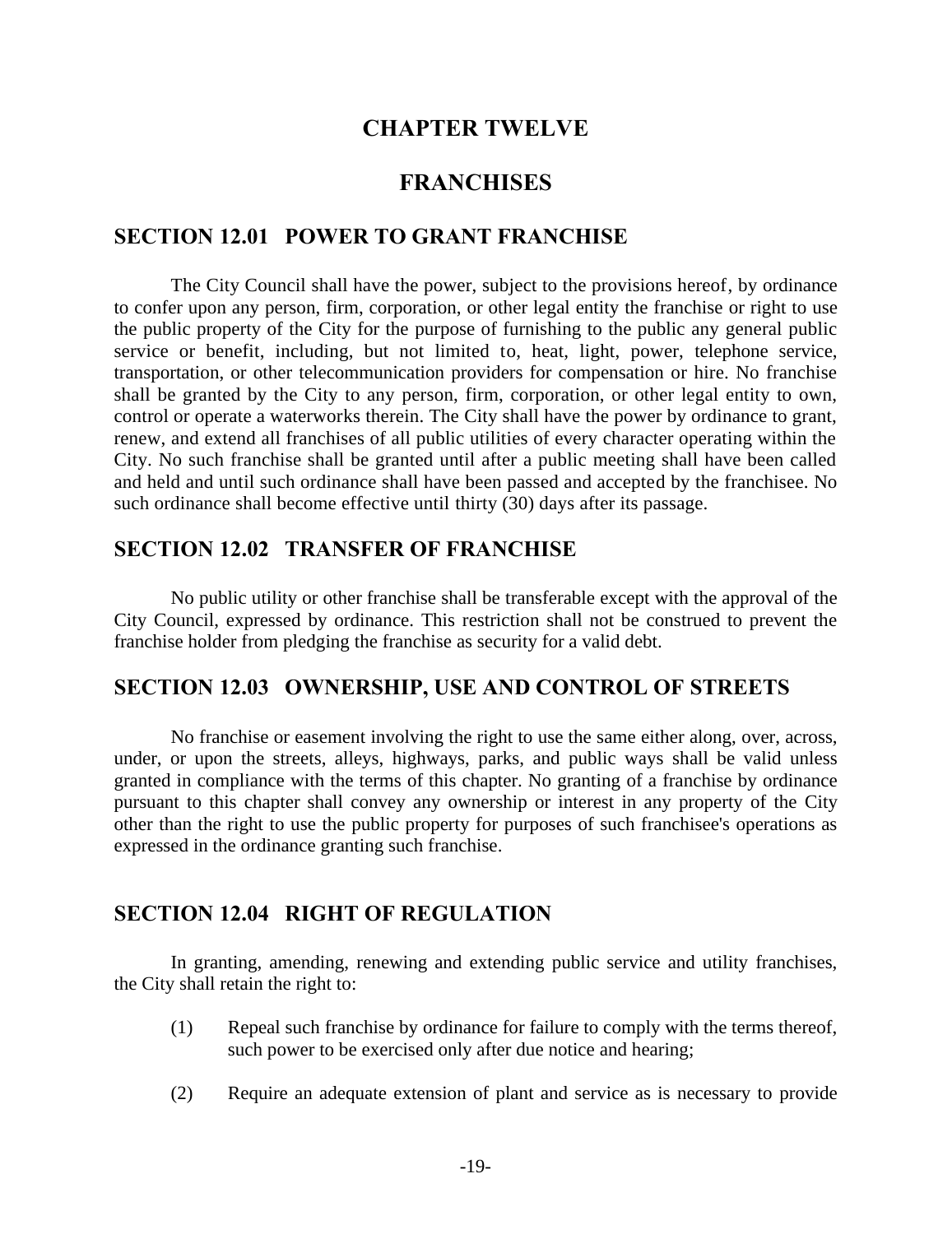adequate service to the public, and maintenance of the plant and fixtures at the highest reasonable standard of efficiency;

- (3) Establish reasonable standards of service and quality of products and prevent unjust discrimination in service or rates;
- (4) Impose regulations to ensure safe, efficient and continuous service to the public. The franchise holder in opening and refilling all earth openings shall relay the pavement and do all other work necessary to complete restoration of streets, sidewalks or grounds to a condition equally as good as or better than when disturbed; and
- (5) To regulate, locate, or prohibit the erection of any and all poles, wires, or other utility equipment, conveyance, or structure, on the streets, alleys and public places of said City, and to cause the same to be changed, removed, altered, increased, diminished, placed underground, or be supported by poles of such material, kind, quality and class as may be determined by the City Council, whether the same be telegraph, telephone, electric, cable television or otherwise, and to enforce the provisions hereof by appropriate action in any court of competent jurisdiction.

#### **SECTION 12.05 COMPENSATION FOR FRANCHISE**

All persons, corporations, or association of persons, to whom a franchise or privilege may hereafter be granted shall pay to the City for such privilege such compensation as may be fixed by the City Council in the grant of such franchise or privilege. Such compensation as fixed by contract or provided by any Texas statute or statutes and any amendments thereto shall become due and payable at such time as the City Council shall fix in the grant of such franchise or privilege. The failure of any franchisee to pay compensation to the City when due shall result in forfeiture of the franchise or privilege.

#### **SECTION 12.06 COUNCIL TO FIX AND REGULATE CHARGES, FARES, OR RATES**

If applicable state law so provides, the City Council shall determine, fix, and regulate the charges, fares or rates of any person, firm, or corporation enjoying a franchise or privilege granted under the provisions of this chapter, and shall prescribe the kind of service to be furnished to the public by such person, firm or corporation, and the manner in which it shall be rendered and may, from time to time, alter or change such rules, regulations, and compensation after reasonable notice and public hearing, provided that the rates, charges and fares so fixed shall at all times be reasonable and permit a reasonable net return on the actual value of the physical properties and equipment of such utilities. In this connection, the City Council may require any utility or franchise holder to furnish such financial reports and information as the City Council may request, including reports of actual operating costs and the financial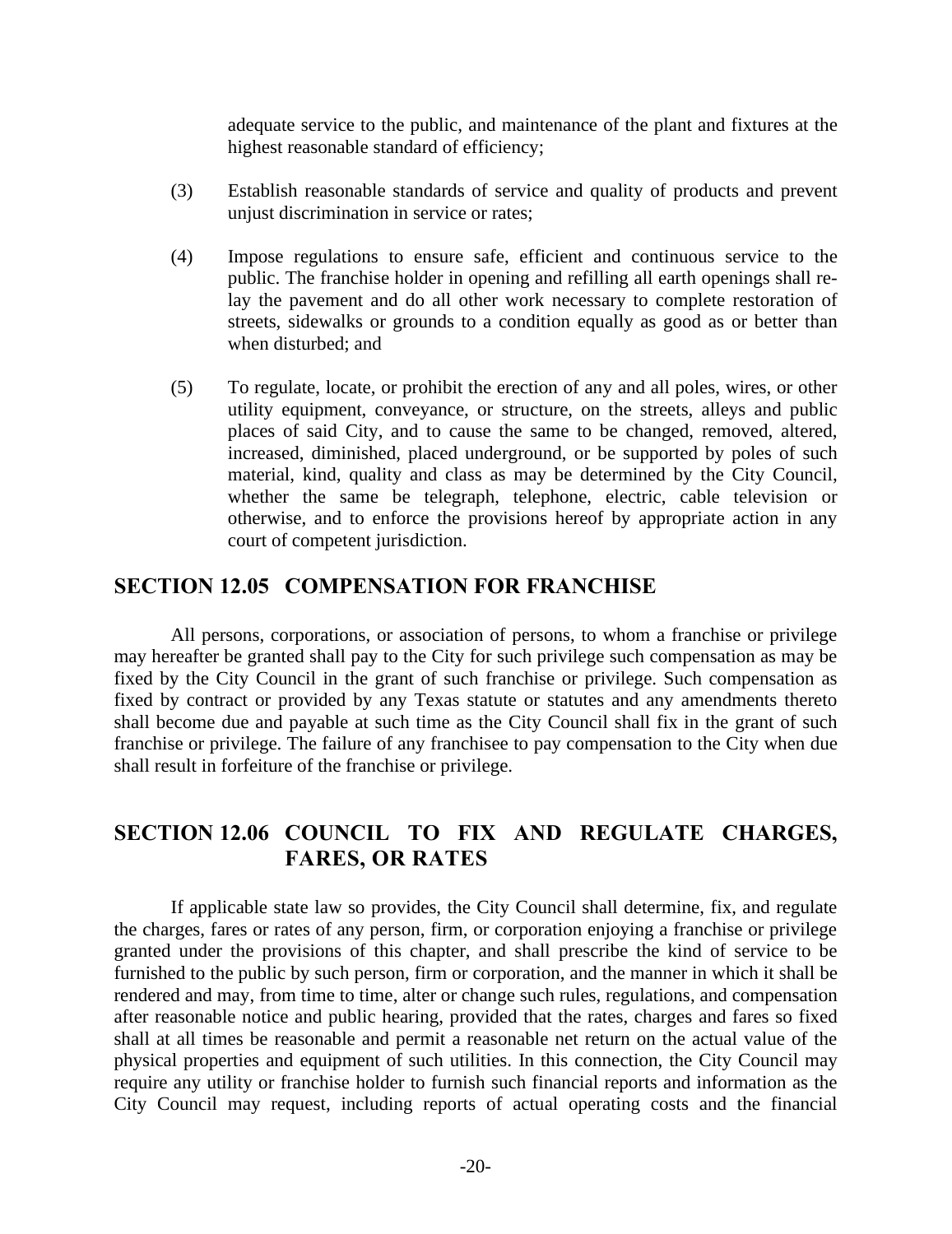condition of its operations within the City, and the City Council may employ, at the expense of such franchisee, necessary outside experts to examine and audit the accounts and records of the franchisee to determine the reasonableness of such charges, fares, and rates.

#### **CHAPTER THIRTEEN**

#### **INITIATIVE, REFERENDUM, AND RECALL**

#### **SECTION 13.01 SCOPE OF RECALL**

Any elected City official shall be subject to recall and removal from office by the qualified voters of the City of Van Alstyne on grounds of incompetency, misconduct, or malfeasance in office.

#### **SECTION 13.02 PETITIONS FOR RECALL**

Before the question of recall of such officer shall be submitted to the qualified voters of the City of Van Alstyne, a petition demanding such questions to be submitted shall first be filed with the City Secretary. If recall is sought for a Mayor or Council Member, the petition must be signed by qualified voters of the City equal to twenty (20%) percent of the votes cast at the last general election for such office, or 250, whichever is greater.

Each signer of such recall petition shall personally sign his or her name thereto in ink or indelible pencil, and shall write after signer's name his or her place of residence, giving the name of the street and number, or place of residence, and shall also write thereon the day, the month, and the year his or her signature was affixed.

#### **SECTION 13.03 FORM OF RECALL PETITION**

The recall petition mentioned above must be addressed to the Council of the City of Van Alstyne, must be distinctly and specifically pointed to the grounds upon which such petition for removal is predicated, and, if there is more than one ground, said petition shall specifically state each ground with such certainty as to give the officer sought to be removed notice of the matters and things with which the officer is charged. The signature shall be verified by oath in the following form: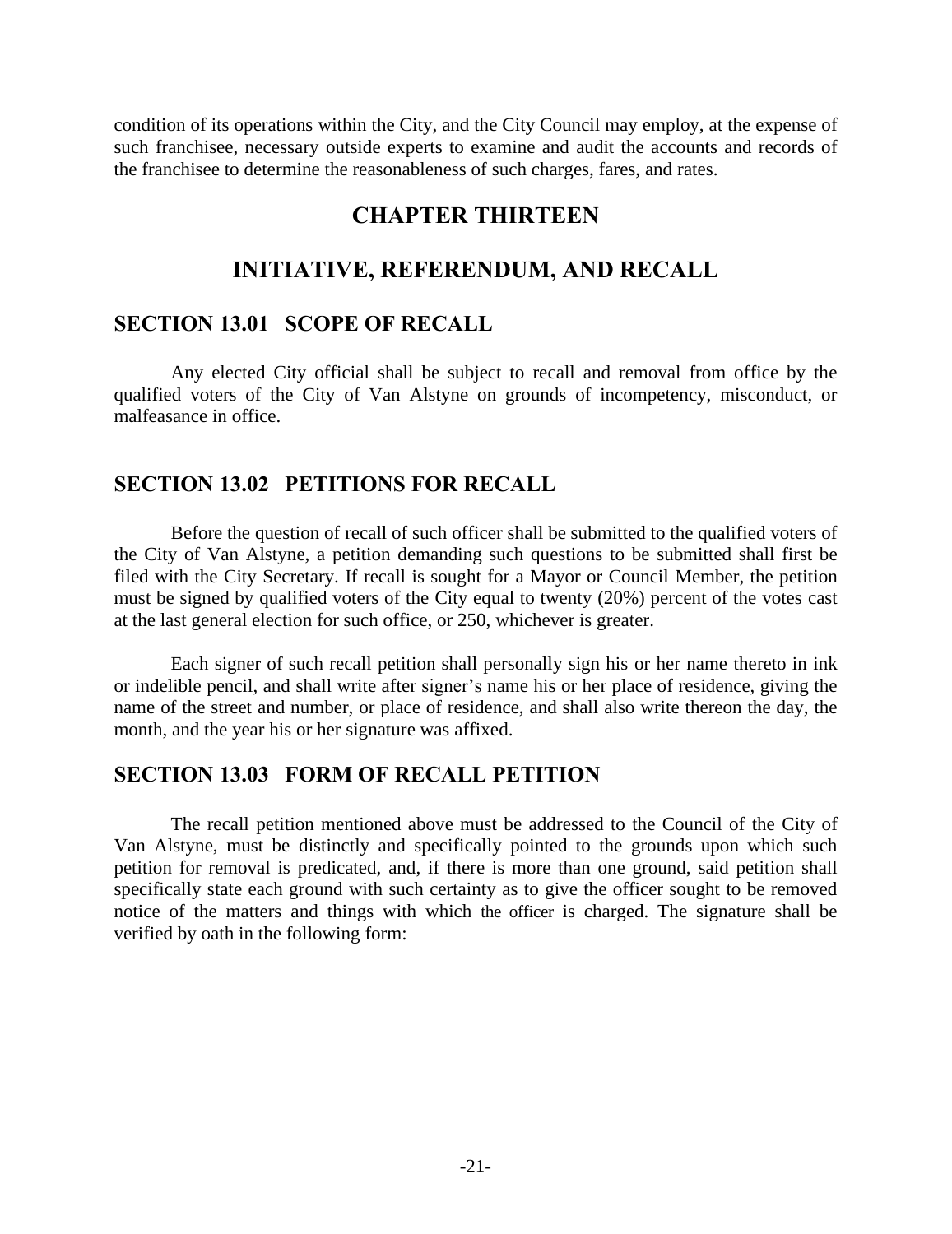"State of Texas" County of \_\_\_\_\_\_\_\_\_\_\_\_\_\_\_\_

I, \_\_\_\_\_\_\_\_\_\_\_\_\_\_\_\_\_\_\_\_\_\_\_\_\_\_\_, being first duly sworn, on oath depose and say that I am one of the signers of the above petition, and that the statements made therein are true, and that each signature appearing thereon was made in my presence on the day and date it purports to have been made, and I solemnly swear that the same is the genuine signature of the person it purports to be.

Signature Sworn and subscribed before me this \_\_\_\_ day of \_\_\_\_\_\_\_, 2\_\_\_\_\_.

> Signed \_\_\_\_\_\_\_\_\_\_\_\_\_\_\_\_\_\_\_\_\_ Notary Public in and for the State of Texas

#### **SECTION 13.04 VARIOUS PAPERS CONSTITUTING PETITION**

The petition may consist of one or more copies, or subscription lists, circulated separately, and the signatures thereto may be upon the paper or papers containing the form of petition, or upon other paper attached thereto. Verifications provided for in the preceding section of this Chapter may be made by one or more petitioners, and the several parts of copies of the petition may be filed separately and by different persons, but no signatures to such petition shall remain effective to be counted which were placed thereon more than forty-five (45) days prior to the filing of such petition or petitions with the City Secretary. All papers comprising a recall petition shall be filed with the City Secretary who shall immediately notify, in writing, the officer sought to be removed, by mailing such notice to the officer's Van Alstyne address within two (2) business days.

#### **SECTION 13.05 PRESENTATION OF PETITION TO THE COUNCIL**

Within seven (7) business days after the date of the filing of the papers constituting the recall petition, the City Secretary shall present such petition to the Council of the City of Van Alstyne.

#### **SECTION 13.06 PUBLIC HEARING TO BE HELD**

The officer whose removal is sought may, within seven (7) days after such recall petition has been presented to the Council, request that a public hearing be held to permit the officer to present the facts pertinent to the charges specified in the recall petition. In this event,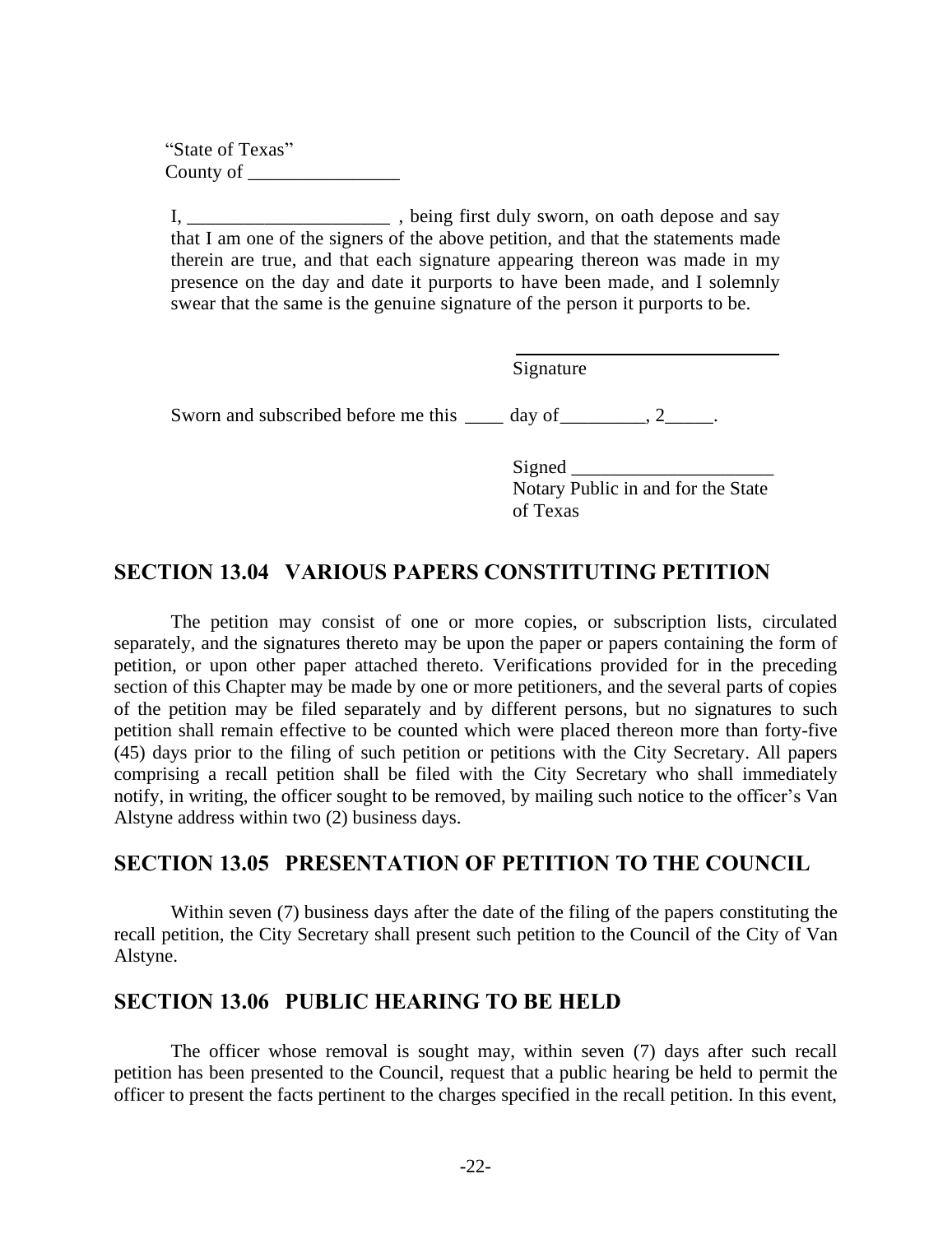the City Council shall order such public hearing to be held, not less than five (5) days nor more than fifteen (15) days after receiving such request for a public hearing.

#### **SECTION 13.07 CALLING OF RECALL ELECTION**

If the officer whose removal is sought does not resign, then the City Council shall order an election and set the date for holding such a recall election within one hundred and twenty (120) days, if consistent with the Texas Election Code. The date selected for the recall election shall be in accordance with the Texas Election Code. If after the recall election is established, the officer vacates his or her position, the election shall be cancelled. Any election order so issued shall comply fully with the Texas Election Code.

#### **SECTION 13.08 BALLOTS IN RECALL ELECTION**

Ballots used at recall elections shall conform to the following requirements:

(A) With respect to each person whose removal is sought, the question shall be submitted:

> "Shall \_\_\_\_\_\_\_\_\_\_\_\_\_\_\_\_\_ be removed from the office of \_\_\_\_\_\_\_\_\_\_\_\_\_\_\_ by recall?"

(B) Immediately below each such question there shall be printed the following words, one above the other, in the order indicated:

> "Yes" "No"

#### **SECTION 13.09 RESULT OF RECALL ELECTION**

If a majority of the votes cast at a recall election shall be "No," that is against the recall of the person named on the ballot, the officer shall continue in office for the remainder of the officer's unexpired term, subject to recall as before. If a majority of the votes cast at such election be "Yes, " that is for the recall of the person named on the ballot, the officer shall, regardless of any technical defects in the recall petition, be deemed removed from office and the vacancy be filled by the City Council as provided in this Charter.

#### **SECTION 13.10 RECALL, RESTRICTIONS THEREON**

No recall petition shall be filed against any officer of the City of Van Alstyne within six (6) months after the officer's election, no more than twice within an officer's term, and not within six (6) months after an election for such officer's recall.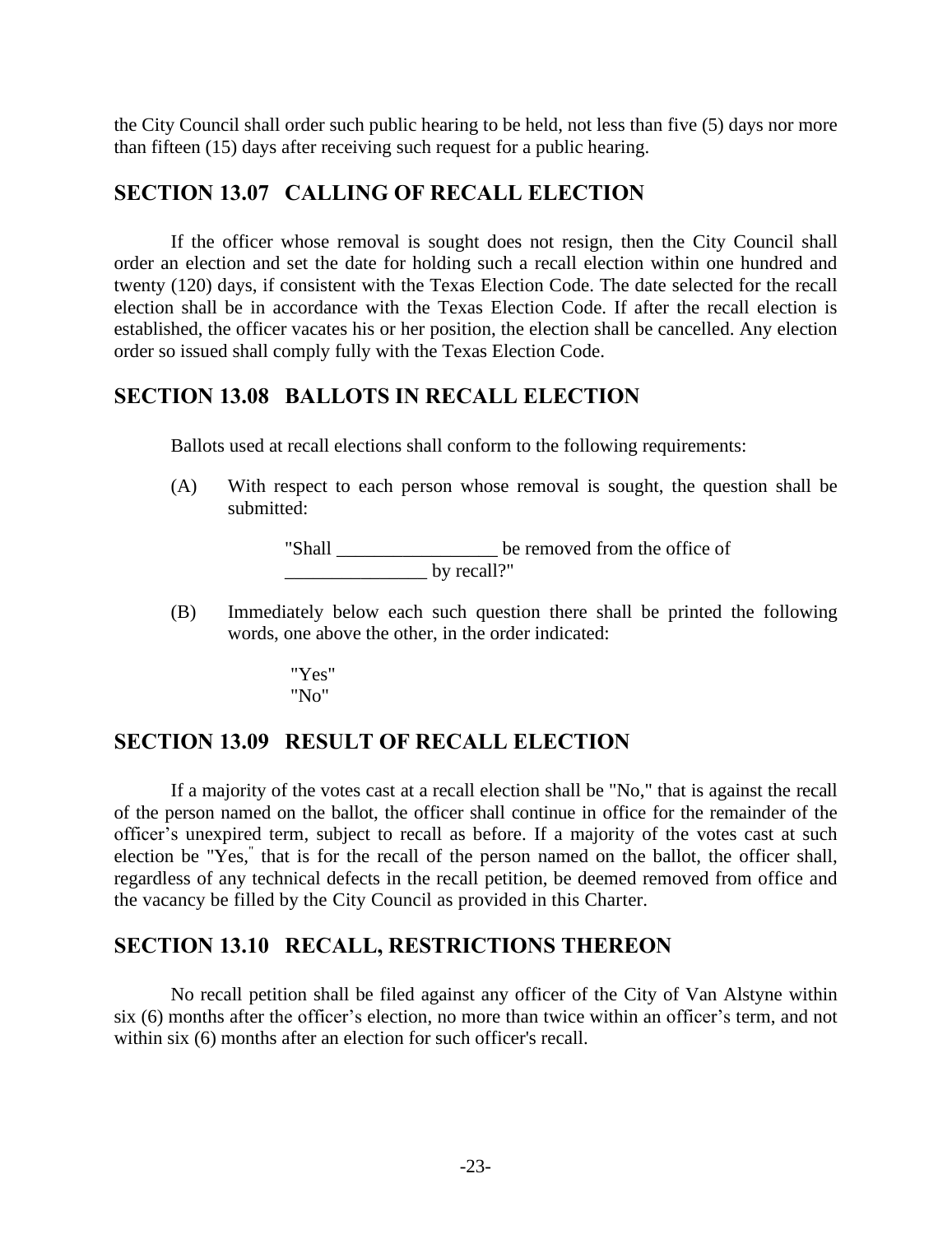#### **SECTION 13.11 FAILURE OF THE COUNCIL TO CALL AN ELECTION-RECALL**

If all the requirements of this Charter shall have been met and the City Council shall fail or refuse to receive the recall petition, or order such recall election, or discharge any other duties imposed on the City Council by the provisions of this Charter with reference to such recall, then any petitioning citizen may file with the appropriate court for a writ of mandamus to direct the City to call the election.

#### **SECTION 13.12 GENERAL POWER OF INITIATIVE AND REFERENDUM**

The qualified voters of the City of Van Alstyne, Texas, in addition to the method of legislation herein before provided, shall have the power to direct legislation by the initiative and referendum.

- (A) Initiative: Such power shall not extend to the budget or capital program or any ordinance not subject to initiative as provided by state law, relating to appropriation of money, issuing of bonds, levy of taxes or salaries of City officers or employees.
- (B) Referendum: Such power shall not extend to the budget, or capital program, or any emergency ordinance, or ordinance not subject to referendum as provided by state law, relating to appropriation of money, issuing of bonds, levy of taxes, or zoning.

#### **SECTION 13.13 INITIATIVE**

Qualified voters of the City of Van Alstyne may initiate legislation by submitting a petition addressed to the City Council which requests the submission of a proposed ordinance to a vote of the qualified voters of the City. Said petition must be signed by qualified voters of the City equal to twenty (20%) percent of the votes cast at the last general election for Mayor or Council, or 250, whichever is greater, and each copy of the petition shall have attached to it a copy of the proposed legislation. The petition shall be signed in the same manner as recall petitions are signed, as provided in this Chapter, and shall be verified by oath in the manner and form provided for recall petitions in this Chapter. The petition may consist of one or more copies as permitted for recall petitions. Such petition shall be filed with the City Secretary. Within seven (7) business days after filing of such petition, the City Secretary shall present said petition and proposal ordinance to the Council. Upon presentation to it, it shall become the duty of the Council, within ten (10) days after the receipt thereafter, to set the matter for vote at an election within one hundred and twenty (120) days, if consistent with the Texas Election Code, at which the qualified voters of the City of Van Alstyne shall vote on the question of adopting or rejecting the proposed legislation. However, if any other municipal election is to be held within one hundred and twenty (120) days after the filing of the petition, the question may be voted on at such election. Any election order so issued shall comply fully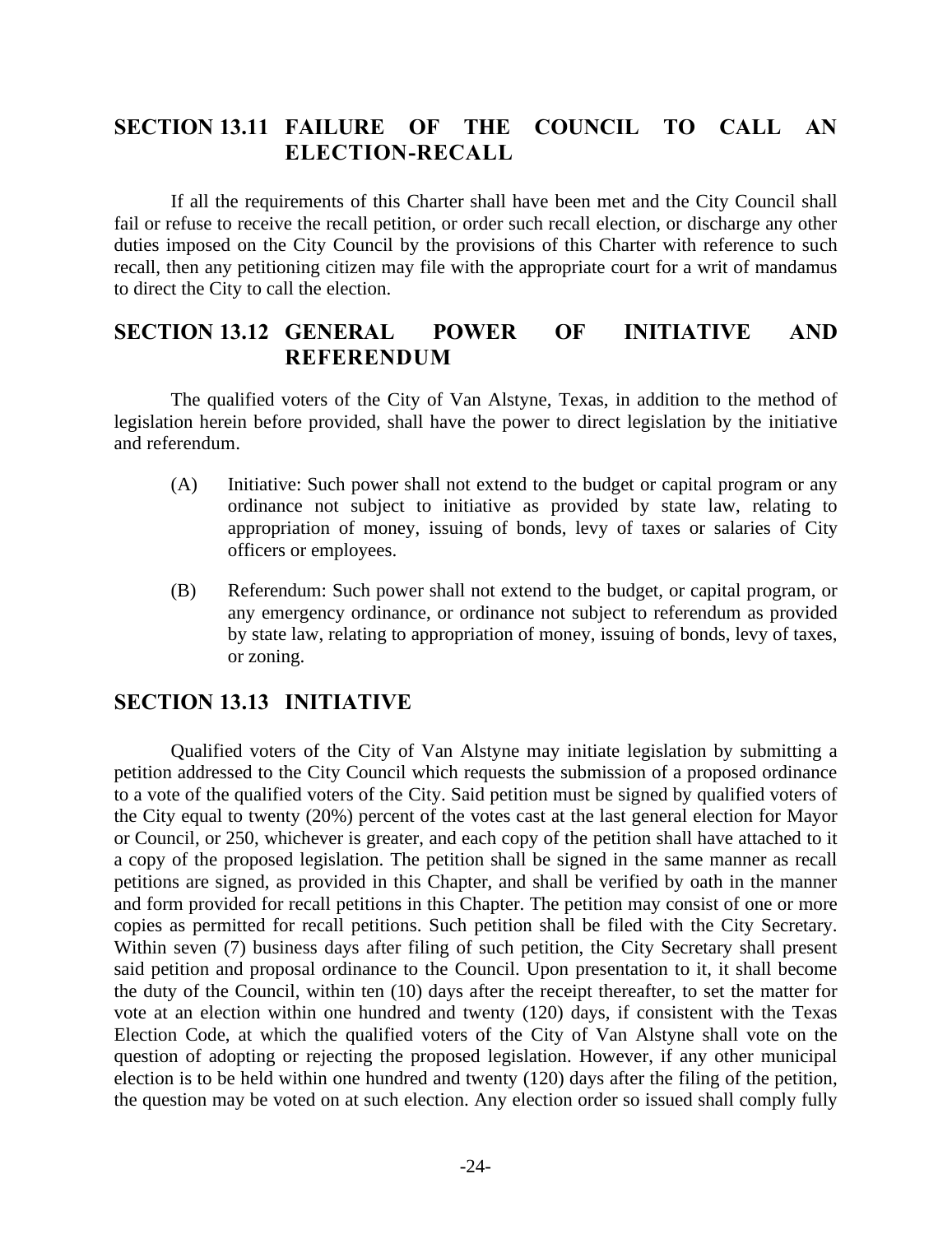with the Texas Election Code.

#### **SECTION 13.14 REFERENDUM**

Qualified voters of the City of Van Alstyne may require that any ordinance, with the exception of ordinances appropriating money or levying of taxes, passed by the City Council be submitted to the voters of the City for approval or disapproval, by submitting a petition for this purpose within thirty (30) days after final passage of said ordinance or resolution, or within thirty (30) days after its publication. Said petition shall be addressed, signed, and verified as required in Section 13.13 of this Charter and shall be submitted to the City Secretary. Within seven (7) business days after the filing such petition, the City Secretary shall present said petition to the City Council. Thereupon, the City Council shall reconsider such ordinance at the next available meeting consistent with the posting requirements of the Texas Open Meetings Act and, if the City Council does not entirely repeal the same, shall submit it to popular vote as provided in Section 13.07 of this Charter. Pending the holding of such election, each ordinance shall be suspended from taking effect and shall not later take effect unless a majority of the qualified voters thereon at such election shall vote in favor thereof.

#### **SECTION 13.15 VOLUNTARY SUBMISSION OF LEGISLATION BY THE COUNCIL**

The Council, upon its own motion and by a majority vote of its Members, may submit to popular vote at any election for adoption or rejection any proposed ordinance or resolution or measure, or may submit for repeal any existing ordinance in the same manner and the with same force and effect as provided in this Chapter for submission of petition, and may at its discretion call a special election for this purpose.

#### **SECTION 13.16 FORM OF BALLOTS**

The ballots used when voting such referred ordinance shall set forth their nature sufficiently to identify them and shall also set forth upon separate lines the words:

"For the Ordinance" or

"Against the Ordinance"

#### **SECTION 13.17 PUBLICATION OF PROPOSED ORDINANCES**

The City Secretary of the City of Van Alstyne shall publish at least twice in the official newspaper of the City the proposed or referred ordinance within fifteen (15) days before the date of the election, and shall give other such notices and do other such things relative to said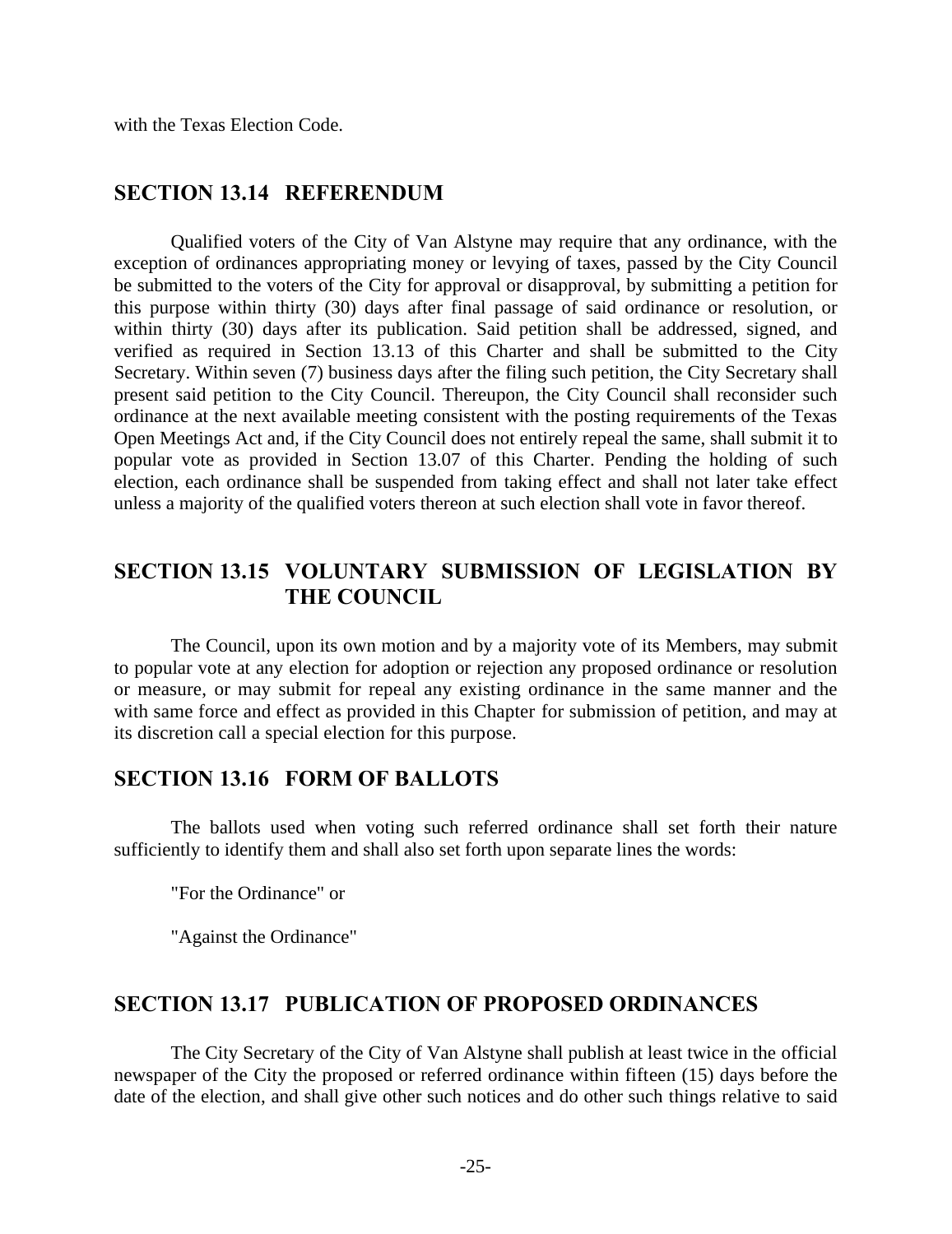election as required in the general municipal election or by the ordinance or resolution calling said election.

#### **SECTION 13.18 ADOPTION OF ORDINANCES**

If a majority of the qualified voters voting on any proposed ordinance shall vote in favor thereof, it shall thereupon or any time fixed therein, become effective as a law or as a mandatory order of the Council.

#### **SECTION 13.19 INCONSISTENT ORDINANCES**

If the provisions of two or more proposed ordinances approved at the same election are inconsistent, the ordinance receiving the highest number of votes shall prevail.

#### **SECTION 13.20 ORDINANCES PASSED BY POPULAR VOTE, REPEAL, OR AMENDMENT**

No ordinance which may have been passed by the City Council upon a petition or adopted by popular vote under the provisions of this Chapter shall be repealed or amended except by the City Council in response to a referendum petition or by submission as provided by Section 13.15 of this Charter.

#### **SECTION 13.21 FURTHER REGULATIONS BY THE COUNCIL**

The City Council may pass ordinances providing further regulations for carrying out the provisions of this Chapter consistent herewith.

#### **SECTION 13.22 FRANCHISE ORDINANCES**

Nothing contained in this Chapter shall be construed to be in conflict with any of the provisions of this Charter, pertaining to ordinances granting franchises when valuable rights shall have accrued thereunder.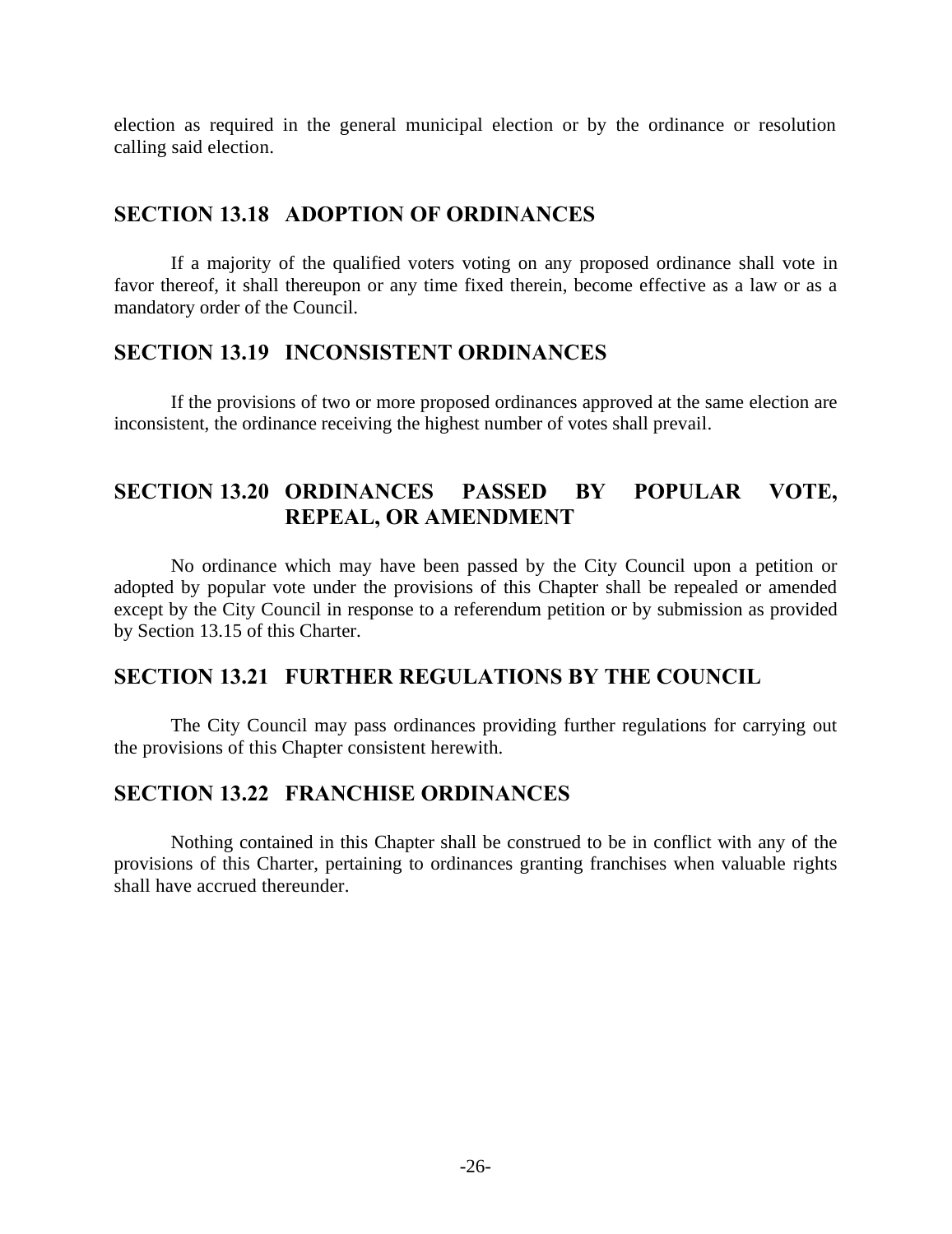#### **SECTION 13.23 FAILURE OF THE COUNCIL TO CALL AN ELECTION - INITIATIVE OR REFERENDUM**

If all the requirements of this Charter shall have been met and the City Council shall fail or refuse to receive the initiative or referendum petition, or order such initiative or referendum election, or discharge any other duties imposed on the City Council by the provisions of this Charter with reference to such initiative or referendum, then any petitioning citizen may file with the appropriate court for a writ of mandamus to require the City to call the election.

#### **CHAPTER FOURTEEN**

#### **GENERAL AND TRANSITIONAL PROVISIONS**

#### **SECTION 14.01 EFFECT OF CHARTER ON EXISTING LAW**

All ordinances, resolutions, rules and regulations in force in the City on the effective date of this Charter and not in conflict with this Charter shall remain in full force and effect until altered, amended, or repealed. All taxes, assessments, liens, encumbrances, obligations and demands of or against the City, fixed or established before such date, shall be valid if properly fixed or established either under the law in force at the time of such proceedings or under the law after the adoption of this Charter.

#### **SECTION 14.02 CONTINUATION OF PRESENT OFFICES**

All persons holding elective or administrative offices at the time this Charter takes effect shall continue in office and in the performance of their duties in the capacities to which they have been elected or appointed until provision shall have been made in accordance with the terms of this Charter for the performance of such duties or the discontinuance of such office, if any. The powers conferred and the duties imposed upon any office, department or agency of the City by the laws of the state shall, if such office, department or agency be abolished by this Charter or under its authority, be thereafter exercised and discharged by the office, department or agency designated by the Council, unless otherwise provided herein.

#### **SECTION 14.03 NEPOTISM**

No officer of the City of Van Alstyne shall appoint, vote for, or confirm the appointment to any office, position, clerkship, employment or duty, of any person related within the second degree by affinity or within the third degree by consanguinity to any Member of the City Council or Mayor, when the salary, fees, or compensation of such appointee is to be paid for, directly or indirectly, out of or from public funds or fees of office of any kind or character whatsoever. However, this provision shall not prevent the appointment, voting for, or confirmation of any person who shall have been continuously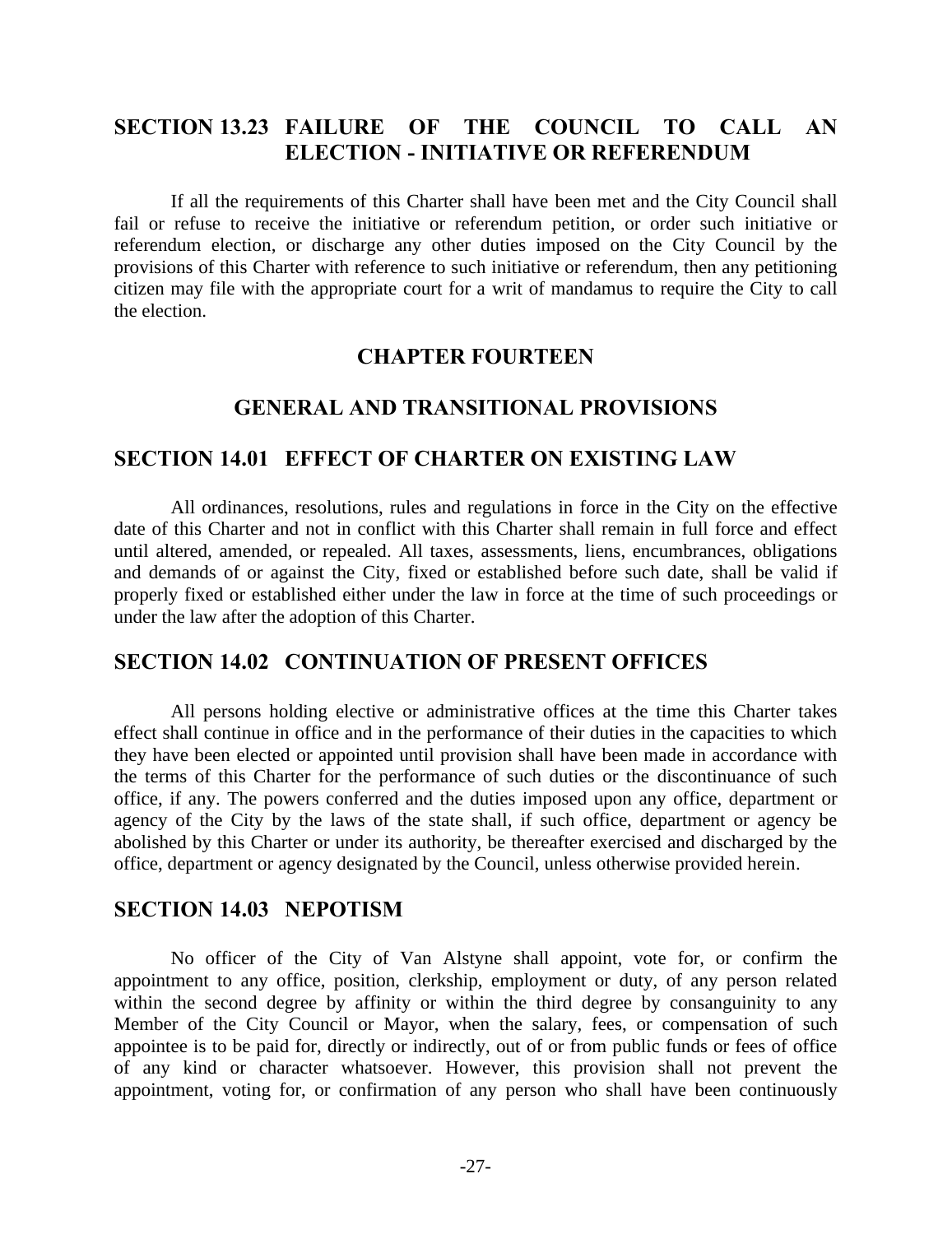employed in any such office, position, clerkship, employment or duty for at least thirty (30) days, if the officer is appointed, or at least six (6) months, if the officer is elected.

When a person is allowed to continue in any such position, the officer related shall not participate in the deliberation or voting upon the appointment, reappointment, employment, confirmation, re-employment, change in status, compensation, or dismissal of such person, unless such action is taken with respect to a bona fide class or category of employees.

#### **SECTION 14.04 OFFICIAL NEWSPAPER**

The City Council shall have the power to designate by resolution a newspaper of general circulation in the City as the City' s official newspaper. All ordinances, captions of ordinances, notices and other matters required to be published by this Charter, by ordinance, or by state law, shall be published in the official newspaper.

#### **SECTION 14.05 JUDICIAL NOTICE**

This Charter shall be recorded in the City Secretary's office in a book kept for that purpose. As soon as practicable after its adoption, an authenticated copy of the Charter shall be certified to the Secretary of State of Texas, the Charter becomes a public act. Such Charter provisions may be read in evidence without pleading or proof of their provisions, and judicial notice shall be taken thereof in all courts and places.

#### **SECTION 14.06 CLAIMS FOR DAMAGE OR INJURY**

The City of Van Alstyne shall never be liable for any personal injury or death or for claims for damages or injury to real or personal property alleged to have been caused by the negligent act or omission of any officer, agent or employee of the City unless the person who has been injured, the person whose property has been injured or damaged, or someone on his behalf, shall file a claim in writing with the City Secretary within six (6) months after said injury, death or damage has occurred, stating specifically when, where, and how the injury, death or damage occurred, the full extent thereof, the amount of damages claimed or asserted, and the basis claimed for liability on the part of the City. The person giving notice under this section shall give the address of every place that said person has resided at during the last six (6) months prior to the injury, death or damage and shall subscribe his or her name thereto. Neither the City Mayor, City Council Member, City Manager, City Secretary, City Attorney, or any other officer or employee of the City shall have authority to waive any of the provisions of this section, but the same may be waived only by resolution of the City Council made and passed before the expiration of said six (6) month period.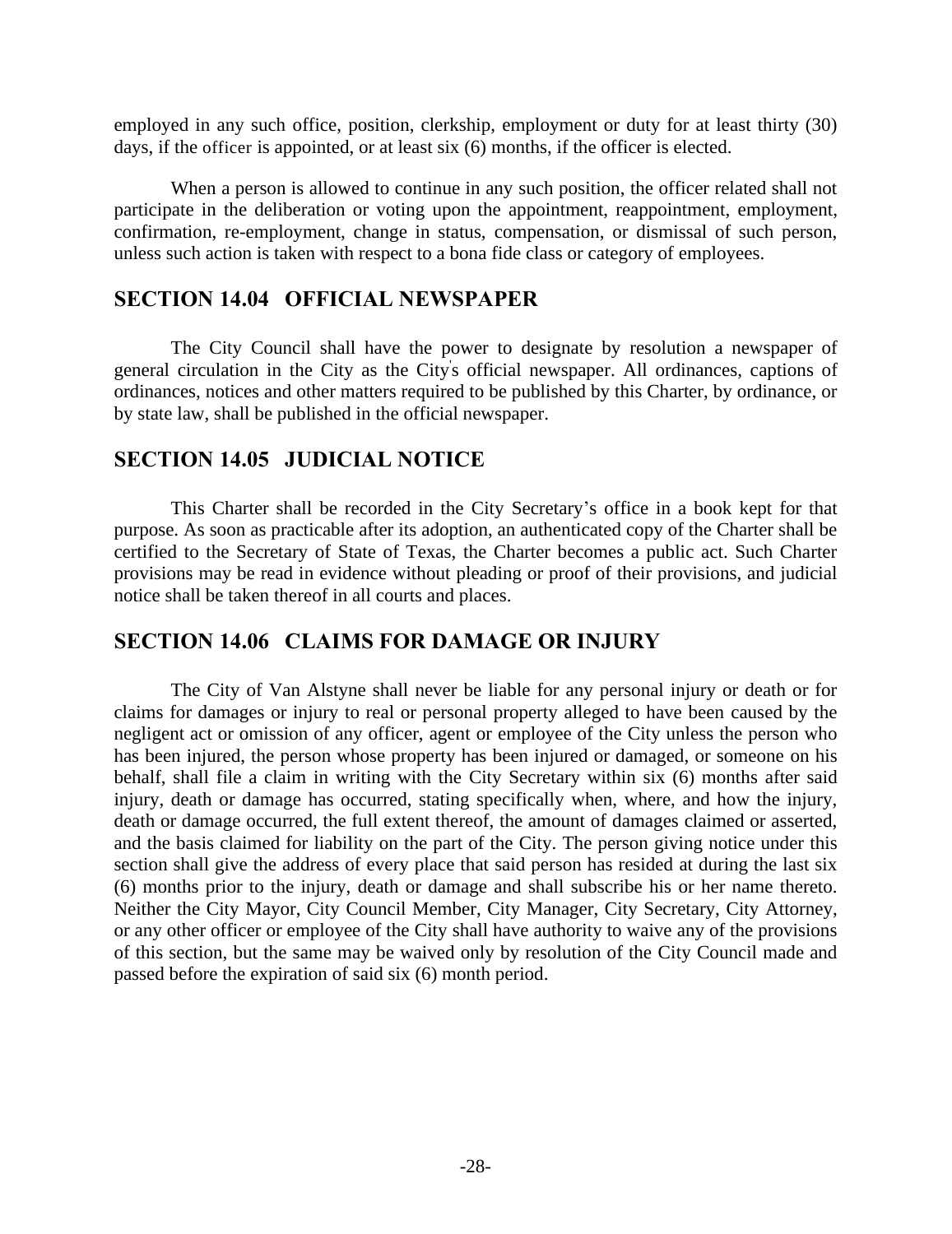#### **SECTION 14.07 PROPERTY NOT SUBJECT TO GARNISHMENT AND EXECUTION**

No property owned or held by the City shall be subject to any garnishment or execution of any kind or nature except as specifically provided by state law.

#### **SECTION 14.08 CONFLICT OF INTEREST**

No Member of the City Council, the Mayor, or any other officer, whether elected, appointed, paid or unpaid, who exercises responsibilities beyond those that are advisory in nature, shall participate in a vote or decision on a matter involving a business entity in which such officer has a substantial interest if it is reasonably foreseeable that an action on the matter would confer an economic benefit on the business entity. If the officer or a person related to the officer within the second degree of affinity or consanguinity has a substantial interest in the business entity that would be pecuniary affected by an official action of the City Council, the officer, if a Member of the City Council, shall file an affidavit stating the nature and extent of the interest and abstain from further participation in the matter.

#### **SECTION 14.09 PUBLIC MEETINGS AND RECORDS**

All meetings of the City Council and all boards appointed by the City Council shall be governed by the provisions of Chapter 551 of the Texas Government Code and any amendments thereto with regard to the posting of agenda and the holding of public meetings. All public records of every office, department or agency of the City shall be open to inspection by any citizen at all reasonable business hours, provided that records excepted from public disclosure by Chapter 552 of the Texas Government Code and any amendments thereto shall be closed to the public and not considered public records for the purpose of this section.

#### **SECTION 14.10 INDEMNIFICATION OF OFFICERS**

The City Council shall, by appropriate ordinance, provide for the indemnification and defense of the officers and employees of the City, including the Members of the City Council, or any board, commission, or committee, including volunteers, against any loss, cost, or expense, including court costs and attorney' s fees, to the extent allowed by law, arising out of any claim, suit, or judgment or settlement thereof, resulting from any alleged negligent act or omission of such officer, employee, member, or volunteer during the discharge of his/her duties and within the scope of his/ her office, employment, membership, or assigned voluntary position with the City, or in any other case where the City is directed or authorized by law to do so. Provided, however, that such indemnification will not be provided for any act arising out of the intentional or knowing violation of any penal statute or ordinance or arising out of any conduct determined by final judgment to be an act of fraud or to have been taken with the intent to deceive or defraud, or for any personal or private business of such officer, employee, member, or volunteer, or for the gross negligence or official misconduct, or willful or wrongful act, or omission of such officer, employee, member, or volunteer.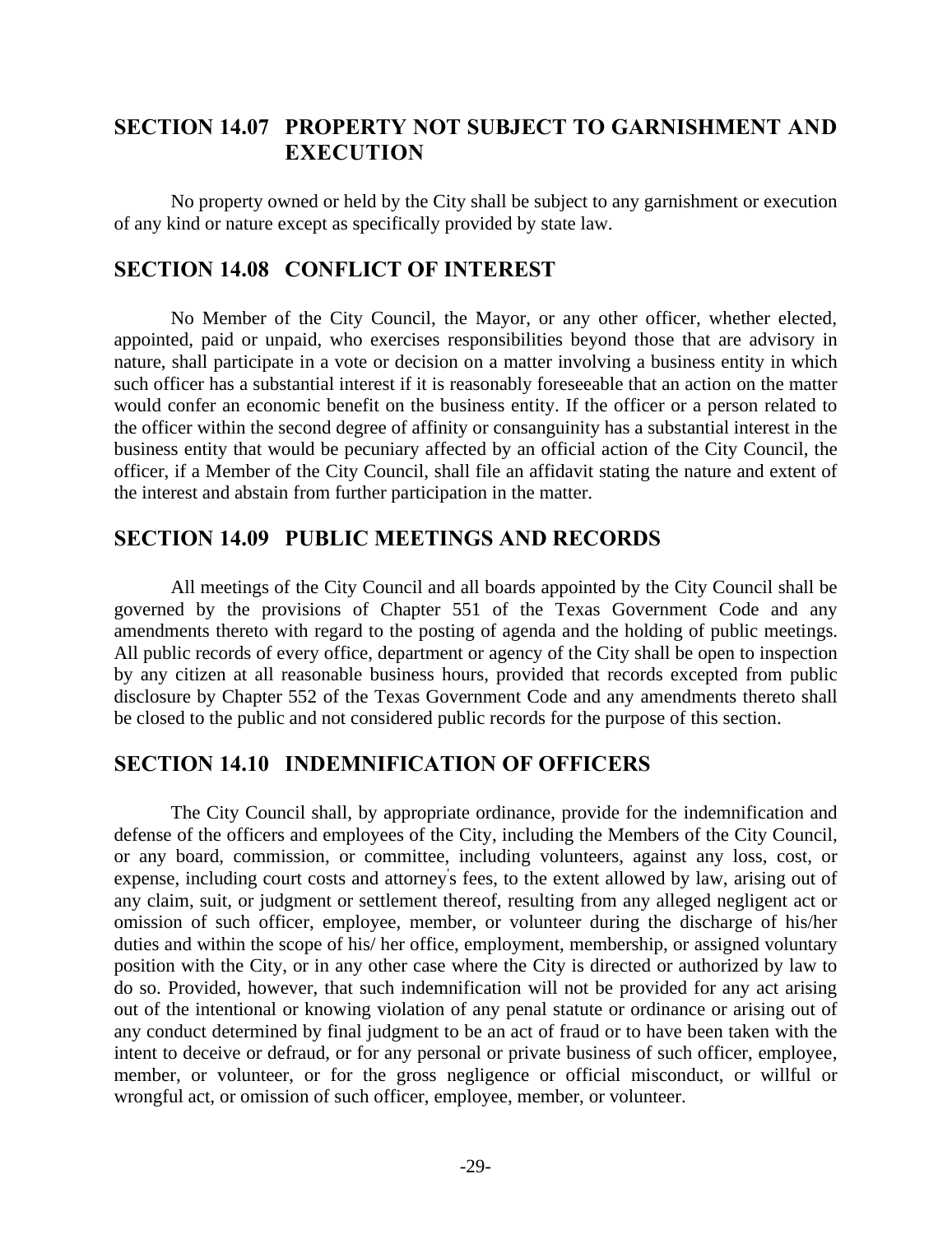#### **SECTION 14.11 AMENDMENT OF CHARTER**

Amendments to this Charter may be submitted by the City Council to the qualified voters of the City for their approval at an election, no more often than once every two (2) years, held in accordance with Chapter 9, Texas Local Government Code, or its successor legislation.

#### **SECTION 14.12 BOND OR SECURITY NOT REQUIRED**

It shall not be necessary in any action, suit or proceeding in which the City is a party, for any bond, undertaking, or security to be executed on behalf of said City, that all such actions, suits, appeals, or proceedings shall be conducted in the same manner as if such bond, undertaking, or security had been given, and said City shall be liable as if such obligation had been duly given and executed.

#### **SECTION 14.13 SEVERABILITY CLAUSE**

If any chapter, section, paragraph, sentence, clause or phrase of this Charter shall be held unconstitutional or invalid for any reason by a court of competent jurisdiction, such holding shall not affect the remainder of this Charter nor the context in which such provision so held invalid may appear, except to the extent that an entire chapter, section, paragraph, or sentence may be inseparably connected in meaning and effect with the provision to which such holding shall apply directly.

#### **SECTION 14.14 MEANING OF WORDS**

The provisions of this Charter shall be liberally construed for the purpose of effecting the objects and ends thereof. Unless some other meaning is manifest, the word "City" shall be construed to mean the "City of Van Alstyne," and the word "and<sup>"</sup> may be read "or<sup>"</sup> or the "or" may be read "and" if the sense requires. Words in the present tense include future tense and, except when a more restrictive meaning is manifest, singular may mean plural. The word "Council" shall be construed to mean the City Council of the City of Van Alstyne. The gender of the wording as contained in this Charter shall always be interpreted to mean either sex.

#### **SECTION 14.15 EFFECTIVE DATE**

This Charter shall take effect immediately following adoption by the voters and entry of the official order by the City Council declaring the same adopted as soon as practicable. After adoption, the City Mayor shall certify to the Secretary of State an authenticated copy of the Charter under the City's seal showing approval by the voters. The City Secretary shall record the Charter in a book kept for that purpose and keep and maintain the same as the official record of the City.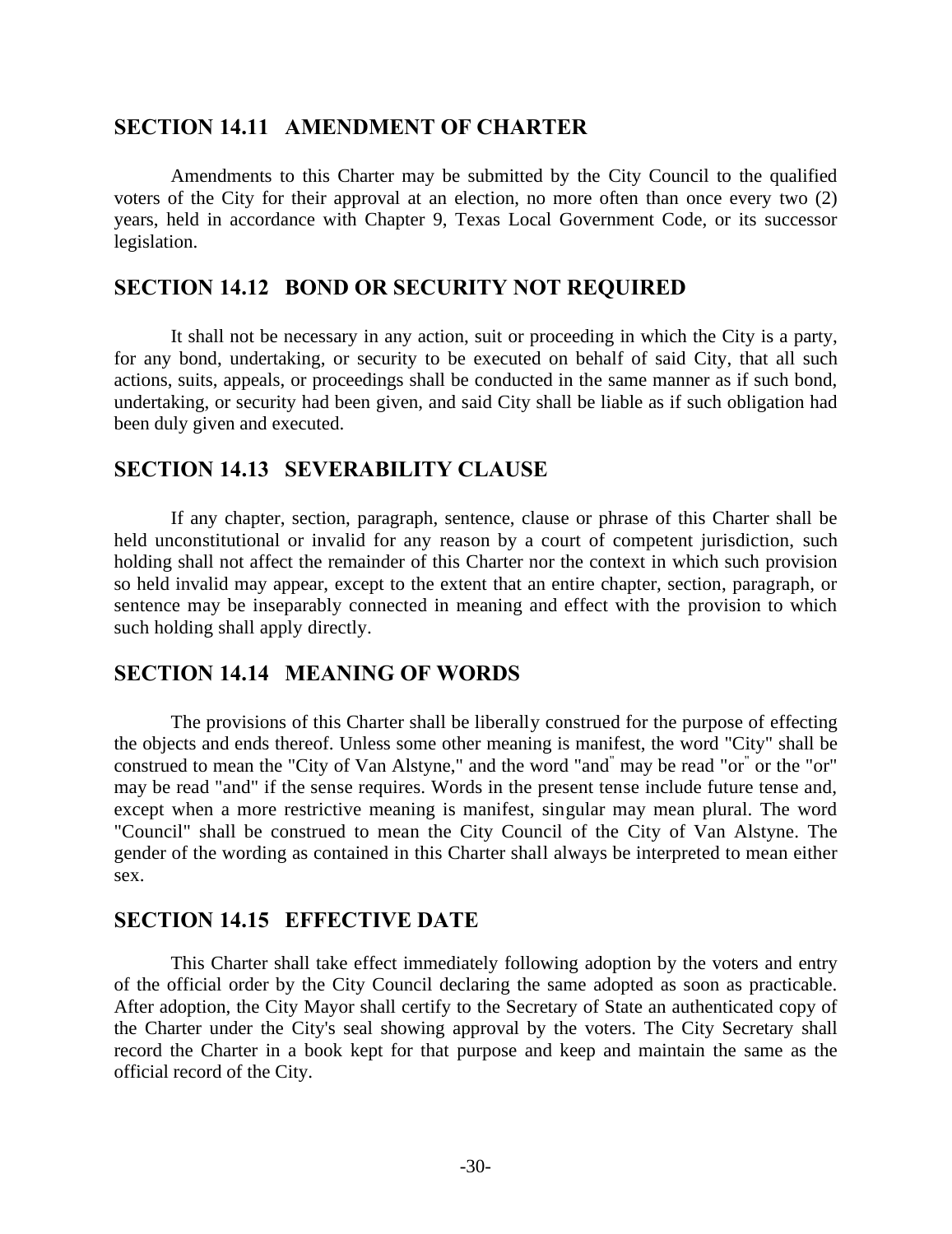### **CHAPTER FIFTEEN**

#### **ADOPTION OF CHARTER**

#### **SECTION 15.01 SUBMISSION AND ELECTION**

- A. This Charter shall be submitted to the qualified voters of the City of Van Alstyne for adoption or rejection on the 7th day of May, 2022, at which election, if a majority of the qualified voters voting in such election shall vote in favor of the adoption of this Charter, it shall then immediately become the governing law of the City of Van Alstyne, Texas, until amended or repealed.
- B. It being impracticable to submit this Charter so that each subject may be voted on separately, it is hereby prescribed that the form of ballot to be used in such election shall be as follows, to wit:

#### "FOR"

#### ADOPTION OF CHARTER

#### "AGAINST"

This Home Rule Charter for the City of Van Alstyne, Texas, is respectfully submitted to the City Council of the City of Van Alstyne for the purpose of calling an election on the question of adoption of the Home Rule Charter this 10th day of February, 2022. This proposed Charter represents the recommendation of the majority of the members of the Home Rule Charter Commission, whose membership and signatures are evidenced below.

#### **SECTION 15.02. CHARTER REVIEW COMMITTEE**

- A. The City Council may establish and appoint a Charter Review Committee to review and make recommendations regarding the City Charter. The Charter Review Committee shall be composed of not fewer than seven (7) residents of the City, and may be established and appointed by City Council seven (7) years from the date that the prior Charter Review Committee concluded its operations. The Charter Review Committee shall be established and appointed not less than nine (9) months before the selected election date at which any proposed Charter amendments may be considered.
- B. It shall be the duty of the Charter Review Committee to do the following:
	- 1. Inquire into the operation of the City government under the Charter provisions and determine whether any such provisions require revision. To this end, public hearings may be held; and the Charter Review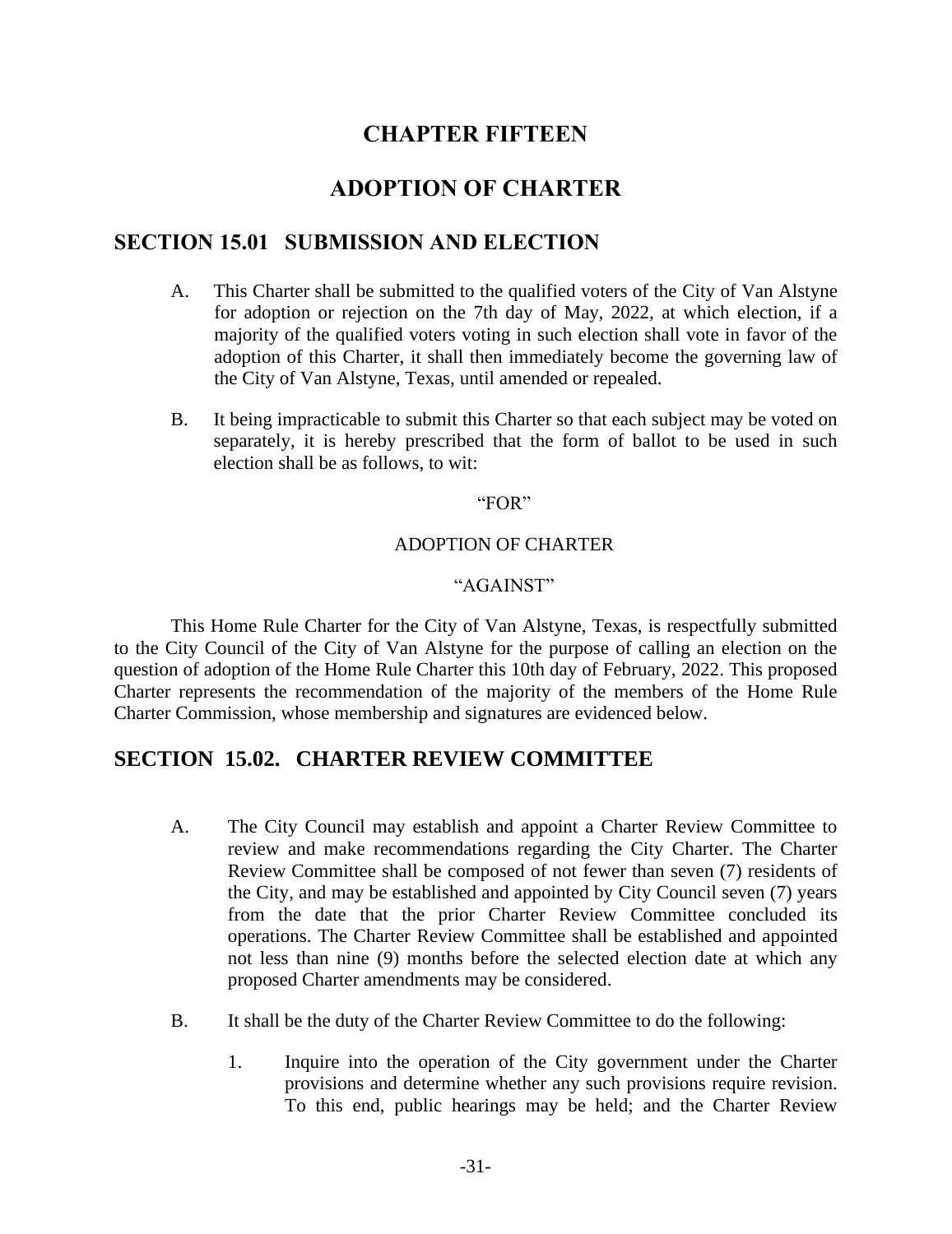Committee shall have the power to compel the attendance of any officer or employee of the City and to require the submission of any nonprivileged and non-confidential City records which the Charter Review Committee may determine is necessary to conduct such hearings.

- 2. Propose any recommendations to the City Manager and City Council that the Charter Review Committee may determine are desirable to ensure compliance with the provisions of this Charter by the City's departments.
- 3. Propose amendments to the Charter to improve the effective application of the Charter to current conditions.
- 4. Report the Charter Review Committee's findings and present its proposed amendments, if any, to the City Council. Any report of the Charter Review Committee shall be delivered to the City Attorney at least fifteen (15) days prior to its presentation to the City Council. Within such time, and no later than ten (10) days prior to its presentation to the City Council, the City Attorney shall advise the Charter Review Committee in writing of any changes in proposed amendments which the City Attorney deems necessary or desirable. A copy of the City Attorney's recommendations shall be attached to the report of the Charter Review Committee at the time of its presentation to the City Council.
- C. The City Council shall receive any Charter Review Committee report and have published in a newspaper of general circulation in the City all proposed amendments recommended by the final report of the Charter Review Committee.
- D. The term of office of the Charter Review Committee shall not exceed nine (9) months. If during such term, no report is presented to the City Council, then all records of the proceedings of the Charter Review Committee shall be filed with the City Secretary.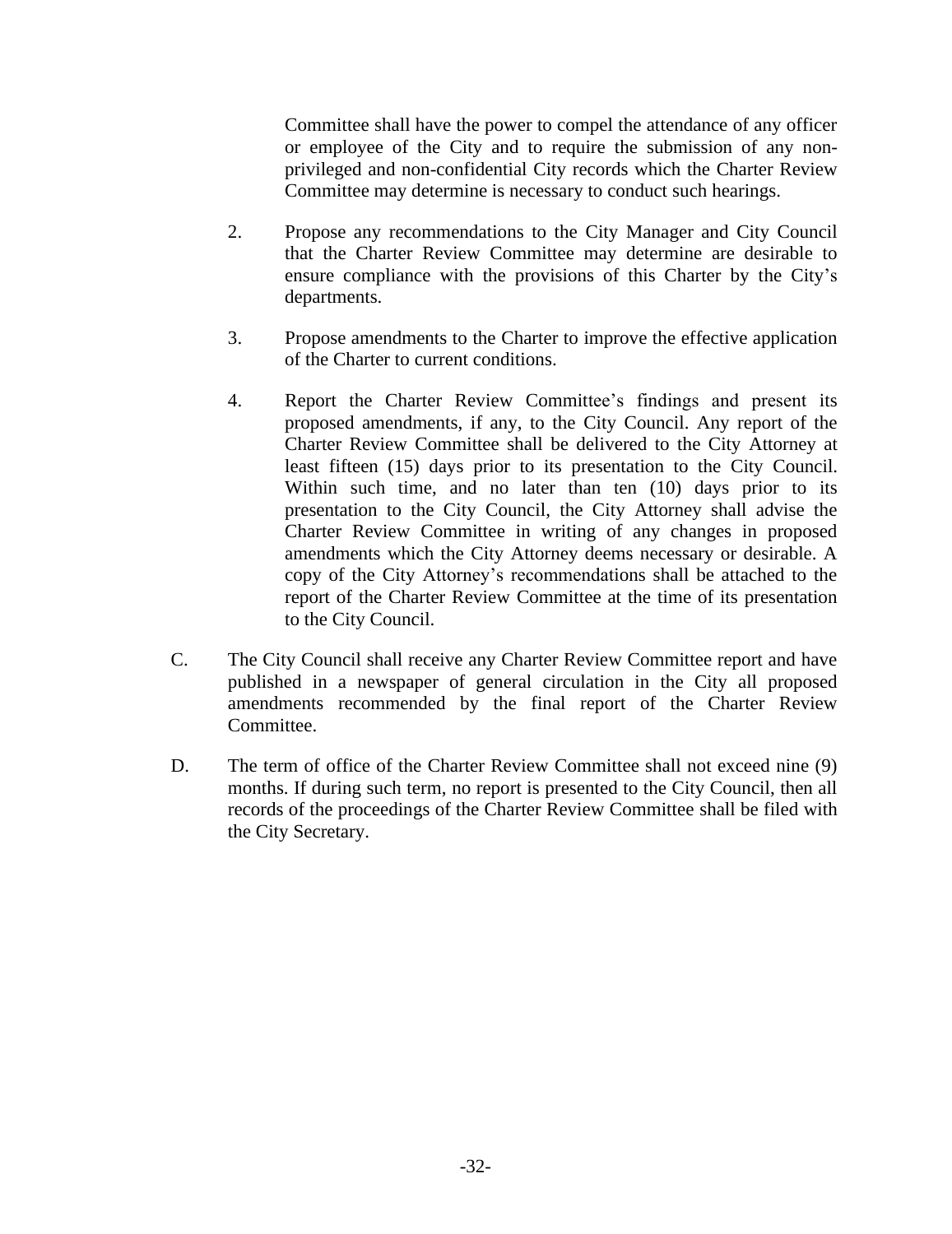This proposed City Charter duly approved and respectfully submitted, this 10<sup>th</sup> day of February, 2022, by the City of Van Alstyne Charter Commission:

| Jim Atchison, Chairman | Griff Servati                   |
|------------------------|---------------------------------|
| <b>Ryan Neal</b>       | <b>Jim DuBois</b>               |
| Marla Butler           | Mike Drynan                     |
| <b>Bruce Dawsey</b>    | <b>Christy Allen Wilson</b>     |
| Lee Thomas             | <b>Larry Cooper</b>             |
| Katrina Arsenault      | Robert Hendricks, Vice-Chairman |
| Robert Jaska           | <b>Steve Deluna</b>             |
| Dusty Wells            | <b>Ryan Laing</b>               |